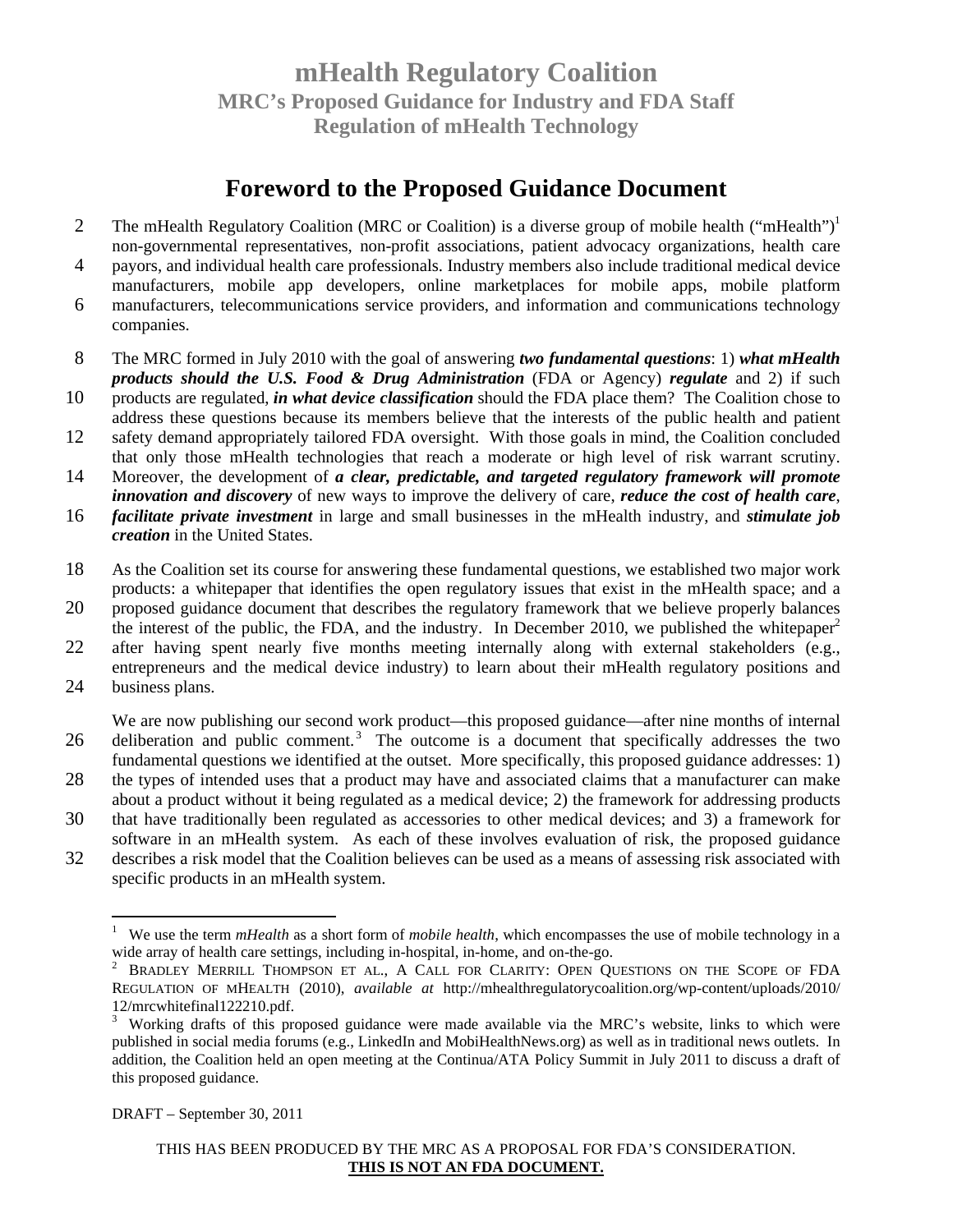Ultimately, the Coalition's purpose is to propose a means by which FDA can tailor its existing regulatory 2 framework to mHealth technologies at a level of specificity that would be meaningful. Therefore, in drafting this proposed guidance we have tried to step into the shoes of the Agency and written this in a 4 way that the Coalition believes the FDA could reasonably implement the proposed principles through their good guidance practices. In certain instances, however, we have made recommendations to FDA that 6 would need to be accomplished through a means outside this guidance. In particular, we believe that FDA needs to engage in rulemaking to develop new classifications for accessories and mHealth software, 8 which we describe in Appendix B. To be clear, the Coalition is not proposing to establish a new

classification scheme for mHealth products; instead, our proposal tailors the existing regulatory 10 framework to mHealth products, including identifying a number of product types that might fall within an

mHealth system for which there does not currently exist a classification regulation.

12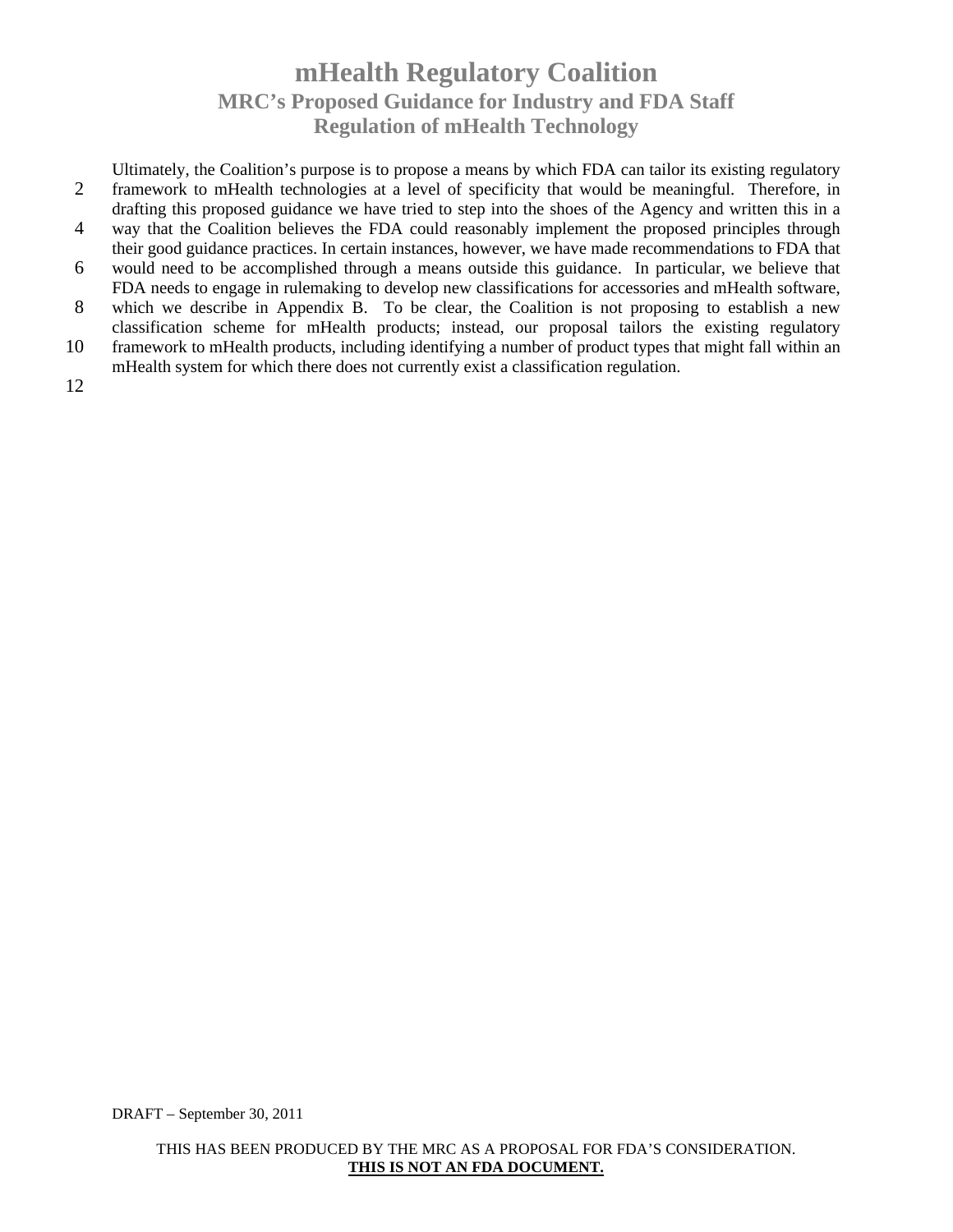| $\overline{2}$ |                                                                                |
|----------------|--------------------------------------------------------------------------------|
| $\overline{4}$ |                                                                                |
| 6              |                                                                                |
| 8              |                                                                                |
| 10             |                                                                                |
| 12             | <b>MRC's Proposed Guidance on Regulation of mHealth</b><br><b>Technologies</b> |
| 14             |                                                                                |
| 16             | Submitted by the mHealth Regulatory Coalition                                  |
| 18             | to the Food and Drug Administration                                            |
| 20             | <b>DRAFT</b>                                                                   |
| 22             | September 30, 2011                                                             |
| 24             |                                                                                |
| 26             |                                                                                |

DRAFT – September 30, 2011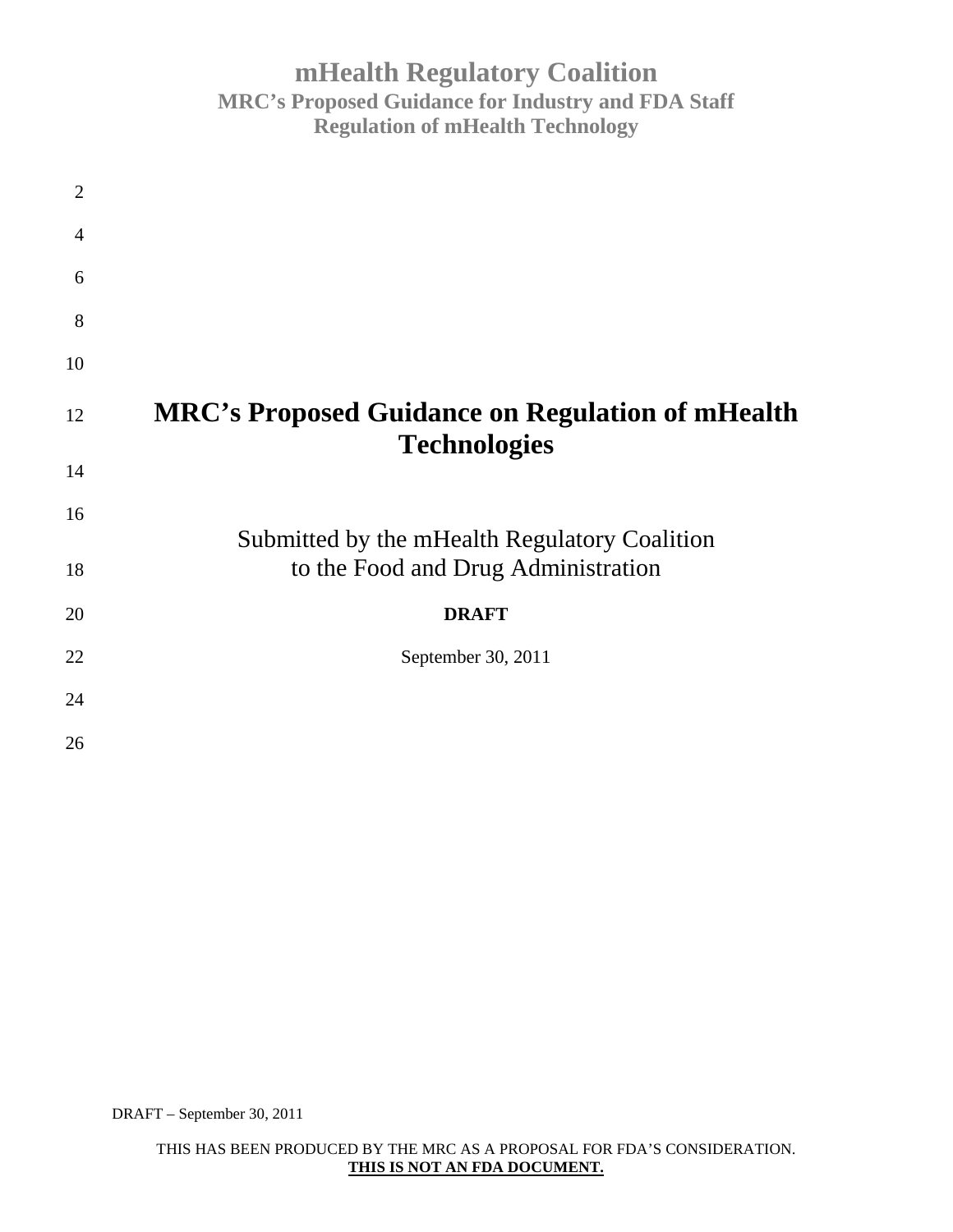# **Table of Contents**

| $\mathcal{D}_{\cdot}$ | I.    |                       |  |  |  |
|-----------------------|-------|-----------------------|--|--|--|
|                       | II.   |                       |  |  |  |
| $\overline{4}$        | III.  |                       |  |  |  |
|                       | IV.   |                       |  |  |  |
| 6                     |       | A.                    |  |  |  |
|                       |       | <b>B.</b>             |  |  |  |
| 8                     |       | $\mathcal{I}$ .<br>2. |  |  |  |
| 10                    |       | $\mathfrak{Z}$ .      |  |  |  |
|                       |       | C.                    |  |  |  |
| 12                    | V.    |                       |  |  |  |
|                       |       | A.                    |  |  |  |
| 14                    |       | 1.<br>2.              |  |  |  |
| 16                    |       | <b>B.</b>             |  |  |  |
|                       |       | C.                    |  |  |  |
| 18                    |       | $\mathcal{I}$ .<br>2. |  |  |  |
| 20                    | VI.   |                       |  |  |  |
|                       |       | A.                    |  |  |  |
| 22                    |       | В.                    |  |  |  |
|                       |       | C.                    |  |  |  |
| 24                    | VII.  |                       |  |  |  |
|                       |       | A.                    |  |  |  |
| 26                    |       | <b>B.</b>             |  |  |  |
|                       |       | C.                    |  |  |  |
| 28                    |       | D.                    |  |  |  |
|                       |       | Е.                    |  |  |  |
| 30                    |       | I.                    |  |  |  |
|                       |       | 2.                    |  |  |  |
| 32                    |       | $\mathfrak{Z}$ .      |  |  |  |
|                       |       | $F_{\cdot}$           |  |  |  |
| 34                    |       | 1.<br>2.              |  |  |  |
| 36                    | VIII. |                       |  |  |  |

#### DRAFT – September 30, 2011

 $\mathbf{i}$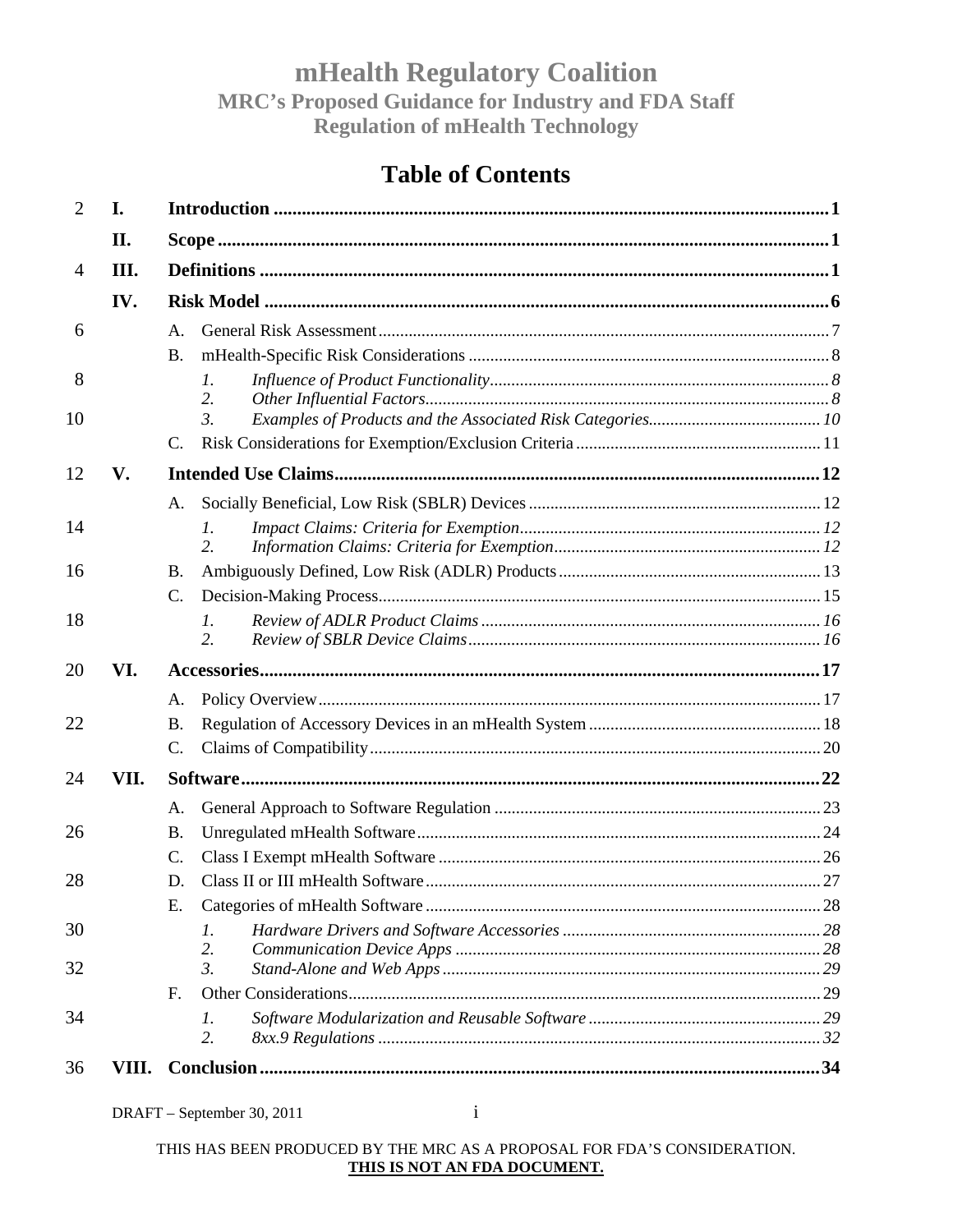| 2              | Appendix A: Current Regulatory Classifications and Product Codes for Accessories and    |
|----------------|-----------------------------------------------------------------------------------------|
| $\overline{A}$ | Appendix B: Proposed Regulatory Classifications for Accessories and Software in mHealth |
| 6              | Appendix C: Additional Considerations Regarding the Accessory Rule in an mHealth        |
|                | Appendix D: Claims of Compatibility and Associated Regulatory Obligations50             |

8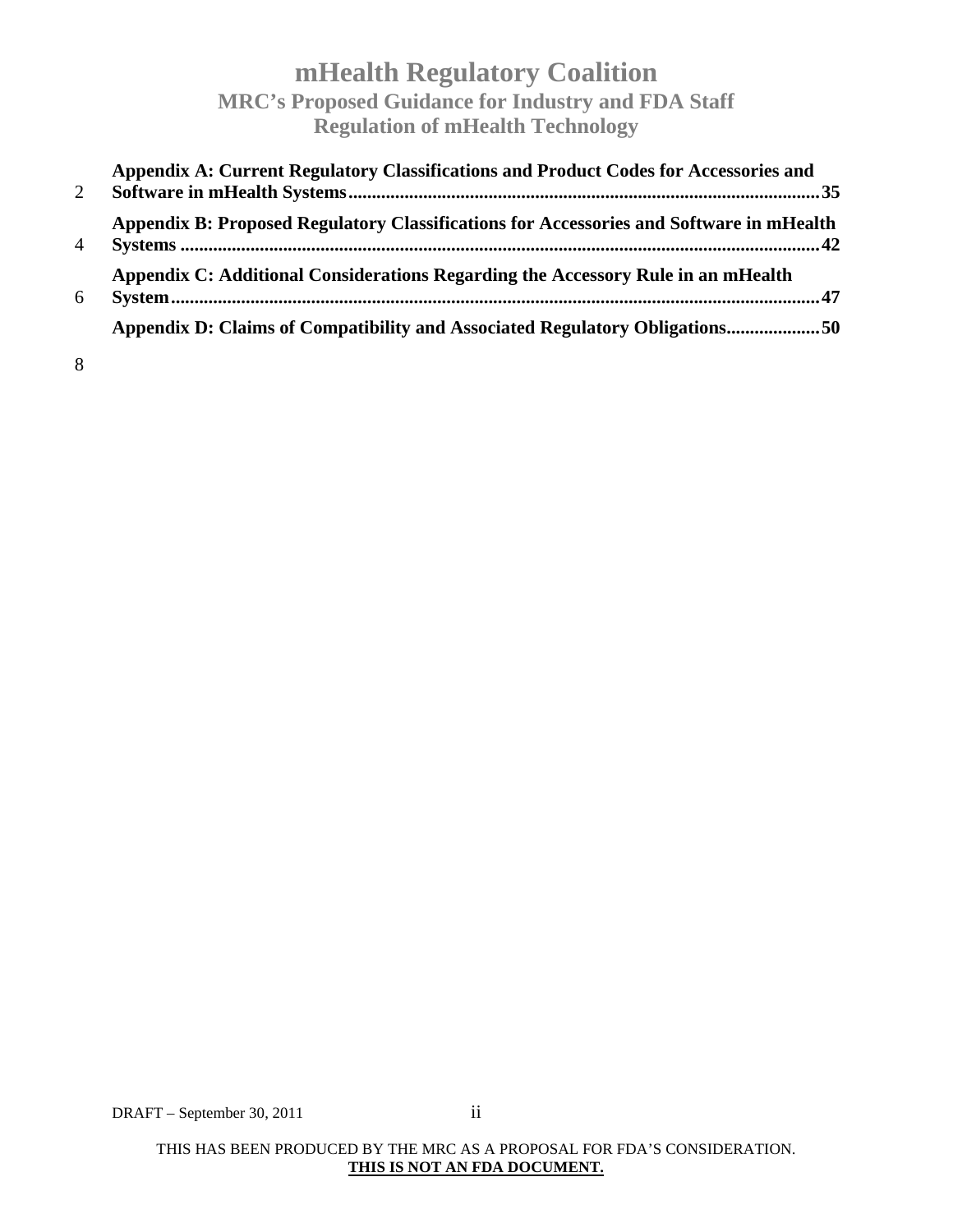### **I. Introduction**

2 With the rapid growth and diversification of mobile health (mHealth) technologies, there is a need for guidance from FDA on what types of intended use claims subject mHealth products to the Agency's 4 regulatory authority. Certain mHealth products technically fall within FDA's jurisdiction but are intended for uses that present very low risk to patient safety. FDA is choosing to exercise its 6 enforcement discretion with respect to these types of claims. For other mHealth products, FDA jurisdiction is unclear due to ambiguity in the language of the statute and associated claim terminology. 8 This guidance is intended to clarify FDA's current thinking on what types of "ambiguous" mHealth products fall outside of the agency's jurisdiction. More specifically, this guidance describes what types

10 of mHealth products are regulated and how a classification determination should be made.

### **II. Scope**

12 This guidance document describes the types of mHealth products that are excluded from FDA regulation as well as the process that FDA recommends to determine an mHealth product's regulatory status. The

14 scope is limited to intended use claims relating to mHealth products and does not address questions regarding evidence of intended uses for a given product. This guidance document is further limited in

16 scope to the process by which FDA recommends to determine whether a particular mHealth product, based on its intended use claims, would be regulated. This document does not, however, describe to

18 what extent a *particular product* will be regulated (if regulated).

This guidance document also describes the accessory rule and its application to mHealth products, as 20 well as the regulation of software products used in mHealth systems. The software regulatory framework is not intended to apply to all software used as part of a medical device. Instead, this document focuses

22 on the types of software that an mHealth system might incorporate. Unless otherwise specified, the principles developed in this guidance document apply equally to hardware and software within an

24 mHealth system.

28

### **III. Definitions**

- 26 The following terms are used throughout the guidance document.
	- *Accessory*: A finished medical device that is distributed separately but intended to be attached to or used in conjunction with another finished medical device.<sup>4</sup>
- *Caregiver:* An individual who is not a health care professional but who provides personal care for 30 another individual. An example of a caregiver is a family member or professional health educator (e.g., lifestyle/health coach or educator). An individual who would otherwise be 32 considered a health care professional may also be a caregiver if the individual is acting in a caregiver-capacity.

<sup>4</sup> CTR. FOR DEVICES & RADIOLOGICAL HEALTH, FOOD & DRUG ADMIN., PUB. NO. FDA 97-4179, MEDICAL DEVICE QUALITY SYSTEMS MANUAL: A SMALL ENTITY COMPLIANCE GUIDE (1996), *available at*  http://www.fda.gov/MedicalDevices/DeviceRegulationandGuidance/PostmarketRequirements/QualitySystemsRegul ations/MedicalDeviceQualitySystemsManual/default.htm.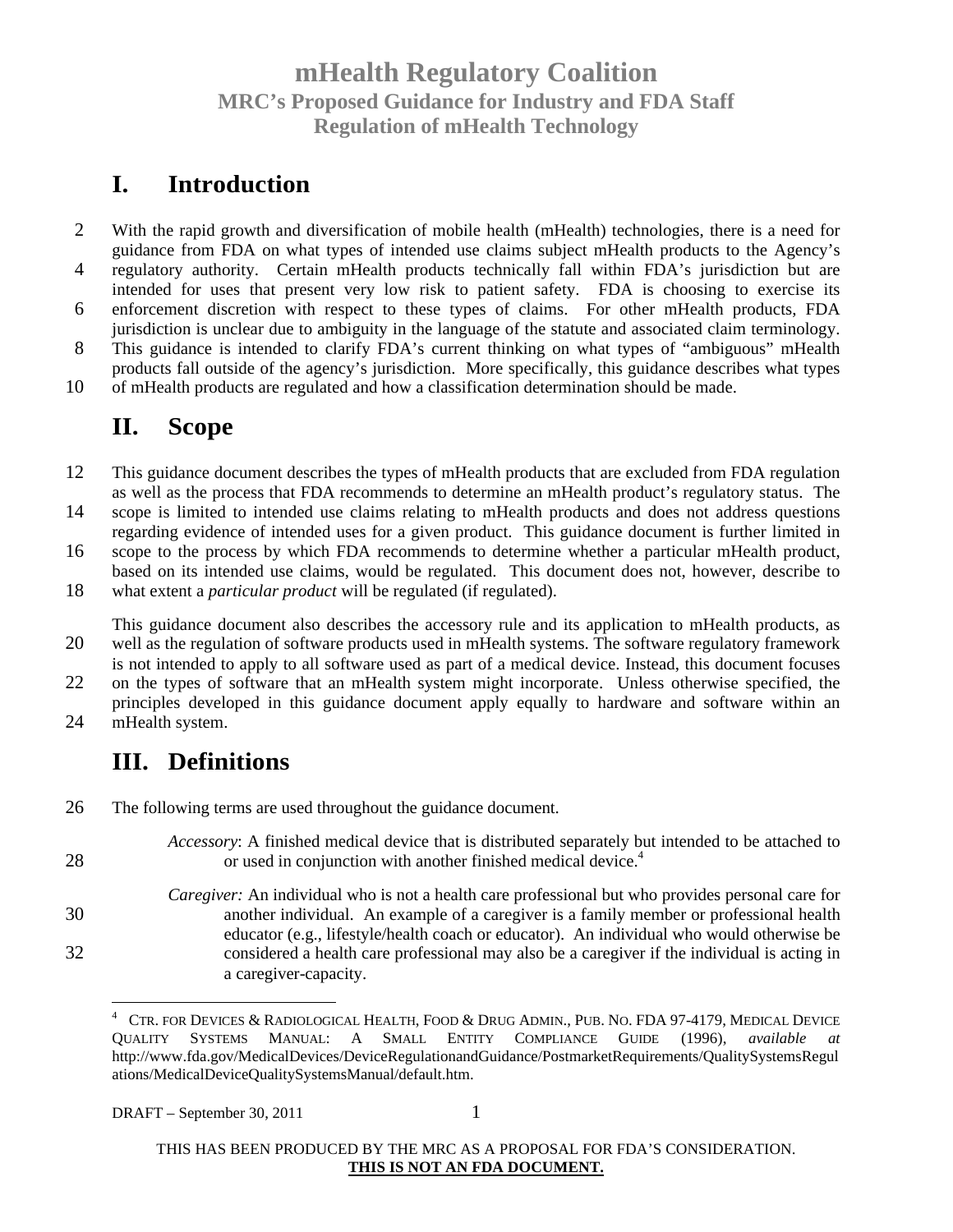| $\overline{2}$ | Cloud Computing: Cloud computing is the use of distributed and/or virtual computing platforms<br>to perform specific analytical or administrative functions. The term "software as a<br>service" is often used to describe software programs that are hosted and/or performed in                      |
|----------------|-------------------------------------------------------------------------------------------------------------------------------------------------------------------------------------------------------------------------------------------------------------------------------------------------------|
| $\overline{4}$ | the "cloud" (i.e., the network of distributed computing platforms).                                                                                                                                                                                                                                   |
| 6              | <i>Component:</i> A component is a product (finished or unfinished) that is intended to be purchased<br>by the manufacturer of the finished device in which the product will be incorporated. <sup>5</sup> A<br>component is distinguished from an accessory based on the purchaser of the product—an |
| 8              | end-user buys an accessory, while a manufacturer buys a component. <sup>6</sup>                                                                                                                                                                                                                       |
| 10             | <i>Consumer:</i> A consumer is an individual who is not diagnosed or being treated for an illness by a<br>health care professional through the mHealth product. Examples of a consumer include<br>an individual who utilizes a medical device for personal use or who obtains specific                |
| 12             | wellness advice from a caregiver.                                                                                                                                                                                                                                                                     |
| 14             | Disease: For purposes of this guidance, a disease is damage to an organ, part, structure, or system<br>of the body such that it does not function properly (e.g., cardiovascular disease), or a state<br>of health leading to such dysfunction (e.g., hypertension). Behavioral activities (e.g.,     |
| 16             | general lack of exercise or poor nutritional habits) are not included in this definition.                                                                                                                                                                                                             |
| 18             | Disease Claim: A disease claim is any claim, not including a health claim, made on the label or in<br>labeling of a product that demonstrates, expressly or impliedly, that the intended use of<br>the product is to diagnose, treat, or prevent a disease.                                           |
| 20             | Electronic Health Record (EHR): An EHR is an electronic record of health-related information<br>for a patient that contains information captured from a variety of sources (e.g., during                                                                                                              |
| 22             | clinical visits from various health care professionals), including vital statistics, lab and<br>imaging studies, and other information important to the patient's medical history.                                                                                                                    |
| 24             | Electronic Medical Record (EMR): An EMR is an electronic record of health-related information<br>used exclusively by one or more health care providers (e.g., hospital or ambulatory care                                                                                                             |
| 26             | facility) as the legal record of a patient's health information.                                                                                                                                                                                                                                      |
| 28             | Firmware: Firmware is fixed, embedded programs and/or data structures that internally control<br>the proper functioning of the device.                                                                                                                                                                |
| 30             | General Purpose Article: A general purpose article is a product that is not labeled or promoted<br>for medical uses but which, by virtue of its application in health care, meets the definition<br>of a medical device. These products either pose little or no risk, or are appropriately the       |
| 32             | sole responsibility of the health care professionals who have used them in medical                                                                                                                                                                                                                    |
| 34             | applications. Examples of a general purpose article include a personal computer that has<br>been programmed by a clinical chemist to display values from tests on human specimens;<br>and a database management system, with no medical claims, that is used by a health care                         |

 $5$  21 C.F.R. § 820.3(c).

DRAFT – September 30, 2011  $\qquad \qquad$  2

<sup>&</sup>lt;sup>6</sup> In some cases, a component that is sold directly to an end user as a replacement part is regulated as a finished medical device. *See, e.g.*, 21 C.F.R. § 890.3920 (designating wheelchair components sold as replacement parts as Class I devices).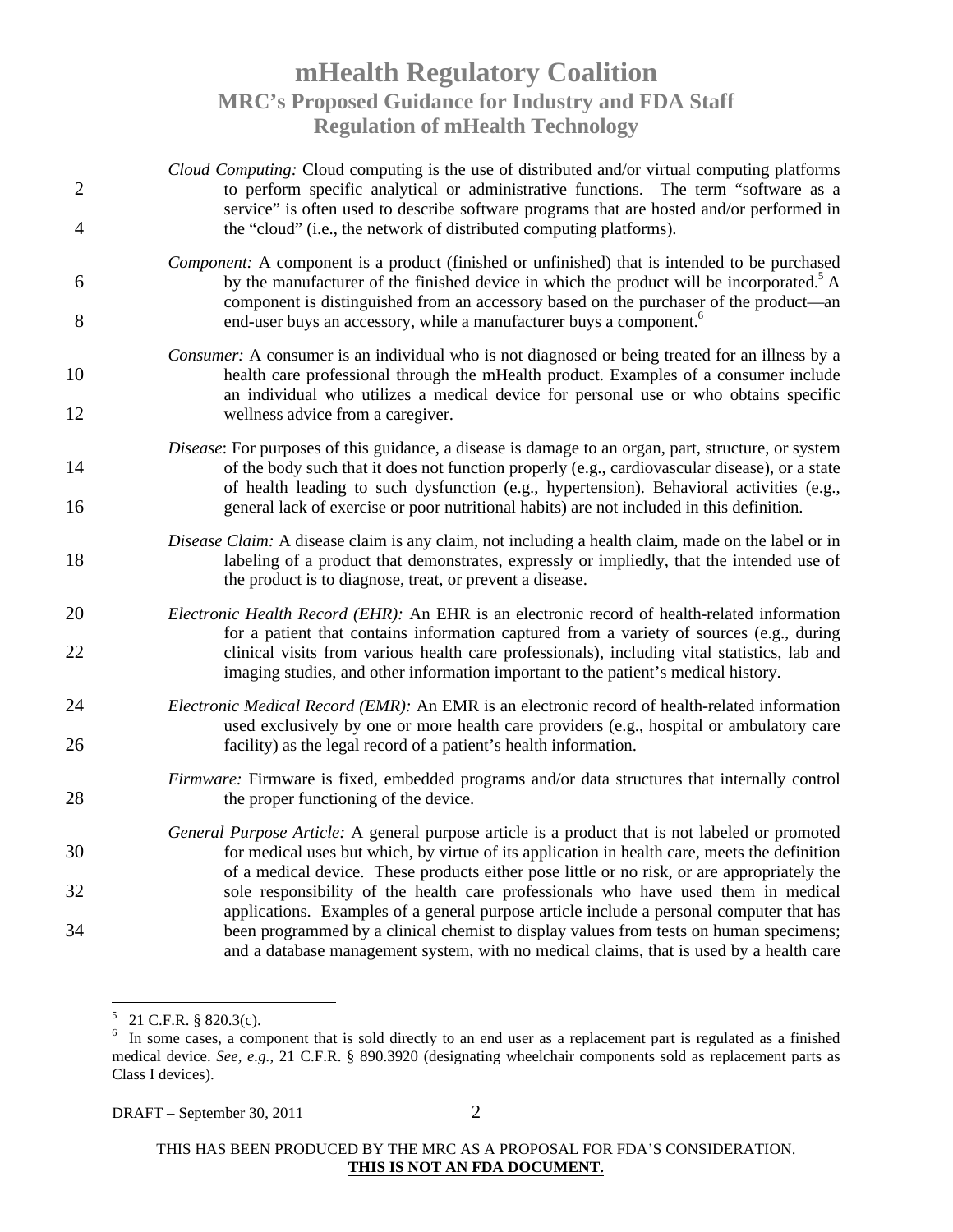professional to identify patients at risk for a given medical procedure.<sup>7</sup> A general purpose 2 article may also include a software application design for home-use by a caregiver to record medical information. 4 *Generally Recognized Health Claim:* A generally recognized health claim is a health claim for which there is general recognition, among qualified experts, that the product has been 6 adequately shown to be safe under the conditions of its intended use. The source of evidence to support a claim of general recognition may include current, published, 8 authoritative support from certain federal scientific bodies (e.g., NIH, CDC, the Surgeon General), the National Academy of Sciences, the American Medical Association, or other 10 similar professional organization. *Health Care Professional:* A health care professional is a physician or other medical professional 12 1) who is licensed under State law to prescribe drugs or devices,<sup>8</sup> or 2) whose primary purpose is to examine, evaluate, and treat or refer patients for examination, evaluation, or 14 treatment by another physician or medical professional. Examples of a health care professional include medical doctors, dentists, chiropractors, optometrists, nurse 16 **health care practitioners**, case managers, school nurses, and veterinarians.<sup>9</sup> A health care professional acts in his or her professional capacity when the individual examines, evaluates, or treats 18 (or refers for examination, evaluation, or treatment of) an individual for a specific disease or medical condition. 20 *Health Claim:* A health claim is any claim made on the label or in labeling of a product that expressly or impliedly characterizes the relationship of the product to a disease or health-22 related condition. Implied health claims include third party references, written statements (e.g., a brand name including a term such as "heart"), symbols (e.g., a heart symbol or •), 24 or other forms of communication that suggest, within the context in which they are presented, that a relationship exists between the mHealth product and a disease or health-26 related condition. *Level of Concern:* Level of concern refers to an estimate of the severity of injury that a device 28 could permit or inflict, either directly or indirectly, on a patient or operator as a result of device failures, design flaws, or simply by virtue of employing the device for its intended 30 use. Level of Concern is not related to device classification (Class I, II or III) or to hazard or risk analysis per se. $^{10}$ 

<sup>7</sup> CTR. FOR BIOLOGICS EVALUATION & RESEARCH, U.S. FOOD & DRUG ADMIN., DRAFT POLICY FOR THE REGULATION OF COMPUTER PRODUCTS 2 (1989); *see also* 21 C.F.R. § 807.65(c).

<sup>8</sup> *See* 21 C.F.R. § 99.3 (defining *health care practitioner* for purposes of dissemination of information on unapproved uses for marketed drugs, biologics, and devices).

<sup>9</sup> *See* 21 C.F.R. § 803.3 (defining *physician's office* in the medical device reporting context).

<sup>&</sup>lt;sup>10</sup> CTR. FOR DEVICES & RADIOLOGICAL HEALTH & CTR. FOR BIOLOGICS EVALUATION & RESEARCH, U.S. FOOD & DRUG ADMIN., GUIDANCE FOR THE CONTENT OF PREMARKET SUBMISSIONS FOR SOFTWARE CONTAINED IN MEDICAL DEVICES 4–8 (2005), *available at* http://www.fda.gov/downloads/MedicalDevices/DeviceRegulationandGuidance/ GuidanceDocuments/ucm089593.pdf; *see also* CTR. FOR DEVICES & RADIOLOGICAL HEALTH, U.S. FOOD & DRUG ADMIN., GUIDANCE FOR INDUSTRY, FDA REVIEWERS AND COMPLIANCE ON OFF-THE-SHELF SOFTWARE USE IN MEDICAL DEVICES (1999), *available at* http://www.fda.gov/downloads/MedicalDevices/DeviceRegulation andGuidance/GuidanceDocuments/ucm073779.pdf.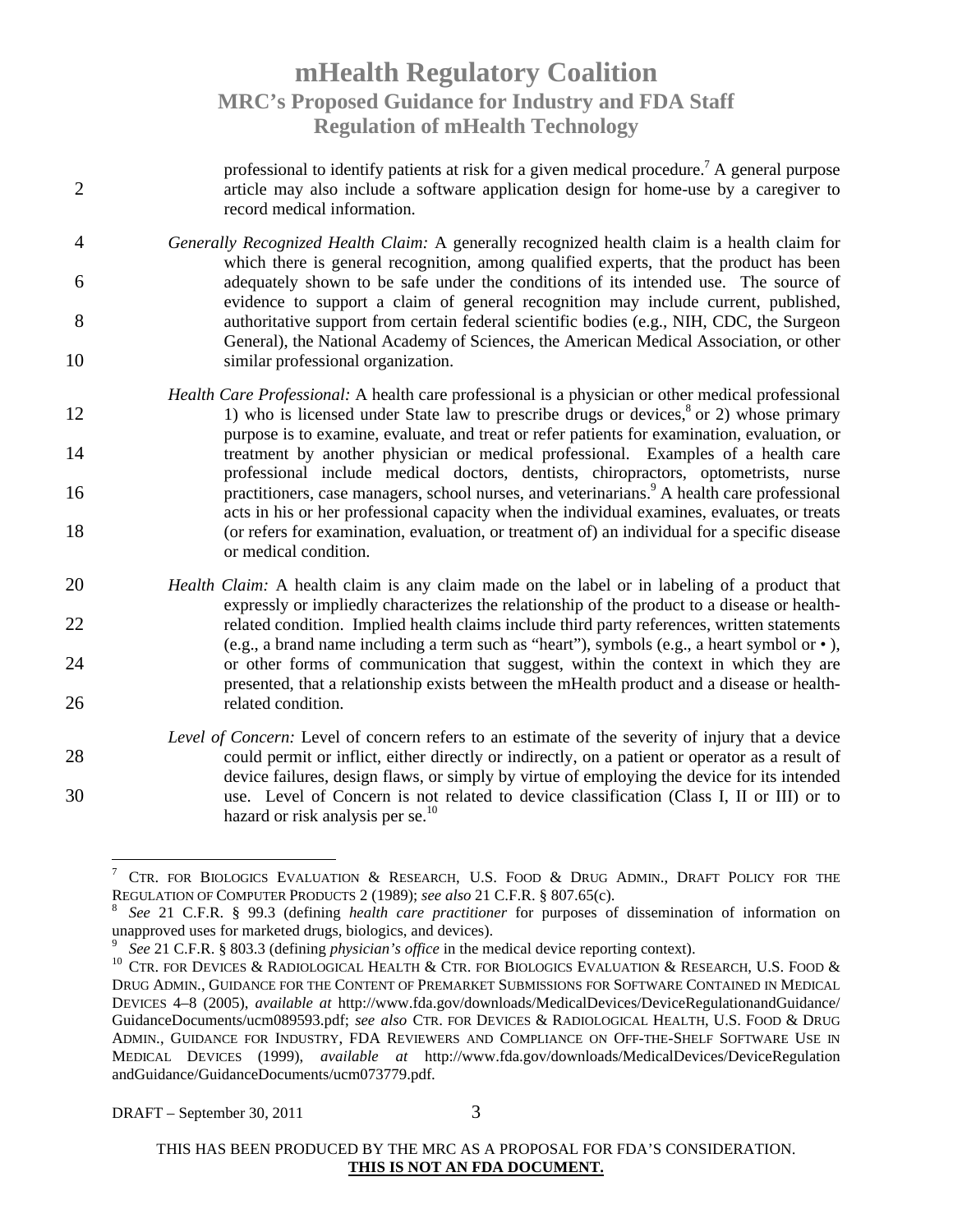- *Medical Advice:* Medical advice is a health-related recommendation that is provided to a patient 2 by a health care professional in furtherance of an examination, evaluation, or treatment of the patient.
- 4 *Medical Device:* A medical device (or device) is "an instrument, apparatus, implement, machine, contrivance, implant, in vitro reagent, or other similar or related article, including any 6 component, part, or accessory, which is . . . intended for use in the diagnosis of disease or other conditions, or in the cure, mitigation, treatment, or prevention of disease, in man or 8 better 8 other animals, or . . . intended to affect the structure or any function of the body of man or other animals, and which does not achieve its primary intended purposes through 10 chemical action within or on the body of man or other animals and which is not dependent upon being metabolized for the achievement of its primary intended 12 purposes."<sup>11</sup>
- 14 *Medical Device Data:* Medical device data are any information generated from a medical device or manually entered into a medical device for use or analysis by the medical device.
- 16 *Medical Data:* Medical data are any patient-specific information generated as a result of a medical examination, evaluation, or treatment ordered or conducted by a health care 18 professional.
- *Mobile Application:* A mobile application (or mobile app) is software that is designed for use on 20 in a mobile setting (e.g., hardware or software-based virtual machine on a smartphone, tablet computer, laptop computer, or other similar mobile product).
- 22 *Parent device:* A parent device is a finished device to which an accessory is attached or with which an accessory is used (e.g., via wireless communication).
- 24 *Patient:* A patient is an individual who seeks the assistance of a health care professional for the examination, evaluation, or treatment of a disease or health-related condition.
- 26 *Personal Health Record (PHR):* A PHR is an electronic record of health information that is maintained, controlled, and shared by a consumer. A PHR consists of health-related data 28 that are generated and entered by the consumer and can incorporate data from both EMRs and EHRs.
- 30 *Software:* Software is programming code (e.g., instructions or machine commands) that employs a machine or multiple machines, any of which can be real or virtual, to perform certain 32 analytical tasks not specifically traceable to the operation of any particular physical product. Software is inherently non-physical in nature. Common terms include 34 "software", "software application", "software app", "software program", "app", or "program". Examples include stand-alone programs for use on a computer or mobile 36 phone, including mobile apps; web-based applications; programs that perform functions on multiple machines (e.g., "cloud computing"); and modularized, third-party software 38 that performs discrete functions (e.g., "software-as-a-service").

<sup>11</sup> Food, Drug, and Cosmetic Act,  $\S 201(h)$ , 21 U.S.C.  $\S 321(h)$ .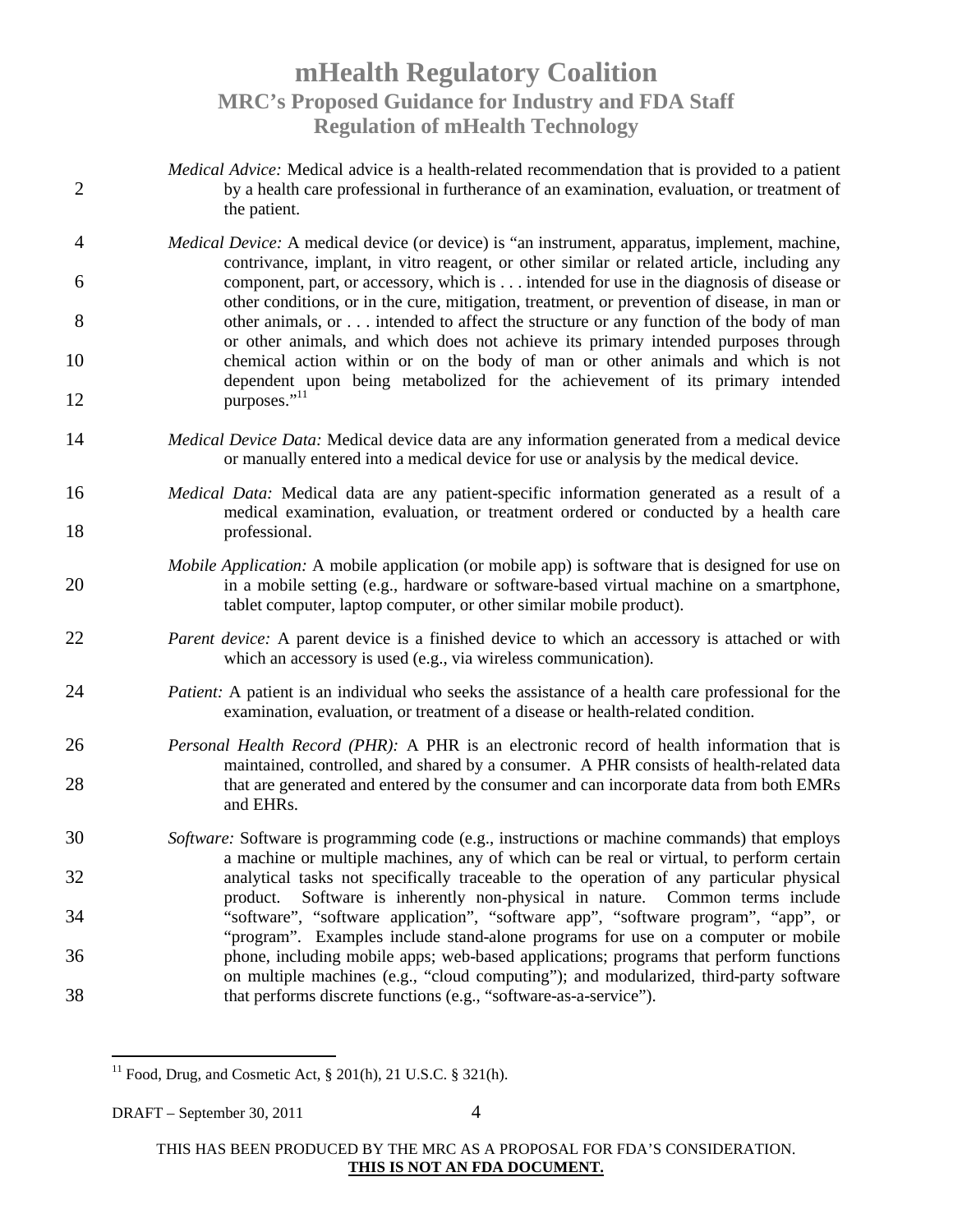- *Software device:* A software device is software that meets the definition of a medical device. 2 Software that would otherwise be a general purpose article, but which is modified by the user outside of the original manufacturer's specifications, would constitute a software 4 device.
- *Software manufacturer:* A software manufacturer is any person or entity who creates, designs, 6 develops, labels, re-labels, remanufactures, or modifies software or who creates a software system from multiple components, including someone who might commonly be 8 called a "software developer". In addition, anyone who initiates specifications or requirements for software or who procures product development/manufacturing services 10 from other individuals or entities for subsequent commercial distribution is a software manufacturer. This term does not include a person or entity who solely distributes or 12 markets software or who provides a service for others to distribute or market software on the Internet.
- 14 *Software module:* A software module is a discrete element of a software application that performs a specific function upon request by the core software code or by another software 16 module. Software modules are used as part of a software architecture as a means of partitioning specific sub-functions that, when combined in a larger package or "wrapper", 18 create the software application. The specific functions performed by a software module can be analytical (e.g., calculating daily averages of medical device data) as well as 20 procedural (e.g., using standard or proprietary protocols for transmitting and/or converting data streams).
- 22 *Wellness Data:* Wellness data are consumer-specific, health-related information. Examples of wellness data include health information that is not medical data or that is generated by a 24 consumer and/or a caregiver.
- *Wellness Advice:* Wellness advice is a health-related recommendation that is provided via any 26 mechanism to a consumer by a caregiver or by an individual who is not a health care professional acting in their professional capacity. An example of wellness advice is a 28 recommendation by a person or company via a software or web-based program to increase exercise activity or reduce calorie consumption.

30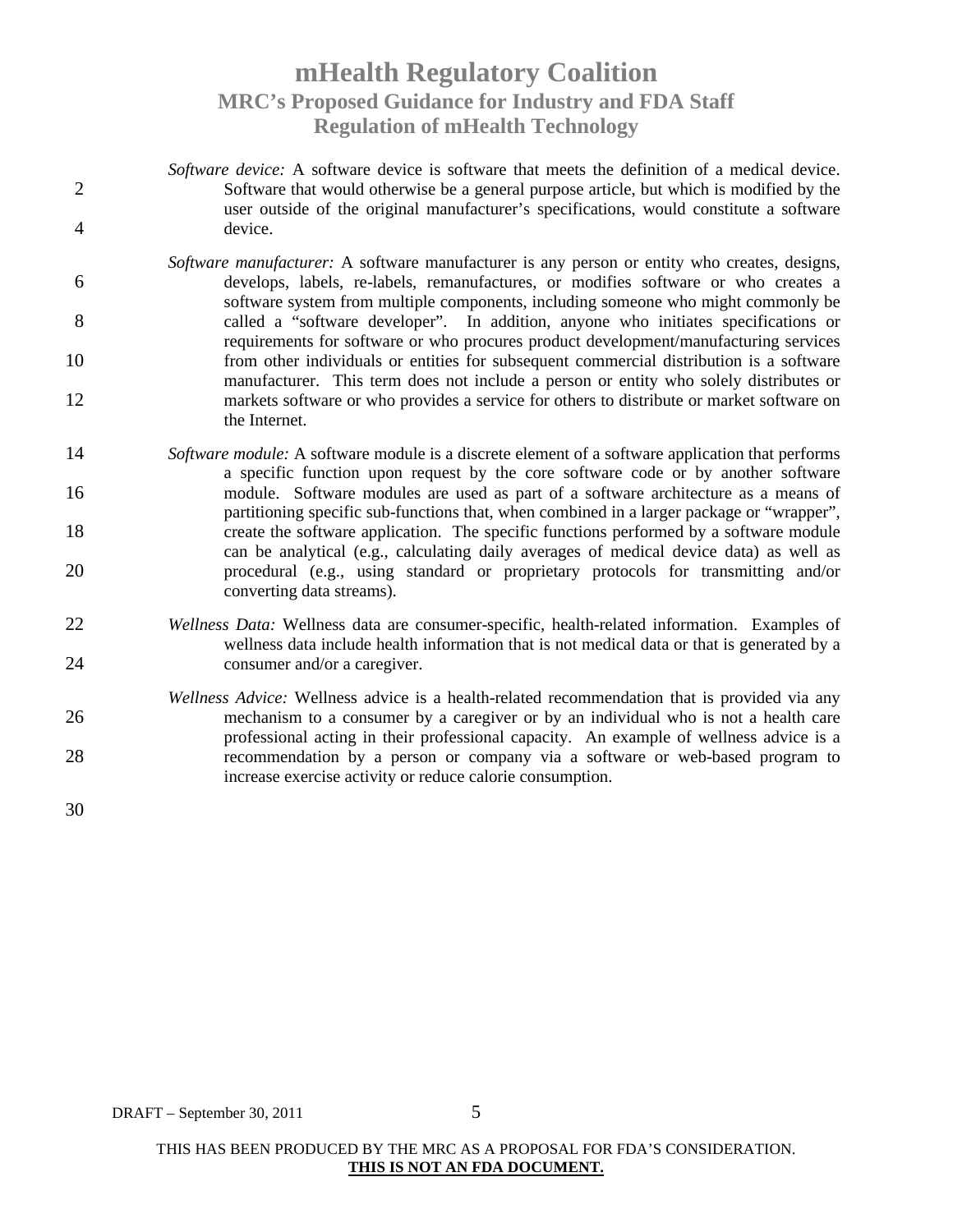### **IV. Risk Model**

- 2 The following mHealth System risk model has been developed based on ASTM F-2761-2009 *Medical Devices and Medical Systems—Essential Safety Requirements for Equipment Comprising the Patient-*
- 4 *Centric Integrated Clinical Environment (ICE)—Part 1: General Requirements and Conceptual Model* and its adaptation to connected health technologies by the Medical Device Interoperability Safety
- 6 Working Group (MDISWG).<sup>12</sup> The fundamental premise of the mHealth System risk model is that each stand-alone product should be classified (i.e., unregulated or Class I, II, or III) based on the risk
- 8 associated with that specific product. By using standard interface protocols, each product can be evaluated without identifying, at the time of the regulatory review, the numerous devices that may be
- 10 included in the mHealth System. Furthermore, any product that complies with these standard interfaces can be added or replaced (by a product with equivalent functionality and intended use) without affecting
- 12 the risk profile of the system.<sup>13</sup> This risk model applies to both hardware and software in an mHealth
- system. Figure 1 illustrates a generic mHealth System and the potential connections between devices, 14 non-device products, system controllers, and system users.

**Figure 1:** Illustration of a Generic mHealth System and the Various Components/Interfaces



16

 $12$  The ASTM F-2761-2009 standard "establishes the general principles for the design, verification, and validation of a model-based integration system that enables the creation of an integrated clinical environment intended to facilitate cross-manufacturer medical device interoperability." The standard embraces the concepts developed in ISO 14971, IEC 60601-1, IEC 62304, and IEC 80001. The focus of the ASTM standard is "for the care of a single high acuity patient." The Medical Device Interoperability Safety Working Group (MDISWG), part of the broader Medical Device "Plug-and-Play" (MD PnP) Interoperability program, adapted the terminology and requirements of the ASTM standard for use in any interoperable health care environment. Separately, Sandy Weininger (Sr. Electrical Engineer at FDA's Center for Devices and Radiological Health) in conjunction with Michael Robkin (President, Anakena Solutions and technical lead for the NIH Quantum Grant for medical device interoperability), are working to develop a risk model for interoperable medical device systems. We are adapting the ASTM standard and MDISWG's work products for use with mHealth systems. Furthermore, we reference and support the work of Sandy and Michael as a basis for evaluating risk in an interoperable mHealth system.

<sup>13</sup> This concept extends to software modularization, discussed in Section VII.F.1 of this guidance document.

DRAFT – September 30, 2011 6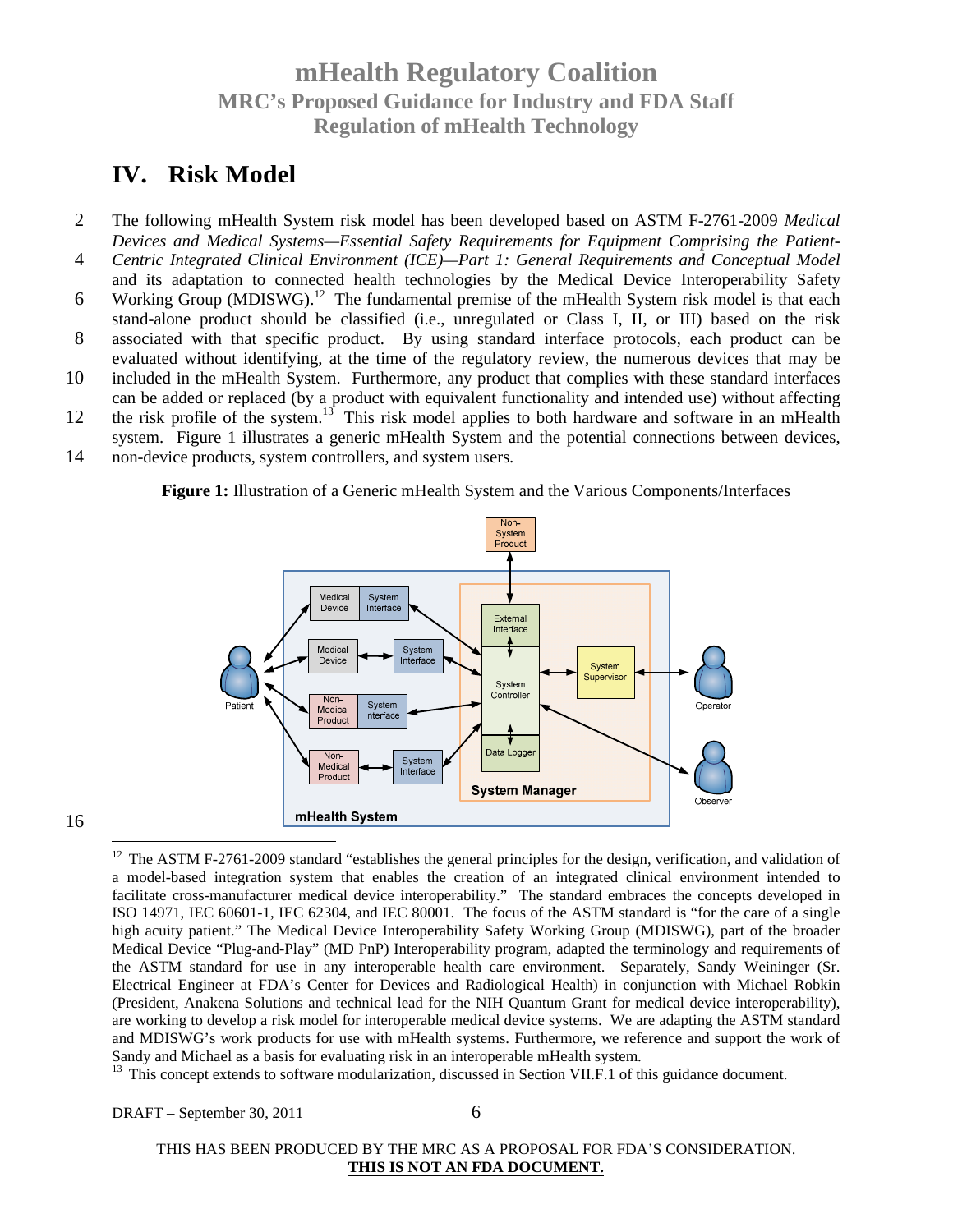#### *A. General Risk Assessment*

- 2 Generally, the level of FDA regulation of medical devices is determined by the overall risk associated with the device. Overall risk is a function of inherent product risk and ambiguity in the claims
- 4 terminology. Inherent product risk associated with a specific mHealth product is determined by evaluating the likelihood of an adverse event to the *patient* or *consumer* and the severity of harm from
- 6 that event on the individual's well-being. Table 1 describes the generic inherent risk chart based on the following definitions of likelihood and severity.

8 Likelihood can be defined as:

- *Improbable:* so unlikely to occur that it can be assumed that this hazard will not occur.
- 10 *Remote:* unlikely to occur but possible.
	- *Occasional:* likely to occur sometime in the life of the product.
- 12 *Probable:* likely to occur more than once in the life of the product.
	- *Frequent:* likely to occur several times in the life of the product.
- 14 Severity can be defined as:
- *Negligible:* will not result in injury or illness to the patient or user; no damage to the user 16 environment (e.g. physical, contamination, EMC).
- *Minor:* could result in minor injury to the patient or user; little or no damage to the user 18 environment.
- *Moderate:* could result in moderate injury or illness to the patient or user; may cause 20 moderate damage to the user environment.
- *Major*: could result in death or serious injury or illness to the patient or user without 22 intervention; may cause significant damage to the user environment.
- *Catastrophic:* could result in death to more than one patient or user; may cause severe 24 damage to the user environment.
- 26 **Table 1:** Relationship Between the Likelihood and Severity of Risk in an mHealth System

|              |                   | Severity          |              |                 |         |              |
|--------------|-------------------|-------------------|--------------|-----------------|---------|--------------|
|              |                   | <b>Negligible</b> | <b>Minor</b> | <b>Moderate</b> | Major   | Catastrophic |
| $\mathbf{a}$ | Improbable        | <b>Minimum</b>    | Minimum      | <b>Minimum</b>  | Minimum | Low          |
|              | Remote            | Minimum           | Low          | Low             | Low     | Medium       |
| Failure      | <b>Occasional</b> | <b>Minimum</b>    | Low          | Medium          | Medium  | High         |
| Likelihood   | <b>Probable</b>   | Minimum           | Low          | Medium          | High    | High         |
|              | Frequent          | Low               | Medium       | High            | High    | High         |

**Severity**

DRAFT – September 30, 2011 7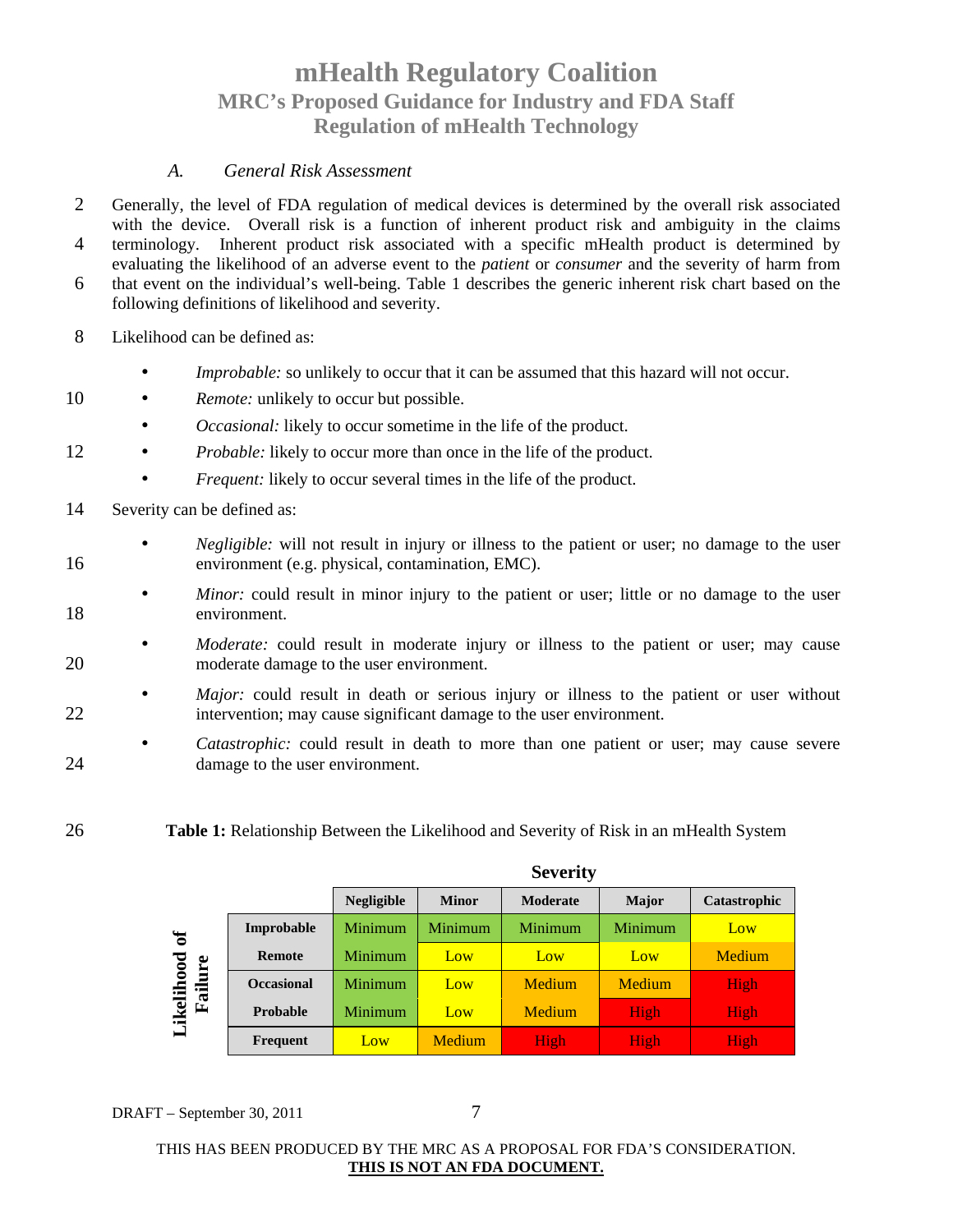#### *B. mHealth-Specific Risk Considerations*

#### 2 1. Influence of Product Functionality

For specific products within mHealth Systems, inherent risk may be influenced by evaluating the specific 4 functionality of the product. The categories of functionality involved in mHealth systems include:

- *Data display:* representation of data (including alarms) generated by the various products in 6 the system.
- *Generation of alarms:* creation of alarms based on data generated by the various products in 8 the system.
- *Virtual control:* commands that allow control of specific products in the system by other 10 products in the system.

• *Automatic control:* control commands automatically initiated according to pre-determined 12 thresholds or algorithms based on data generated by the various products in the system.

• *Programming control:* clinician-established algorithms that control specific activity of any of 14 the various products within the system.

- 2. Other Influential Factors
- 16 Additional factors that should be considered when determining the inherent risk of a specific product include:
- 18 Intended use of the product as demonstrated by the claims and design features;
- The level of involvement of the consumer, a caregiver, and/or a health care professional in 20 the proper use of the product;
	- The degree of data analysis performed by the product or the product's underlying system;
- 22 The level of involvement of the product's manufacturer or a third party in communicating results of the product's function to the consumer, patient, caregiver, or health care 24 professional;
- The degree of influence the use of the product will have on clinical decisions by a health care 26 professional;
	- The need for immediate review of the product's results; and
- 28 The potential for significant harm associated with the product's failure.

The greater significance of these factors in the product, the greater the inherent risk involved. Table 2 30 illustrates the degrees of risks for each of these risk factors.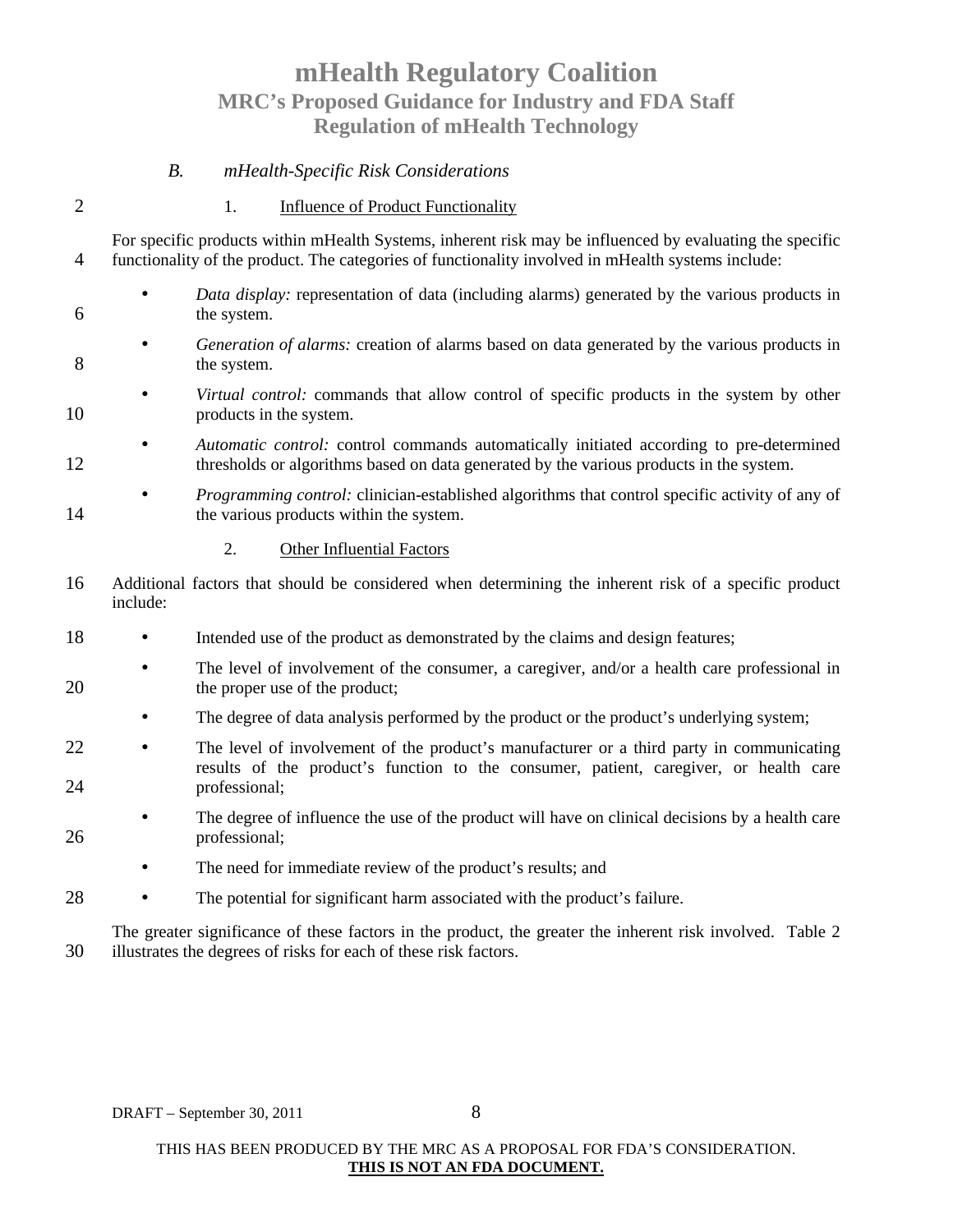### Table 2: Risk Factors in mHealth Systems and Examples of Degrees of Risk<sup>14</sup>

| <b>Risk Factor</b>                | <b>Degrees of Risk</b><br><b>Less Risk</b><br><b>More Risk</b> |                                                     |                                        |
|-----------------------------------|----------------------------------------------------------------|-----------------------------------------------------|----------------------------------------|
| <b>Intended Uses</b>              | Consumer uses                                                  | Disease-specific uses                               | Life-sustaining uses                   |
| <b>User Involvement</b>           | Personal monitoring                                            | Health care<br>professional long-term<br>monitoring | Health care<br>professional acute care |
| <b>Manufacturer's Role</b>        | Device Assessment                                              | Infrastructure/service<br>provider                  | Clinical evaluation                    |
| <b>Data Analysis</b>              | Displaying data                                                | Evaluating data via<br>predictive algorithms        | Triggering<br>alerts/notifications     |
| <b>Role in Clinical Decisions</b> | No role; personal use<br>only                                  | Informative; limited<br>data points among<br>many   | Essential; only data<br>source         |
| <b>Acuity of Results</b>          | Long-term monitoring<br>only                                   | Short-term monitoring,<br>but not real-time         | Real-time monitoring                   |
| <b>Significance of Failure</b>    | Minimal harm                                                   | Reversible, physical<br>injury possible             | Irreparable, physical<br>injury        |

2

#### **a) Human Intervention**

4 One factor that influences the risk associated with an mHealth system is the level of involvement of the consumer, a caregiver, and/or a health care professional in the proper use of the product. As with other 6 medical devices, hardware and software components in an mHealth system may or may not involve human interaction or intervention. Human interaction or intervention can be categorized into three types 8 of activities:

- 1. **Manual data entry** keyed entry of data that is stored, transmitted, analyzed, or manipulated 10 in some other way by the software;
- 2. **Assessment of data** visual assessment of data stored in, received from, analyzed by, or 12 manipulated in some other way by an mHealth system; and
- 3. **Manual manipulation** electronically generated data that is manually modified prior to or to 14 facilitate assessment of the data.
- Historically, FDA has generally believed that human intervention reduces the risk associated with medical 16 devices. Based on the advancement of technology and the common use of electronically generated data,

 $14$  This table is not intended to describe the entire spectrum of degrees of risk for a given risk factor.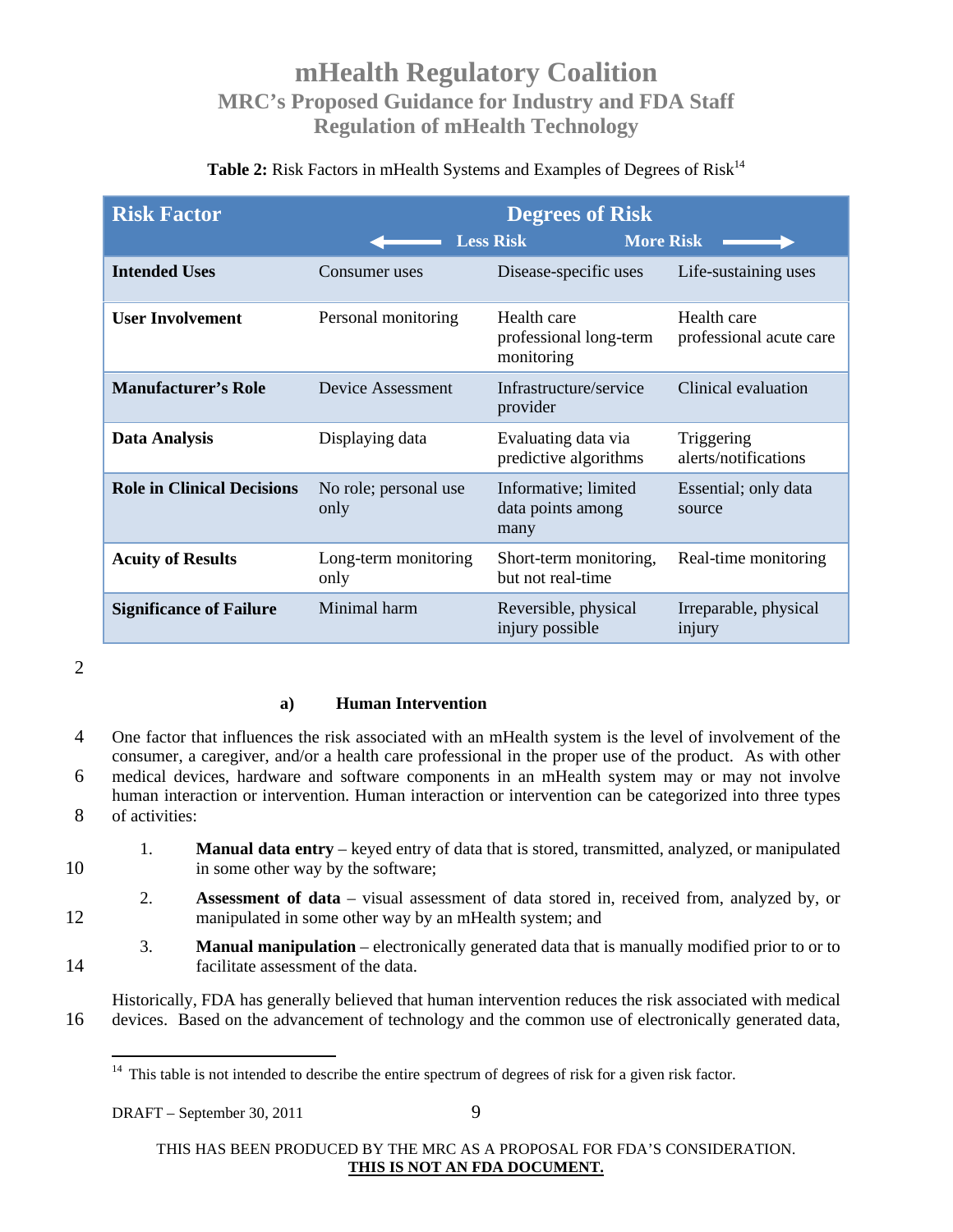FDA is no longer focusing on the means by which the data is generated. FDA now believes that 2 electronically generated data involves no more inherent risk than manually-entered data. In line with this thinking, a hardware or software device that requires, for example, manual data entry of personal health

- 4 information or medical device data (e.g., a blood glucose measurement) should be viewed as having comparable risk as a similar device that automates these activities. On the other hand, an mHealth system
- 6 that involves human intervention as an intermediate step (e.g., by the product's manufacturer) between data generation (manual or automatic) and assessment (e.g., by a health care professional) should be
- 8 viewed as having additional risk when compared to a system that directly transmits the data to the end user.<sup>15</sup> An intermediate step that has no effect on the assessment (e.g., for billing purposes) should have
- 10 no impact on the associated risk.

#### **b) Relationship Between Hardware and Software**

- 12 Software may involve additional risk as a result of the associated hardware. For example, a software app designed for use on a proprietary, wireless hardware device may involve less risk than the same software
- 14 app that is designed for a general purpose smartphone because the general purpose smartphone involves features and functions that are not specific to the software app, but that may cause the software app to
- 16 malfunction. A proprietary hardware device, on the other hand, should involve less risk because the design features are limited to the specific intended use and functionality of the software app.
- 18 A software app that uses a cloud computing platform should not be viewed as involving additional risk when compared to a software app that relies on a dedicated hardware device. More specifically, FDA
- 20 believes that, if you compare two devices of a specific type, one device that executes a software app locally involves no more significant risk than another device that executes the same software app on a
- 22 cloud server.<sup>16</sup> Compare, for example, an app that is designed to be executed on a smartphone with another version of the same app that is designed to be accessed and executed on a cloud server using the
- 24 same smartphone. While the risks may be different, FDA does not believe that the risks are significantly greater in either of these situations.
- 

#### 26 3. Examples of Products and the Associated Risk Categories

As described above, risk assessment for a given mHealth product is dependent on a number of different 28 factors. While it is difficult in this guidance document to evaluate risk for a specific product, the following are a number of examples that the Agency believes demonstrate varying degrees of risk. 30 Examples of products that fall into the **low-risk category** based on these factors include:

- A software app intended to reduce the risk of heart disease by the promotion of exercise 32 and/or a well-balanced diet through health coaching advice on a smartphone.
- A software app intended to reduce the risk of pregnancy-related disorders through the 34 promotion of relaxation and stress management by playing soothing music on an MP3 player or radio.

<sup>&</sup>lt;sup>15</sup> For mHealth systems that communicate information directly to the consumer, assessment of data by a health care professional prior to provision of the information to the consumer may reduce the associated risk (e.g., by modifying the behavior of the consumer who might otherwise have taken different action associated with greater risk).

<sup>&</sup>lt;sup>16</sup> Other considerations (e.g., security and privacy) must be well-controlled.

THIS HAS BEEN PRODUCED BY THE MRC AS A PROPOSAL FOR FDA'S CONSIDERATION. **THIS IS NOT AN FDA DOCUMENT.**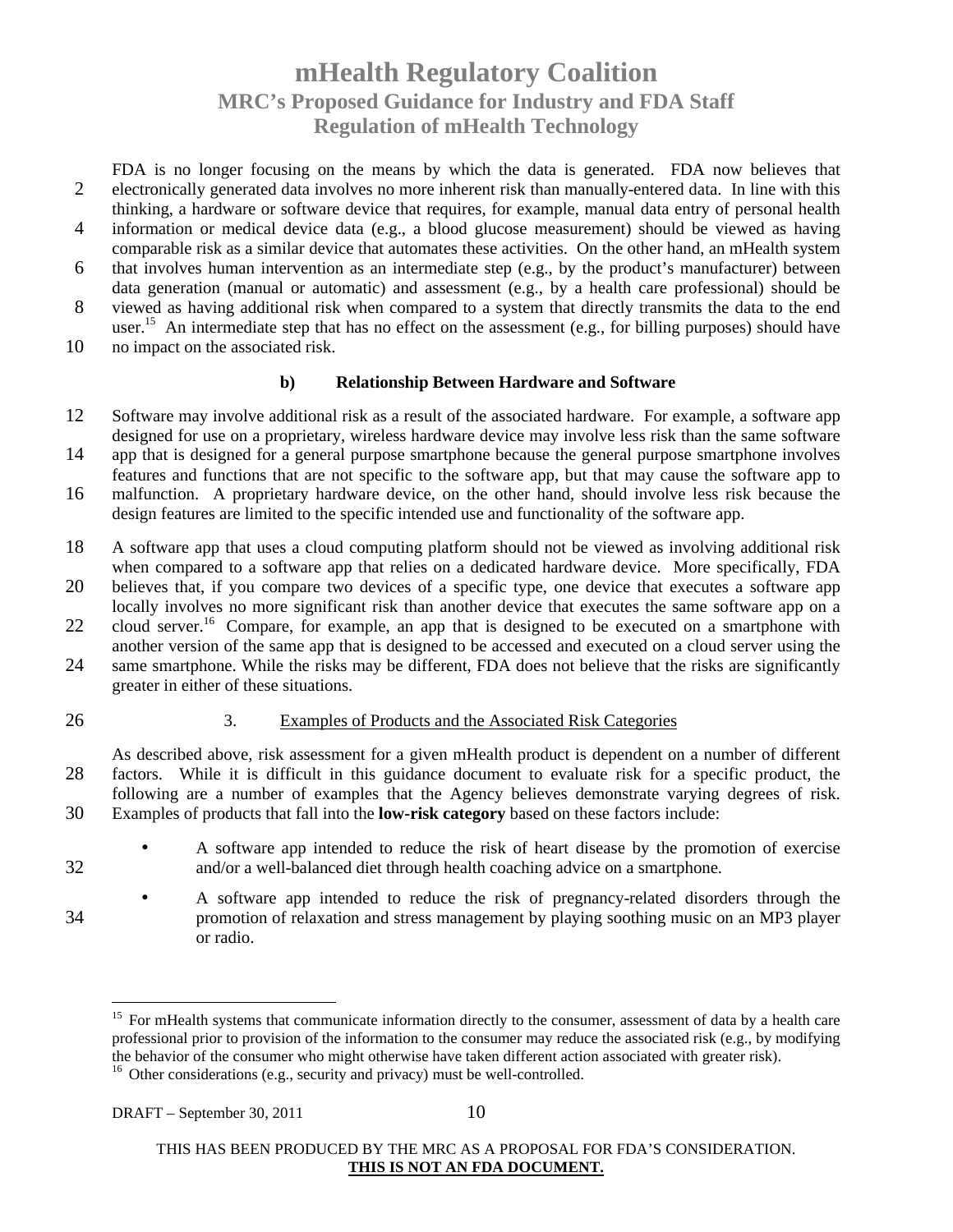• A proprietary hardware device and software app intended to enable self-monitoring of 2 personal health or vital statistics.

Examples of products that fall into the **moderate- or high-risk category** based on these factors include:

- 4 An activity sensor device and software app intended to alert a health care professional of deviations from prescribed exercise activity using system-analyzed data.
- 6 A software app with predictive algorithms intended for use as a weight management device to monitor congestive heart failure.
- 8 A pill-bottle sensor intended to alert a health care professional of the delivery of medication or other therapy.
- 10 *C. Risk Considerations for Exemption/Exclusion Criteria*

Section V describes specific exemption/exclusion criteria for low-risk devices. Additional risk criteria for 12 eligibility of the exemption/exclusion within this guidance document include:

- 1. The risk associated with a potential failure of the product should be sufficiently attenuated in 14 time between the use of the product and the onset of the health-related condition such that failure of the product would not be considered to have an immediate or long-term, cumulative 16 negative effect on the consumers' health; and
- 2. The product should not be used for life-sustaining purposes or to diagnose or treat an 18 immediately life-threatening condition.

20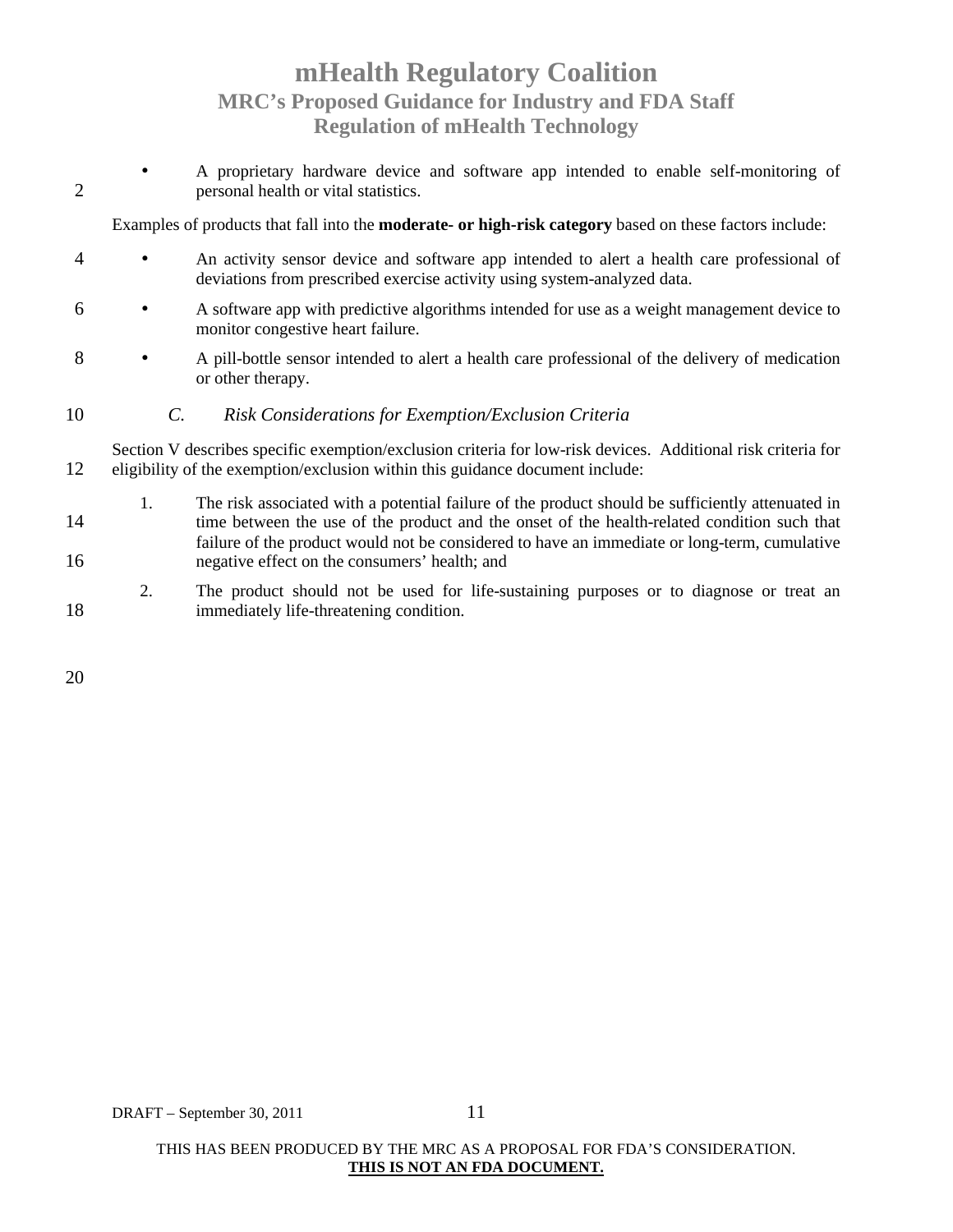### **V. Intended Use Claims**

### 2 *A. Socially Beneficial, Low Risk (SBLR) Devices*

This section categorizes the types of claims associated with mHealth products with intended uses that 4 technically fall within the definition of a medical device but that should not be regulated because their social benefit outweighs their inherent low risk. Regulation of SBLR devices would removed the potential 6 benefit to public health that such devices will undoubtedly deliver. FDA believes that the claims associated with SBLR devices pertain to medical issues that are so well-resolved that inclusion in the 8 product claim should be exempt from regulation because: 1) the claims serve as an essential and powerful educational tool for consumers to learn about the benefit of lifestyle and behavioral modification; 2) 10 education is a proven method of effectively modifying human behavior; and 3) the nature of the SBLR claims will greatly improve public awareness and subsequent education on the benefits of proactively 12 preserving health.

The purpose of this section is to establish criteria by which FDA would make a "not regulated" decision 14 about a product with one of these types of intended uses. A "not regulated" decision can be achieved for products associated with at least two general categories of claims: 1) Impact Claims; and 2) Information

16 Claims. These two categories of claims are not mutually exclusive of each other but depend on the type of claim being evaluated. For example, a product may be considered "not regulated" based on the associated

18 impact claims, yet be "regulated" as a result of the associated information claims.

#### 1. Impact Claims: Criteria for Exemption

- 20 Impact Claims include statements that suggest the product can: 1) "reduce the risk of" a particular disease or medical condition; or 2) "improve" or "maintain" a particular aspect of an individual's health or 22 medical condition. To be eligible for this exemption, the Impact Claim must meet each of the following:
	- 1. The claim is a generally recognized health claim and not a disease claim;
- 24 2. The claim language is adequately qualified by *may*, *might*, or other similar language;
- 3. The mechanism by which the product functions to "reduce the risk of", "improve", or 26 "maintain" the specified health-related condition does not involve invasive procedures.

Examples of Impact Claims include:

- 28 "A software app that may reduce the risk of heart disease by actively monitoring and trending exercise activity on a daily basis."
- 30 "A cloud-based personal health storage system that may improve your quality of life by allowing friends and family to review your behavioral activities in order to support you in 32 your effort to quit smoking."

#### 2. Information Claims: Criteria for Exemption

- 34 Information Claims, which include statements that suggest the product is designed to: 1) "collect" or "aggregate" diagnostic information; 2) "capture" or "detect" changes in an individual's health or medical
- 36 condition; or 3) "alert" or "notify" a consumer, patient, caregiver, or health care professional of a nonacute health or medical condition.

DRAFT – September 30, 2011  $12$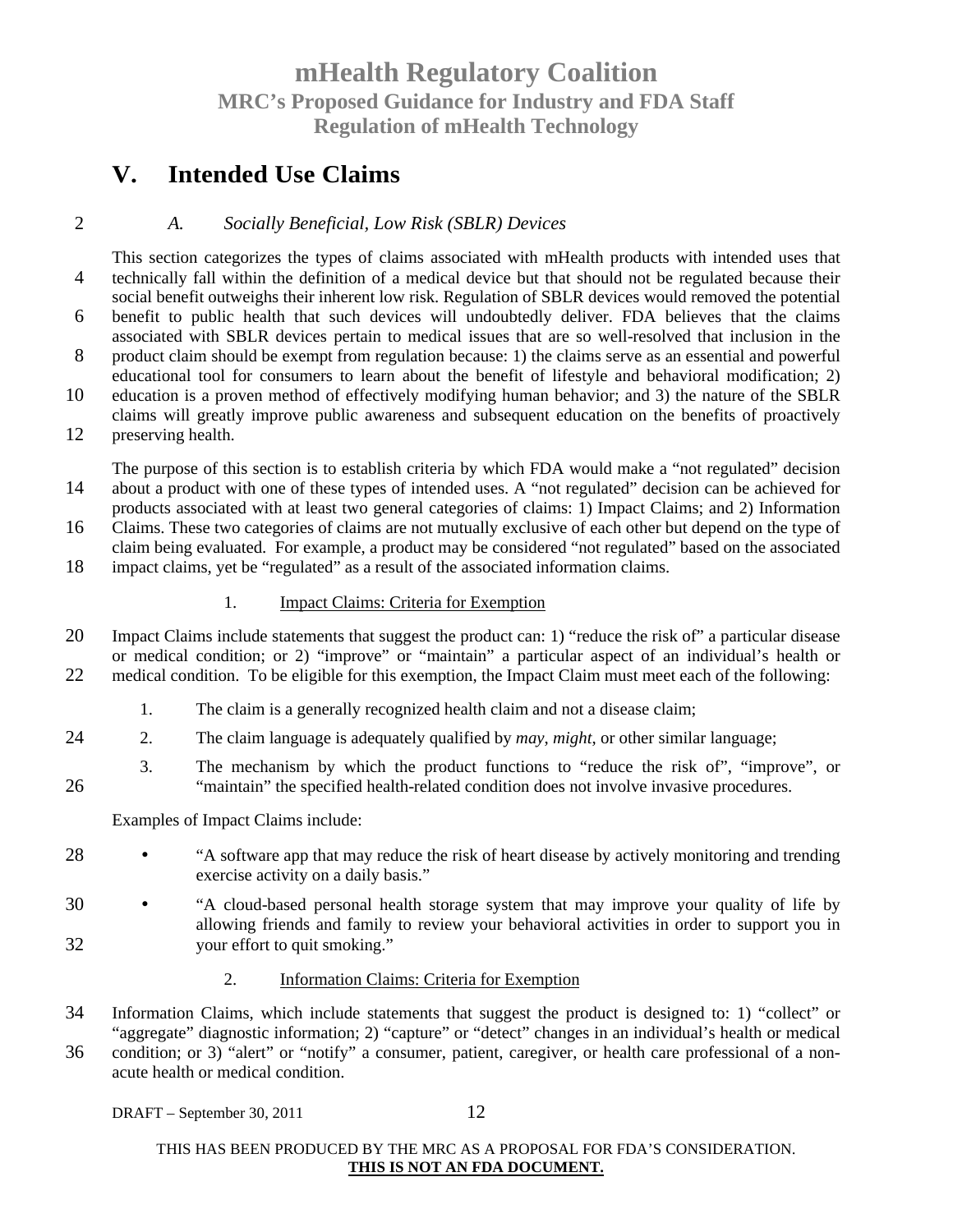To be eligible for this exemption, the Information Claim must meet each of the following:

- 2 1. The information collected or analyzed must be either:
	- a) Medical data that are manually or electronically collected and entered or
- 4 b) Wellness data;
- 2. The results of the function performed on the information must not be transferred to a medical 6 device for further analysis or to control the medical device;
	- 3. The monitoring and/or notification functions must be intended only for use by:
- 8 a) A consumer or caregiver;
	- b) A health care professional not acting in their professional capacity; or
- 10 c) A health care professional performing record-keeping or non-acute monitoring activities; and
- 12 4. The condition that the product is intended to monitor and/or about which the product is intended to notify the consumer or caregiver must not warrant the involvement of a health 14 care professional to actively monitor the person's medical condition.

The use of these data by a health care professional does not automatically exclude a product from this 16 exemption. The determination depends on the manufacturer's claims as to the intended use of the data by a health care professional.

- 18 Examples of Information Claims include:
- "A sensor system and web-based software app to collect, monitor, and store sleep parameters 20 (e.g., duration and frequency of REM and non-REM sleep, etc.) for review by a behavioral/health coach."
- 22 "A sensor system and smartphone app for use by a school nurse to monitor and alert the user of allergens in the school cafeteria and/or air pollen/pollutants on the school playground."
- 24 *B. Ambiguously Defined, Low Risk (ADLR) Products*

FDA believes that certain wellness purposes fall outside of the definition of a medical device and, 26 therefore, are excluded from (i.e., not subject to) regulation because either the product is not acting to diagnose, treat, or prevent or the associated wellness condition is not a disease. For products in the "gray 28 zone", inherent risk should be considered.

- The purpose of this section is to establish criteria by which FDA would make a regulatory decision about 30 a product associated with one of these types of intended uses. To that end, this section categorizes the types of claims associated with products where it is unclear whether the intended uses fall within the
- 32 definition of a medical device because of the ambiguity in the statutory language as applied to an mHealth product. The statutory definition of a medical device is "an **instrument**, apparatus, implement, machine,
- 34 contrivance, implant, in vitro reagent, or other similar or related article, including any component, part, or accessory that is **intended for use in the diagnosis . . . , treatment, or prevention of disease**, in man or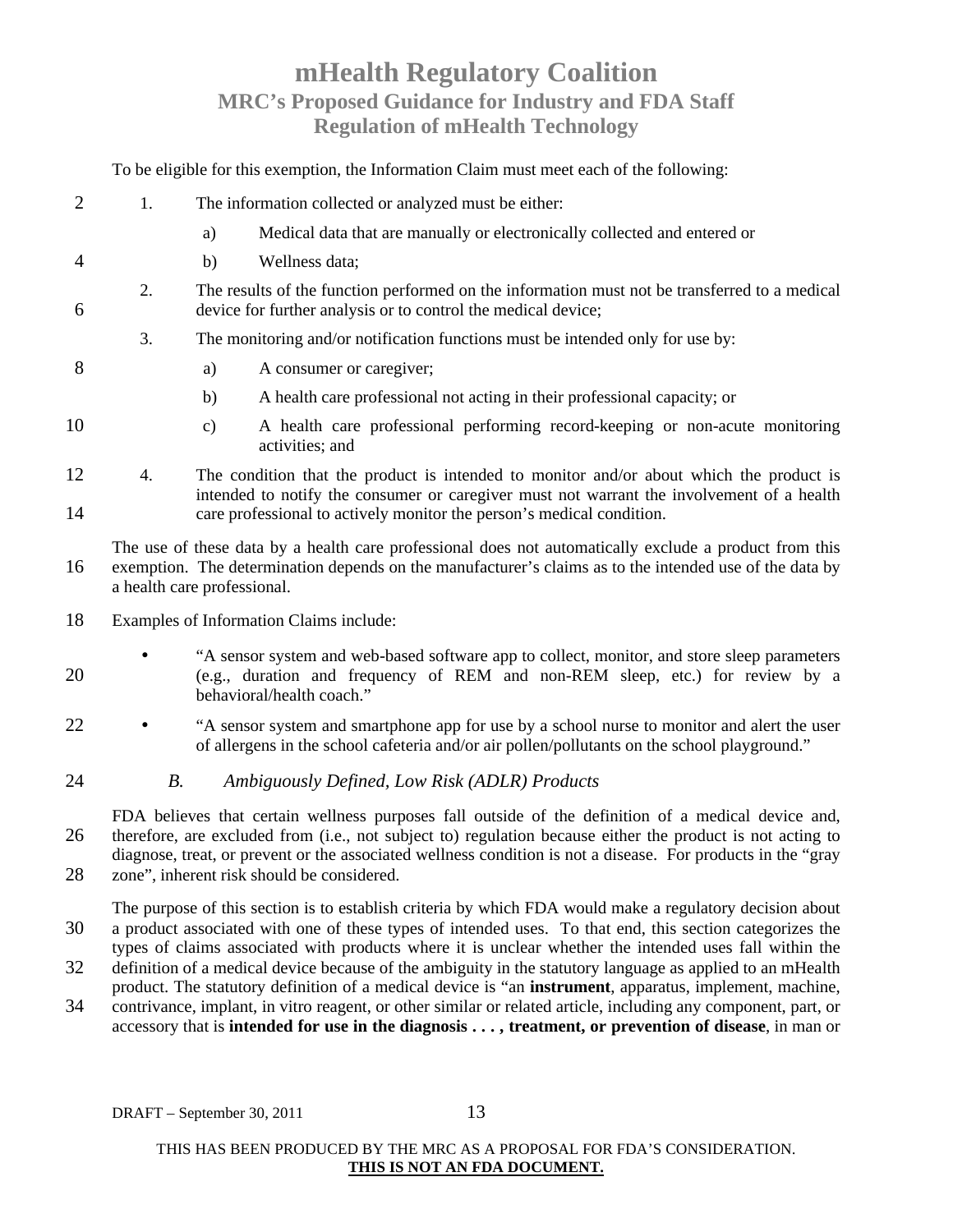other animals."<sup>17</sup> The task here is to resolve the ambiguity in the interpretation of the statutory definition. 2 In the mHealth space, the ambiguity involves the terms *diagnosis*, *treatment*, *prevention*, and *disease*.

These ambiguities result from the use of general language as well as degrees of interpretation of specific 4 terms used in the claims. Below is an example of several claims and the associated sources of ambiguity.

Table 3: Examples of Claims that Create Ambiguity in Regulatory Status

|                 |                                 | <b>Statutory Language</b>                                                                                                        |                                                                                           |  |
|-----------------|---------------------------------|----------------------------------------------------------------------------------------------------------------------------------|-------------------------------------------------------------------------------------------|--|
|                 |                                 | Diagnosis, Treatment, or<br><b>Prevention</b>                                                                                    | <b>Disease</b>                                                                            |  |
| <b>Language</b> | <b>General</b><br><b>Terms</b>  | To help manage your health                                                                                                       | To improve heart health not<br>associated with a diagnosed<br>condition                   |  |
| Claims          | <b>Specific</b><br><b>Terms</b> | To remind a patient to take<br>medication or to complete<br>some aspect of treatment<br>(e.g., attend a doctor's<br>appointment) | To allow patients to perform<br>cognitive/audio/visual/motor/<br>sensory challenges/games |  |

- 6 To resolve these ambiguities, the decision-making process should consider risk associated with the intended uses and types of health-related conditions being targeted.
- 8 To be eligible for the ADLR exclusion, the intended use claim must not be a disease claim, as demonstrated by one of the following being true:
- 10 1. The condition for which the product is intended to be used is not a) specifically identifiable, or b) a specific disease recognized by the American Medical Association or similar medical 12 professional organizations (e.g., general health, weight, pain/discomfort, stress, stress-related hair loss, etc.);
- 14 2. The intended use of the product targets behavioral activities (e.g., exercise, sleep, nutrition, relaxation, smoking cessation, play games, etc.) not generally associated with a specific 16 disease; or
	- 3. The product is intended for use by a caregiver and/or a consumer.
- 18 In addition, this exclusion requires that:
- 1. For products that involve a health care professional, the product must not be intended for 20 real-time or daily monitoring purpose of behavioral activities that are specifically identified to diagnose, prevent, or treat a disease. An example of a product that would fall outside of 22 this exclusion is a product intended to allow a health care professional to monitor daily exercise activity of a patient being treated for morbid obesity.

<sup>&</sup>lt;sup>17</sup> Food, Drug, and Cosmetic Act, § 201(h), 21 U.S.C. § 321(h) (emphasis added).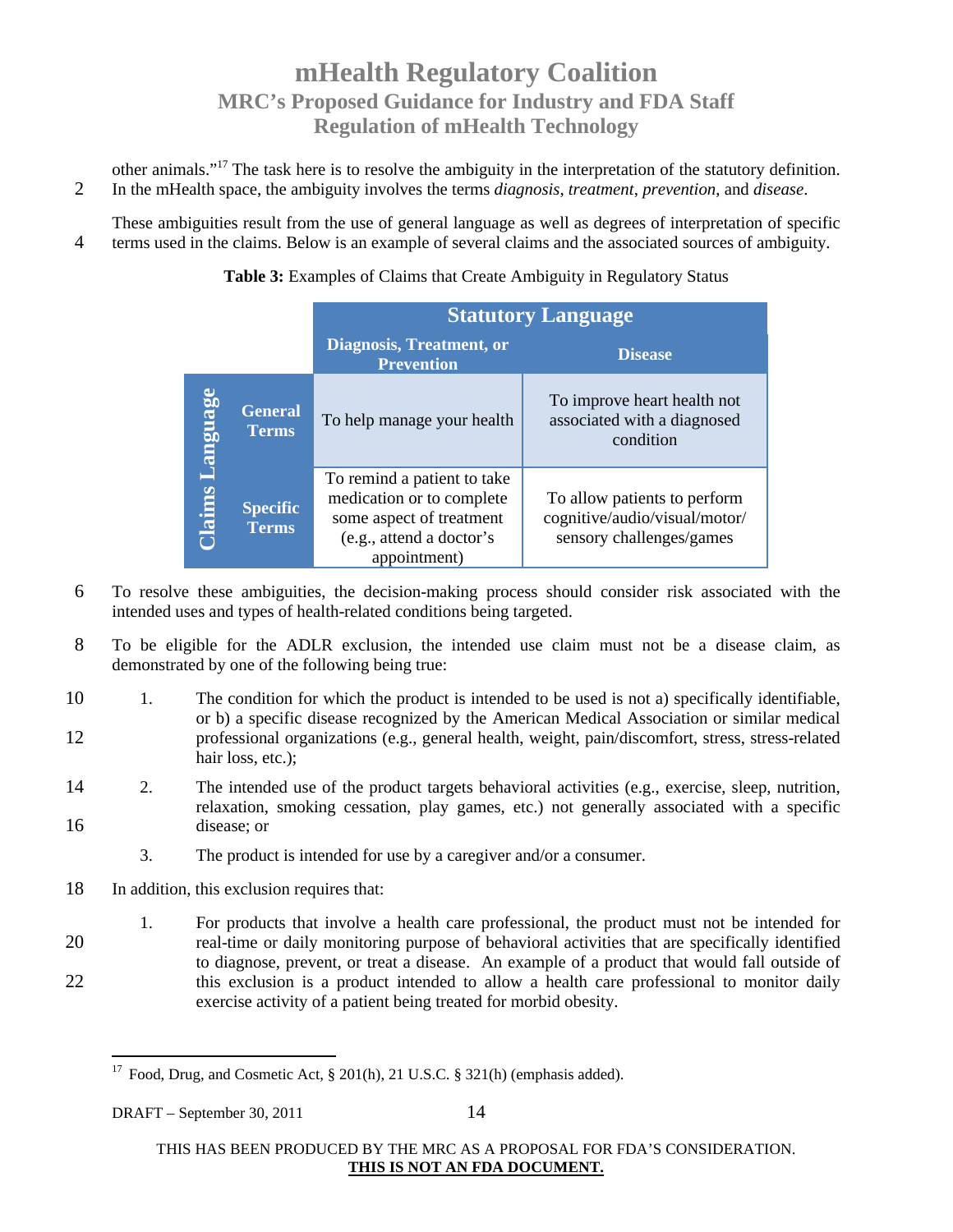- 2. For products that involve the exchange or display of patient health information, the product 2 must not be intended for review by a health care professional as a means of diagnosing, treating, or preventing a disease or medical condition.
- 4 Health claims for products that are eligible for exclusion may include certain terms that distinguish the intended use from that of a disease claim, such as those listed in Figure 2.
- **Figure 2:** Example "Health" Terms that Should Not Automatically Trigger FDA Regulation<sup>18</sup>
	- Health, wellness or well-being • Satisfaction or happiness • Heart health • General health • Overall health • Unhealthy • Stress or stress management • Hospitalization • Challenge or game • Personal use • Non-diagnostic-quality Sleep deprivation

Examples of ADLR claims include:

- 8 "A tablet and web-based software app that provides mind challenging games and tracks scores and other parameters for review by a life coach for the elderly."
- 10 "A SMS text system that provides daily motivational tips to reduce stress and promote a positive mental outlook."
- 12 *C. Decision-Making Process*

This section describes the process that FDA recommends in order to decide whether a particular mHealth 14 product is regulated based on its intended use claims. The process results in a determination that a product, based on the intended use claims, either is regulated or not regulated by FDA. If regulated, FDA 16 intends to indicate to what extent the product is regulated based on existing classifications.

The two categories of products require separate decision-making processes. The existing 513(g) process 18 can resolve the ADLR Product claims because the existing process allows FDA to make a determination as to whether the product is a medical device based on information provided by the manufacturer. The

- 20 existing 513(g) process does not help to resolve the SBLR Device claims because 1) the information collected in the process is not sufficient to making the kind of judgment that needs to be made, and 2)
- 22 these claims technically meet the literal definition of a medical devices and, therefore, the result of the 513(g) determination would always be that the product is regulated. FDA must be able to exercise
- 24 enforcement discretion for those claims that pose little risk and for which it is in the public interest to not regulate. The additional information required to convert  $513(g)$  into a process that covers SBLR Device
- 26 claims will likely overburden the process, making review of ADLR Product claims more difficult.

 $18$  This list is not exhaustive; instead, these are examples to demonstrate the general principle that references to general health or personal wellness do not per se constitute disease claims.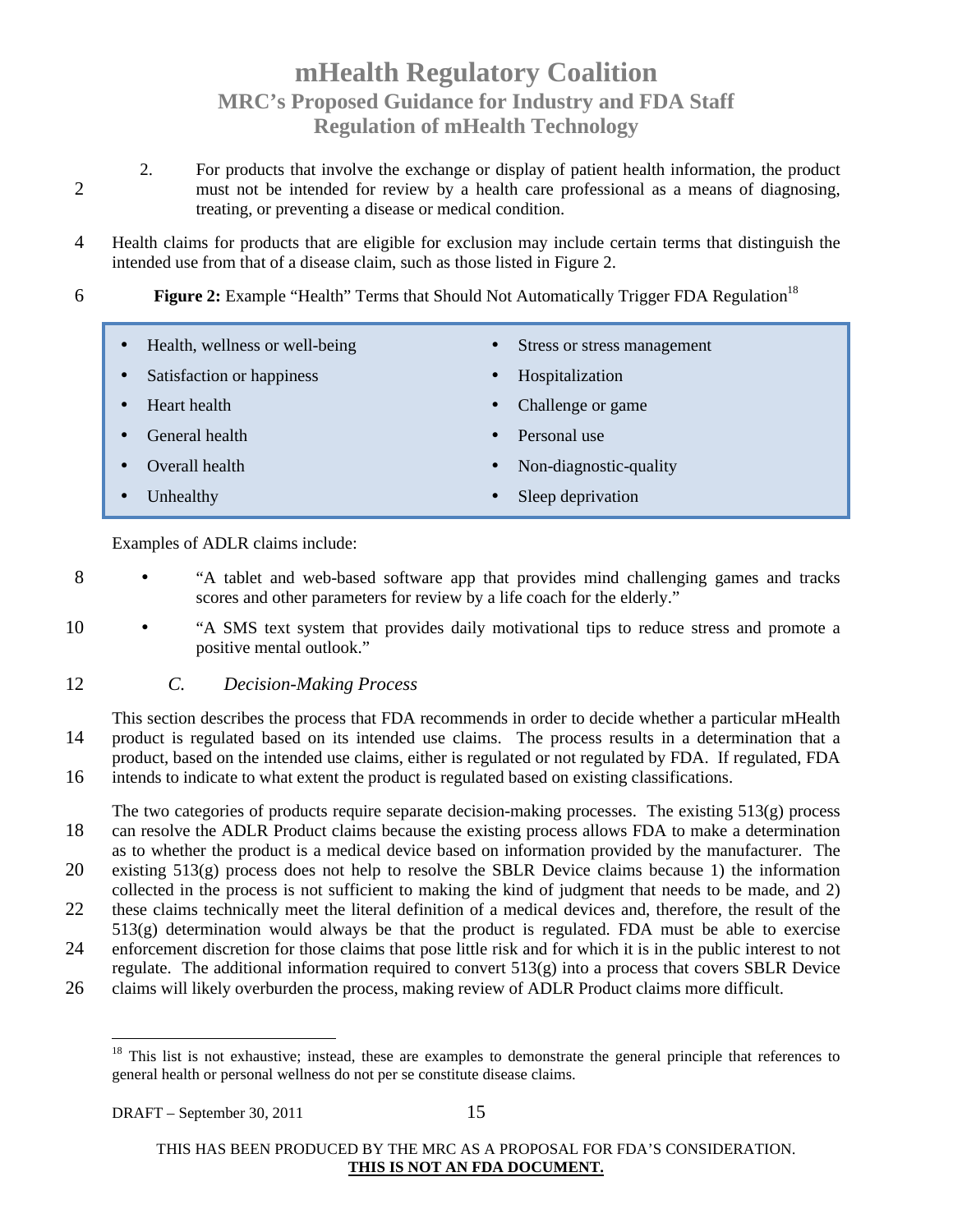#### 1. Review of ADLR Product Claims

- 2 FDA will generally use the  $513(g)$  process to resolve ADLR Product claims because the existing process results in determination as to whether the product, based on the information provided, is a medical device 4 subject to agency regulation. If the product is determined to be a medical device subject to regulation, FDA will generally provide the following information consist with the current  $513(g)$  process:
- 6 1. The generic type of device (e.g., classification regulation) (if any) that applies;
- 2. The Class within that generic type of device (and if more than one Class within that generic 8 type, the particular Class that applies);
- 3. Whether a guidance document has been issued regarding the exercise of enforcement 10 discretion over the particular Class of devices within that generic type; and
	- 4. Whether additional requirements apply.<sup>19</sup>
- 12 2. Review of SBLR Device Claims

FDA will generally use its authority to make product-specific determinations regarding enforcement 14 discretion. Enforcement discretion should be based on the criteria established above and, therefore, should be based on evidence that the product meets these criteria. In addition, risk may be determined 16 based on a "primary mode of action" approach, whereby the significance of the wellness or non-medical purposes of the product weighs in favor of enforcement discretion for products that do not clearly meet 18 the criteria above but are sufficiently low risk to warrant the exercise of enforcement discretion.

The manufacturer should submit specific information, including:

- 20 1. A product description and concise summary of the product's uses;
	- 2. Samples of proposed marketing materials (e.g., instructions and other reference guides);
- 22 3. Evidence that the appropriate criteria are met; and
	- 4. A recommended determination.
- 24 FDA will generally issue a confidential letter to the manufacturer within 60 days of receipt of the request for determination.

26

 $^{19}$  CTR. FOR DEVICES & RADIOLOGICAL HEALTH & CTR. FOR BIOLOGICAL EVALUATION & RESEARCH, U.S. FOOD & DRUG ADMIN., DRAFT GUIDANCE FOR INDUSTRY AND FDA STAFF: FDA AND INDUSTRY PROCEDURES FOR SECTION 513(G) REQUESTS FOR INFORMATION UNDER THE FEDERAL FOOD, DRUG, AND COSMETIC ACT 4 (2010), *available at*  http://www.fda.gov/downloads/MedicalDevices/DeviceRegulationandGuidance/GuidanceDocuments/UCM209851. pdf.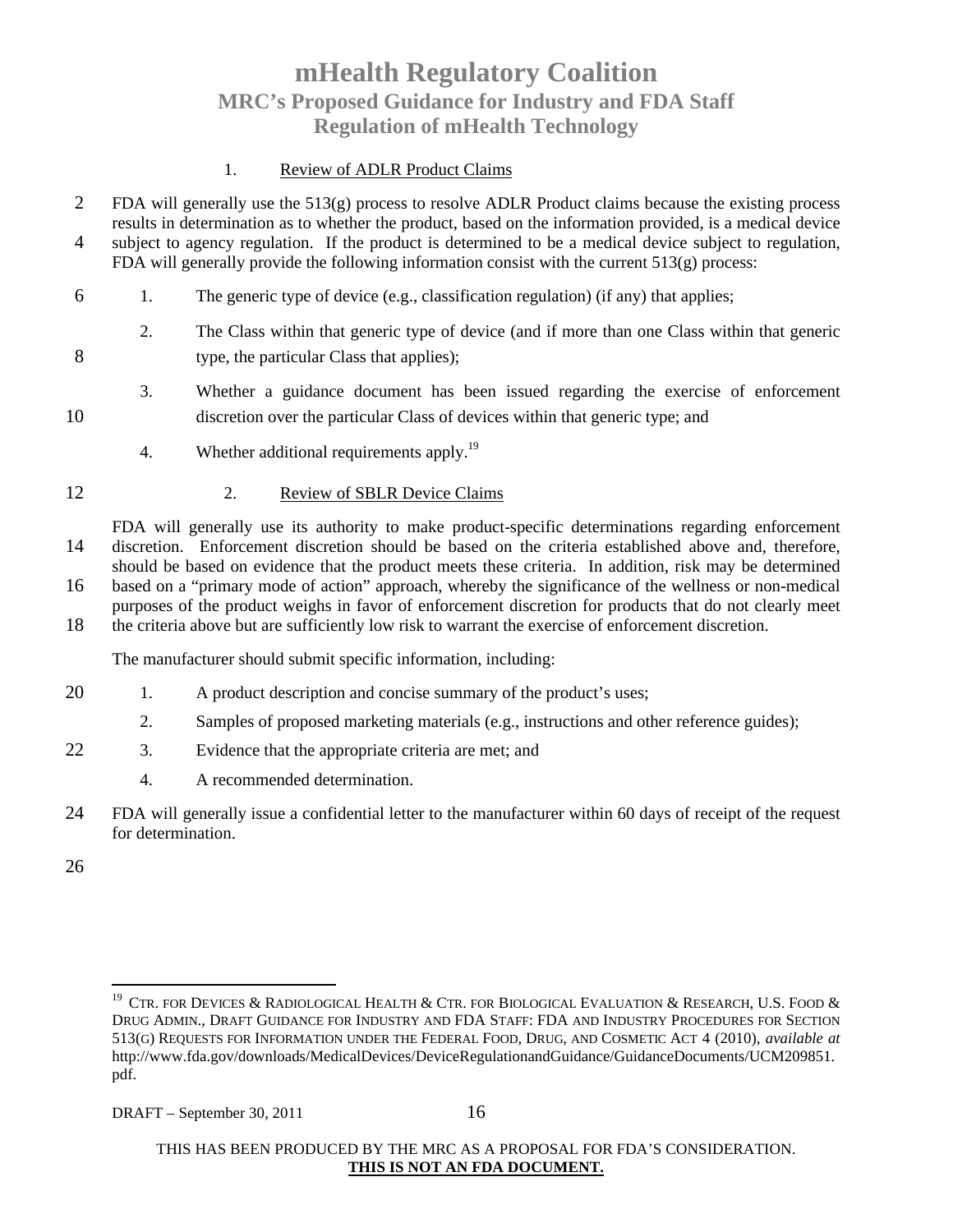### **VI. Accessories**

- 2 In the future, everything that produces or receives medical device data, whether therapeutic or diagnostic, is likely to be connected to a network. So, for example, a blood glucose meter will be 4 connected to a cell phone, which will connect to a cell tower, which will connect to a local area network,
- which will connect to a server, which will dump data in an EMR, which a physician will view on a tablet 6 or smartphone.
- Historically, the "accessory rule" has been thought of as an overarching rule, broadly applicable to 8 nearly all so-called *parent device*-*accessory* connections. Under that rule, in certain situations, FDA regulates a product that is an "accessory" to a medical device as if in the *same regulatory classification*
- 10 as the "parent" medical device. The theory has been simply: if an accessory malfunctions, the risk to the patient would be the same as if the parent medical device malfunctioned. So, for a modern example,
- 12 take an EMR that is indirectly connected to a blood glucose meter by way of three other low risk Class I medical devices that are interconnected and passing data among one another. If one of those devices
- 14 ultimately connects to the glucose meter, the EMR receiving data from the Class II blood glucose meter would receive a Class II designation—as would the other medical devices in this example. This results
- 16 in regulatory excess, as harmless widgets would obtain the highest regulatory scrutiny just because they utilize data from a medical device with a higher classification.
- 18 The developing mHealth industry has raised significant questions about the scope of the accessory rule, due to the inherent interconnectedness of mHealth products. These questions are likely to become more
- 20 complicated, as many products will be marketed in the future with broad system claims, rather than oneto-one pairing claims. This section describes FDA's current thinking on the regulation of traditional
- 22 accessories in an mHealth system.

#### *A. Policy Overview*

- 24 Instead of deriving the regulatory classification from the data-generating parent device, FDA proposes a different conceptual approach, with two key prongs:
- 26 1. FDA intends to publish classification regulations for commonly used accessories. Much like with FDA's recent MDDS rule, the purpose here would be to establish more appropriate, 28 risk-based classifications specific to the accessories that make up the various "families" within the family tree of connected products. The specific classification that defines a 30 generic family of accessories should trump any classification derived from the data generator within a given tree.
- 32 2. FDA intends to regulate claims of compatibility between accessories in a family and the datagenerating medical devices (traditionally treated as *parent* devices) by requiring that the firm 34 making the claim provide adequate support to underpin the claim. If the device made by the manufacturer making the claim is Class II or III, the claim substantiation would need to be 36 included in the submission to FDA. The manufacturer making the compatibility claim will also need to have some assurance that the claim will remain true (e.g., by agreements 38 between manufacturers, through its quality system, or by compliance with key standards).

The following sections describe this proposed policy in more detail.

DRAFT – September 30, 2011 17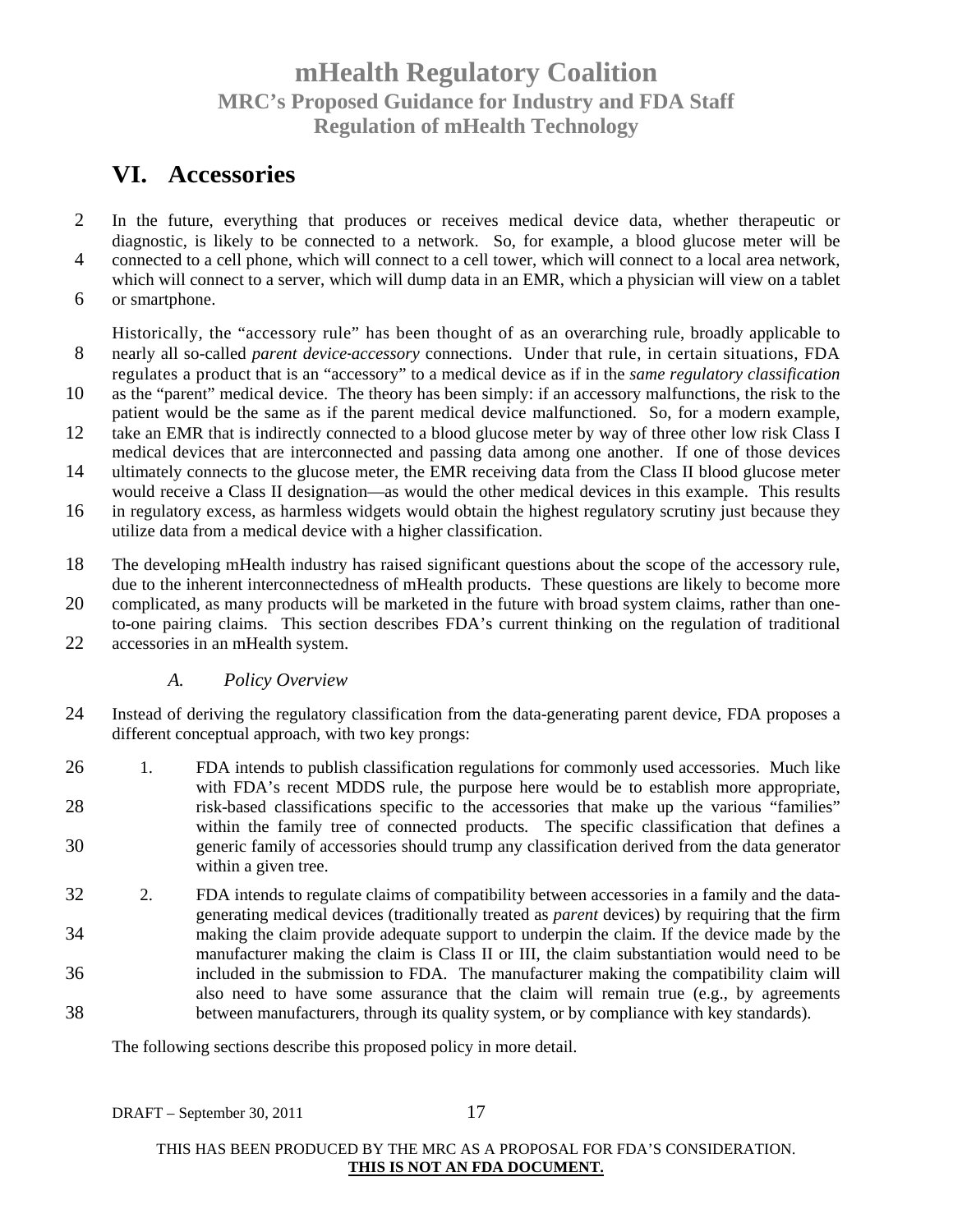#### *B. Regulation of Accessory Devices in an mHealth System*

- 2 Under the traditional accessory rule, in certain situations, FDA regulates an *accessory* as if in the same regulatory classification as the *parent device*. As described above, the Agency is modifying its policy to
- 4 the regulation of accessories. The fundamental concept is that the accessory rule applies if and only if there is not an existing classification for the device in question.
- 6 The first step for determining whether a product is subject to the accessory rule is to consider whether the product is a device at all based on the product's intended use. If it is not, the analysis ends because the
- 8 accessory rule does not apply. If the product is a device, the next question is whether it meets an existing classification regulation based on its intended use. <sup>20</sup> If a device falls within an existing classification
- 10 regulations, then the device will be subject to that classification and the relevant controls contained within the applicable section of the CFR.<sup>21</sup> To meet the definition of the classification regulation, the design and
- 12 intended use of the device must not exceed the boundaries of the generic product type, including any applicable limitations (e.g., 8xx.9 regulations).
- 14 For those classification regulations that are exempt from 510(k) requirements, an mHealth device will remain exempt if the device:
- 16 1. Has existing or reasonably foreseeable characteristics of other devices in the classification category; and
- 18 2. Has the same intended use and fundamental scientific technology as another device in the classification category.
- 20 An mHealth device associated with an in vitro diagnostic device is subject to additional exemption limitations under the 8xx.9 regulations. In addition to the requirements above, an mHealth device of this
- 22 type will remain in its existing classification regulation and exempt from 510(k) requirements if: 1) the device is a low-risk device as determined under the risk model described in Section IV of this proposed
- 24 guidance document; and 2) the device does not change the risk profile of the associated in vitro diagnostic device.

 $20$  When considering the appropriate classification of a new device, classification is evaluated by first determining whether FDA has previously classified and described a similar device type in the Code of Federal Regulations (CFR). The classification and descriptions of device types are organized by medical specialty panels in 21 CFR Parts 862 through 892.

<sup>&</sup>lt;sup>21</sup> The existence of a regulatory classification of a medical device type is the agency's recognition that a given device type should fall within a specified device classification, even if that device happens to be an accessory or compatible with other devices. The medical device data systems (MDDS) Final Rule recognizes this fundamental principle of FDA regulation:

If the product meets the definition of an MDDS because it is limited to the intended uses of an MDDS, FDA will regulate such a product as an MDDS, not as an accessory to or component of another device, regardless of how many particular devices or device types the product supports. FDA recognizes that some devices that meet the definition of an MDDS may have been previously cleared as accessories to other device types. Through enactment of this regulation, devices that are considered MDDSs will now be classified as class I, Exempt, whether they are existing devices or new/modified devices that are now defined as MDDS.

*Medical Devices; Medical Device Data Systems*, 76 Fed. Reg. 8637, 8644 (Feb. 15, 2011) (to be codified at 21 C.F.R. § 880.6310), *available at* http://www.gpo.gov/fdsys/pkg/FR-2011-02-15/pdf/2011-3321.pdf.

THIS HAS BEEN PRODUCED BY THE MRC AS A PROPOSAL FOR FDA'S CONSIDERATION. **THIS IS NOT AN FDA DOCUMENT.**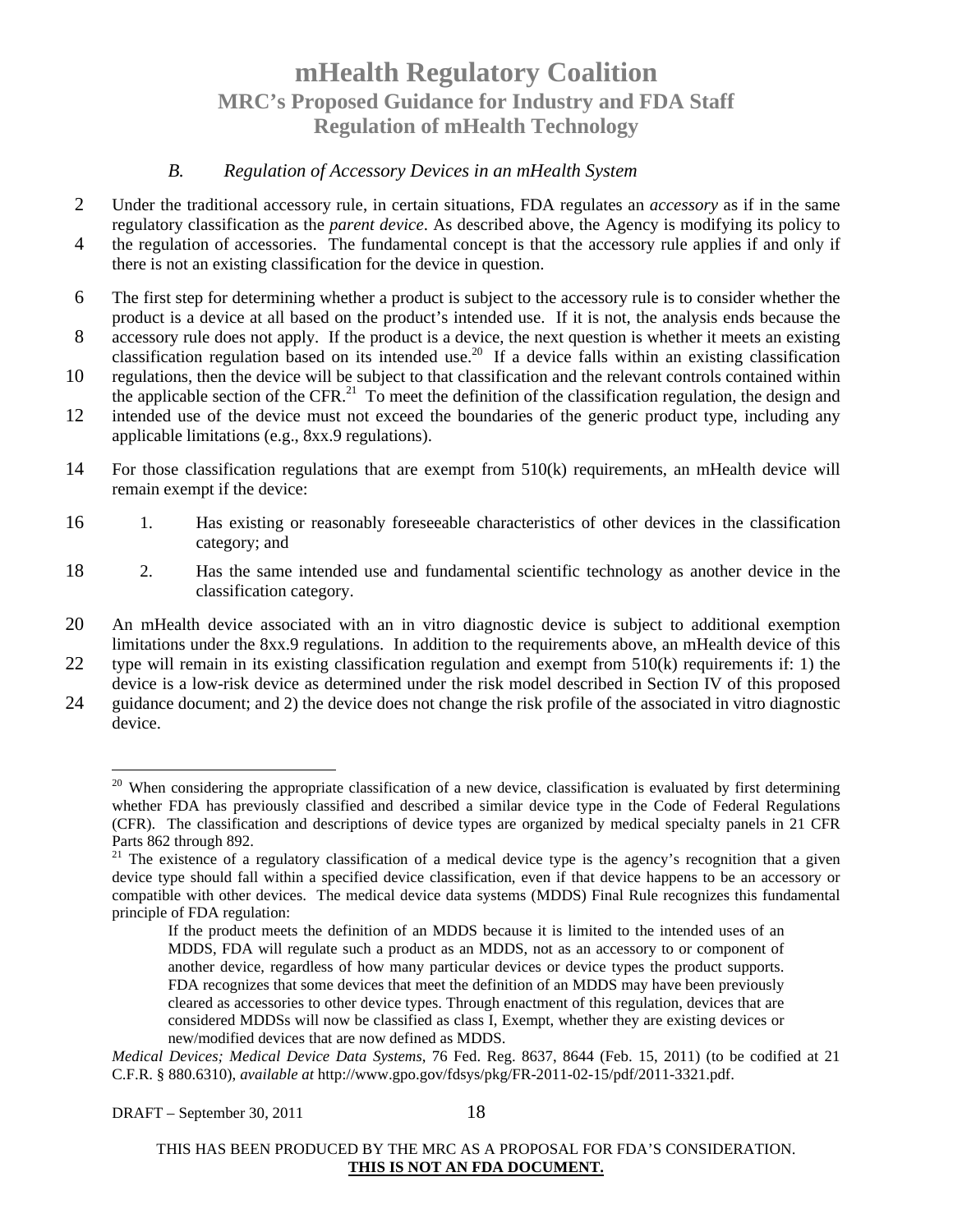A low-risk mHealth device is not *per se* restricted from exemption under the 8xx.9 limitation, even if the 2 intended use is any of the following:

- 1. For assessing the risk of cardiovascular disease;
- 4 2. For use in diabetes management;
	- 3. For identifying or inferring the identity of a microorganism directly from clinical material; or
- 6 4. For near-patient testing (point of care).

FDA intends to use the 8xx.9 limitations judiciously and not to exclude a product from a classification 8 regulation simply because that product connects to another medical device in an mHealth system or the

product at issue has different characteristics than other devices. In determining whether the 8xx.9 10 regulation will exclude a device from a classification, a manufacturer should conduct a risk assessment. If the risk assessment supports the Class I or II exempt classification, the device should remain within the

12 boundaries of the existing classification.<sup>22</sup>

If the device does not fit within an existing classification, the device manufacturer may avoid the 14 accessory rule by requesting that FDA determine the device classification through the *de novo* review process. The *de novo* review process is an opportunity for a device automatically designated as Class III

- to be reclassified as a Class I or II device, if appropriate.<sup>23</sup> Applicants should support their *de novo* submission by a risk assessment that demonstrates the lower risk profile of the device.<sup>24</sup> FDA or any
- 18 stakeholder may also employ any other available route to reclassification.

If the device manufacturer does not pursue the *de novo* review process (or any other form of 20 reclassification) and the device is intended to be used with another medical device in an mHealth system, the device becomes an accessory and takes on that device classification of the other medical device.<sup>25</sup>

- 22 If the device is not intended to be used with another medical device in an mHealth system, the device is not an accessory and, instead, will be automatically subject to a premarket approval submission as a Class
- 24 III device.<sup>26</sup> Figure 3 summarizes this analysis.

 $^{22}$  Appendix A of this document lists current regulatory classifications that are useful for mHealth accessories. Appendix B suggests classifications that FDA should consider for future development.

 $23<sup>23</sup>$  A device manufacturer may petition FDA to regulate the device as a Class I or II medical device independent of the other products in the mHealth system. The *de novo* process, established in § 513(f)(2) of the Federal Food Drug & Cosmetic Act, is particularly appropriate for low risk devices. The *de novo* process will be useful for mHealth devices and the creation of needed regulatory classifications. FDA should use this process more frequently for mHealth products to create consistency and predictability in the regulation of mHealth devices.

<sup>&</sup>lt;sup>24</sup> The existing guidance on the *de novo* process also should be used to guide application content; however, FDA should include specific guidance for mHealth products in the guidance on the *de novo* process.

<sup>25</sup> Inherent in this analysis is the assumption that the device is a finished product rather than a *component* to another finished product. The difference between an accessory and a component is important because it determines the applicable regulatory requirements for a particular product. Components are exempt from most FDA regulatory requirements, with the regulatory burdens being borne by the finished device manufacturer. Accessories, on the other hand, because they go right to the end user, must meet the FDA requirements before they leave the hands of the accessory manufacturer.

 $26$  Appendix C describes other considerations that may impact this analysis.

THIS HAS BEEN PRODUCED BY THE MRC AS A PROPOSAL FOR FDA'S CONSIDERATION. **THIS IS NOT AN FDA DOCUMENT.**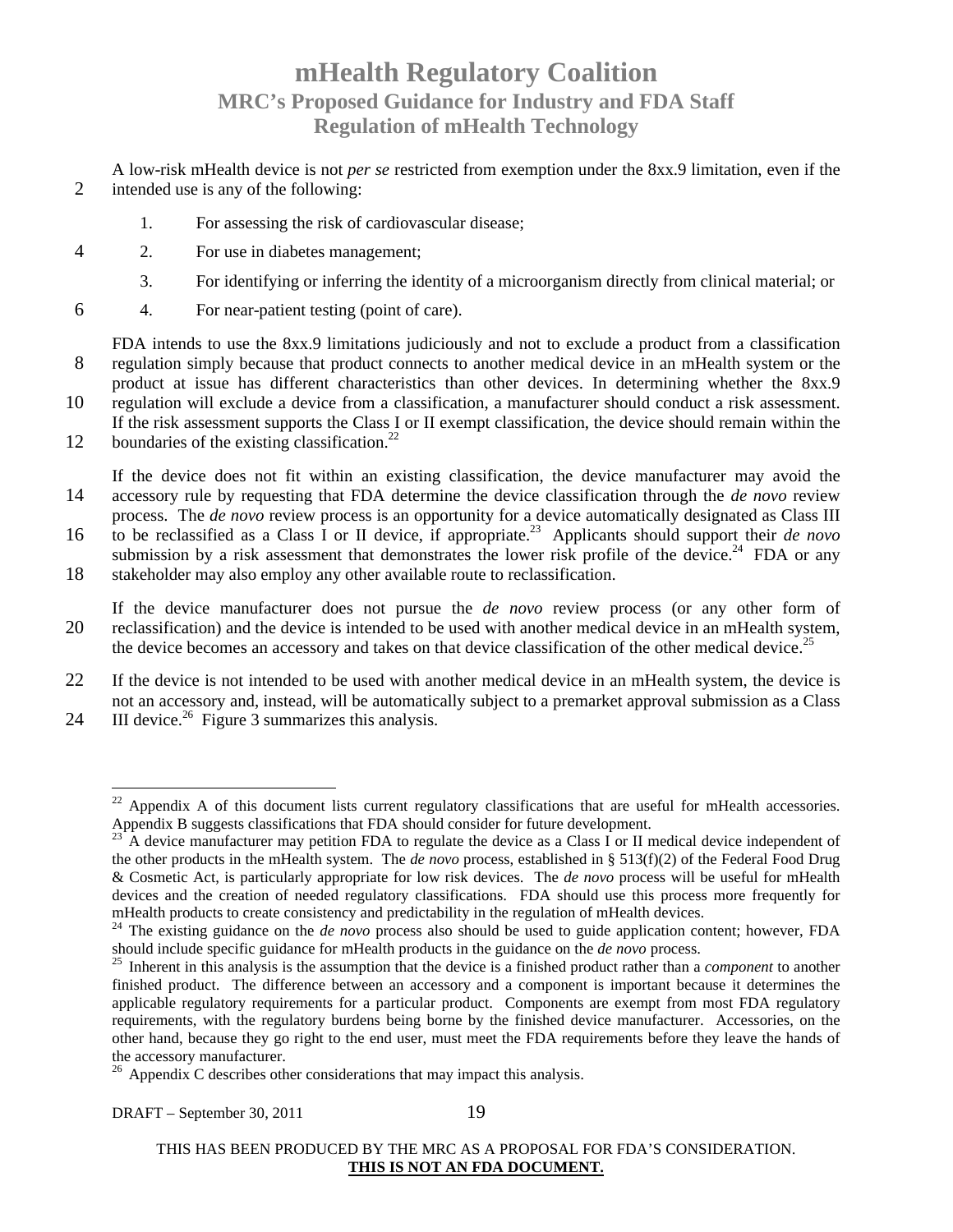**Figure 3:** Framework for Regulation of Accessories in an mHealth System



#### 2

### *C. Claims of Compatibility*

4 A claim of compatibility between two medical devices in an mHealth system does not render a parent device-accessory relationship between the two products. The analysis described above determines 6 whether a device is an accessory. The claim of compatibility, however, must be substantiated through adequate validation.

- 8 Take, for example, a weight scale that claims compatibility with a specific brand of blood glucose meters. The scale is not regulated as an accessory to the blood glucose meter because the scale has its own
- 10 classification.<sup>27</sup> However, the manufacturer of the scale must validate its claims of compatibility with the blood glucose meter. If the manufacturer of the blood glucose meter claims compatibility with the scale,
- 12 the manufacturer must validate that its blood glucose meter is compatible with the scale. The burden lies on the manufacturer making the claim of compatibility to substantiate the claim through adequate 14 validation.
- FDA should also consider using a feasibility test to determine the significance of the validation. If it is 16 feasible for the manufacturer (at the time the product is created) to self-assess the product as a low-risk

<sup>&</sup>lt;sup>27</sup> The scale is regulated as a Class I device under 21 C.F.R. § 880.2700. The blood glucose meter is regulated as a Class II device under 21 C.F.R. § 862.1345.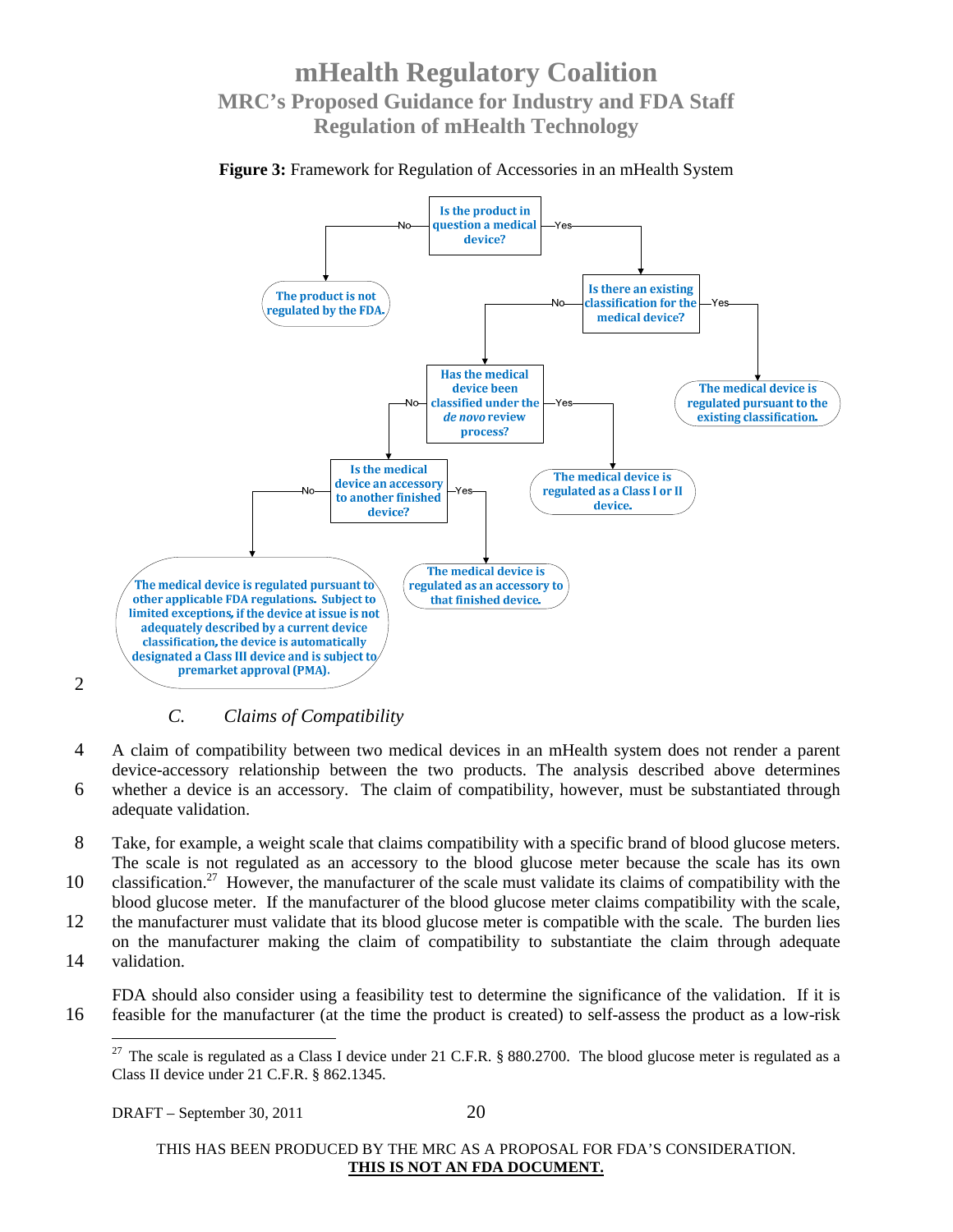device, the validation requirements should be minimal.

- 2 Claims of compatibility should be substantiated to demonstrate that the associated risk is recognized and minimized. Even though a lower-class device is not up-regulated, the claim substantiation process 4 ensures the risk associated with the two products is low. Claim substantiation is separate and apart from the determination of whether a device is an accessory or its appropriate classification.
- 6 Claim substantiation requires both present and future validation by the claim maker. <sup>28</sup> Present substantiation consists of validation testing to ensure that the claim of compatibility is accurate and to
- 8 clarify the design specifications that support the claim. Future substantiation consists of the establishment of a quality system and on-going validation testing whenever changes to either article are made. This
- 10 may involve either control of the design of both devices (e.g., by ownership) or an agreement between the claim maker and the manufacturer of the product that design specifications will not change or that
- 12 notification will be given in advance of any changes to allow the claim maker to adequately address the impact of such changes on the future substantiation of the claim. In the absence of such an agreement,
- 14 the claim maker would need to assess the risk to show that an agreement is not necessary.

<sup>&</sup>lt;sup>28</sup> Some types of device relationships trigger additional regulatory obligations. Appendix D describes three scenarios that demonstrate the degrees of regulatory obligations that may arise.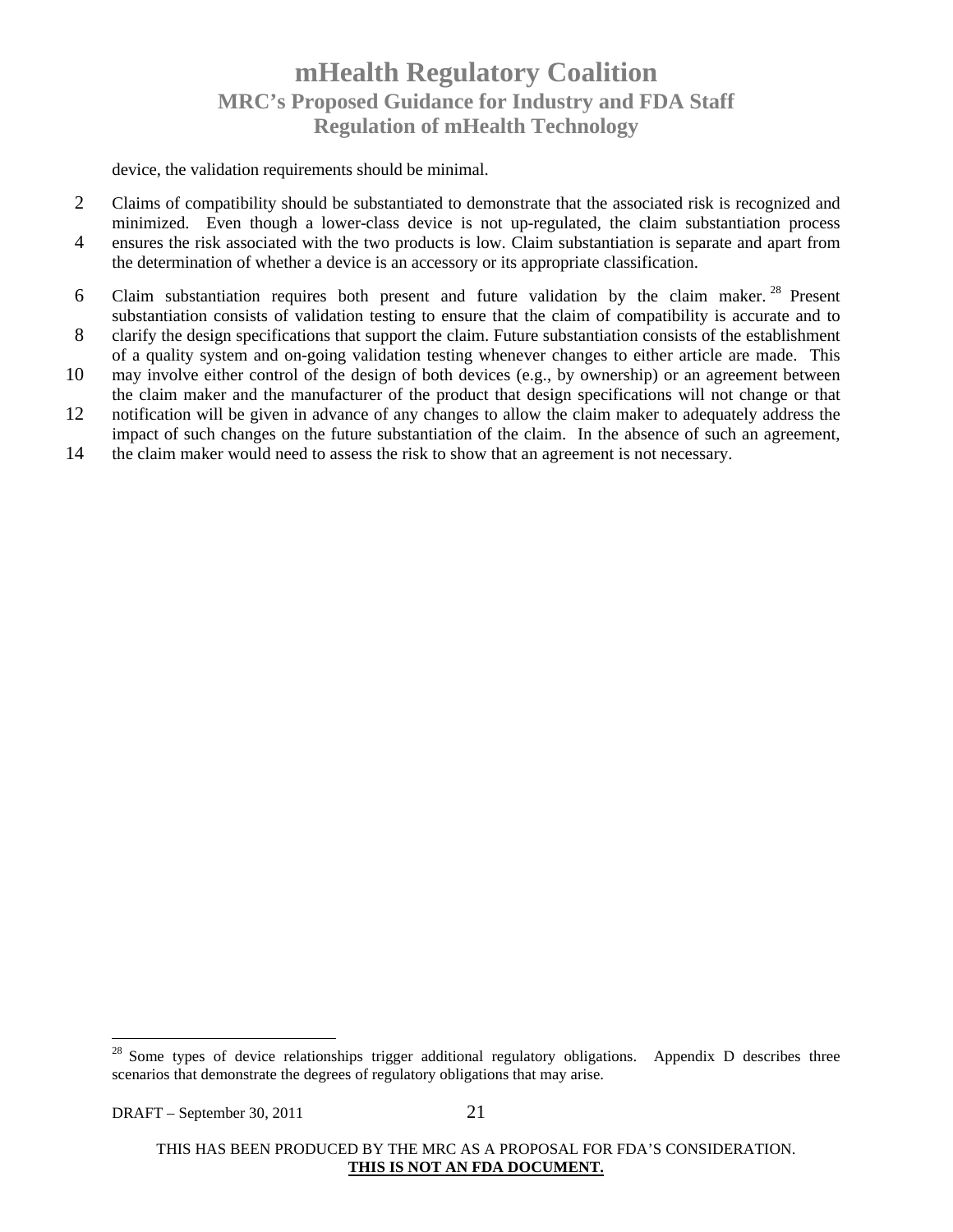### **VII. Software**

- 2 Software is of particular importance to mHealth technologies because the data collected by sensors, wireless medical devices, and other physical products—most of which have their own internal software—
- 4 are being stored, analyzed, and routed by software apps. It is common in mHealth systems that these functions are conducted remotely across interconnected networks via local networks and the Internet. As
- 6 with any other product, FDA regulates software if an app meets the definition of a medical device.

Software in the mHealth world can come in all shapes and sizes and can perform a variety of functions. 8 Although software is purely non-physical, association with a tangible piece of hardware is required at some point throughout the web of interconnected hardware technology comprising the mHealth system. 10 Software can be found in any of the following mHealth system components:

- 1. Medical devices;
- 12 2. Patient-centered communications technologies;
	- 3. Provider-centered communications technologies;
- 14 4. Intermediary-centered communications technologies; and
	- 5. Network infrastructure technologies.
- 16 Software in a medical device can come in two forms: the first is called *firmware*, while the second uses the generic *software* term. Software also can be found outside of the medical device and at any point 18 along the information pathway from the patient to the health care professional.
- Patient-centered communications technologies (e.g., a personal computer, smartphone, tablet, or 20 proprietary communications device) can utilize software to perform analytical tasks or to control the transmission of patient data.
- 22 Provider- and intermediary-centered communications technologies may be any of the same types of communications technologies used by the patient but instead are used by a health care professional or a
- 24 third-party intermediary. These technologies can employ any of the types of software that are designed for patient use. The software also could be used for the same or different purposes as the patient-centered 26 devices.
- The network infrastructure of an mHealth system can include any number of servers, mainframe 28 computers, data storage devices, wireless routers, and telephone service switches, among other things. These products are distinct from the patient-, provider-, and intermediary-centered communications
- 30 technologies in that the network infrastructure technologies function independently of the other technologies and require no involvement from the patient, clinician, or intermediary. Software that
- 32 resides on these components may or may not be specific to the mHealth system.

The software, however, need not "reside" on a network infrastructure component in the way that software 34 is traditionally downloaded onto a computer. Cloud computing, which is becoming more common in the consumer marketplace as well as the mHealth sphere, distributes software algorithms and functionality

- 36 over a number of different networked hardware components. The fluidity of this type of software system is technically powerful, promoting advanced algorithmic capabilities but makes identifying where the
- 38 software "resides" increasingly difficult. Similarly, aspects of software that once were bundled in a

DRAFT – September 30, 2011 22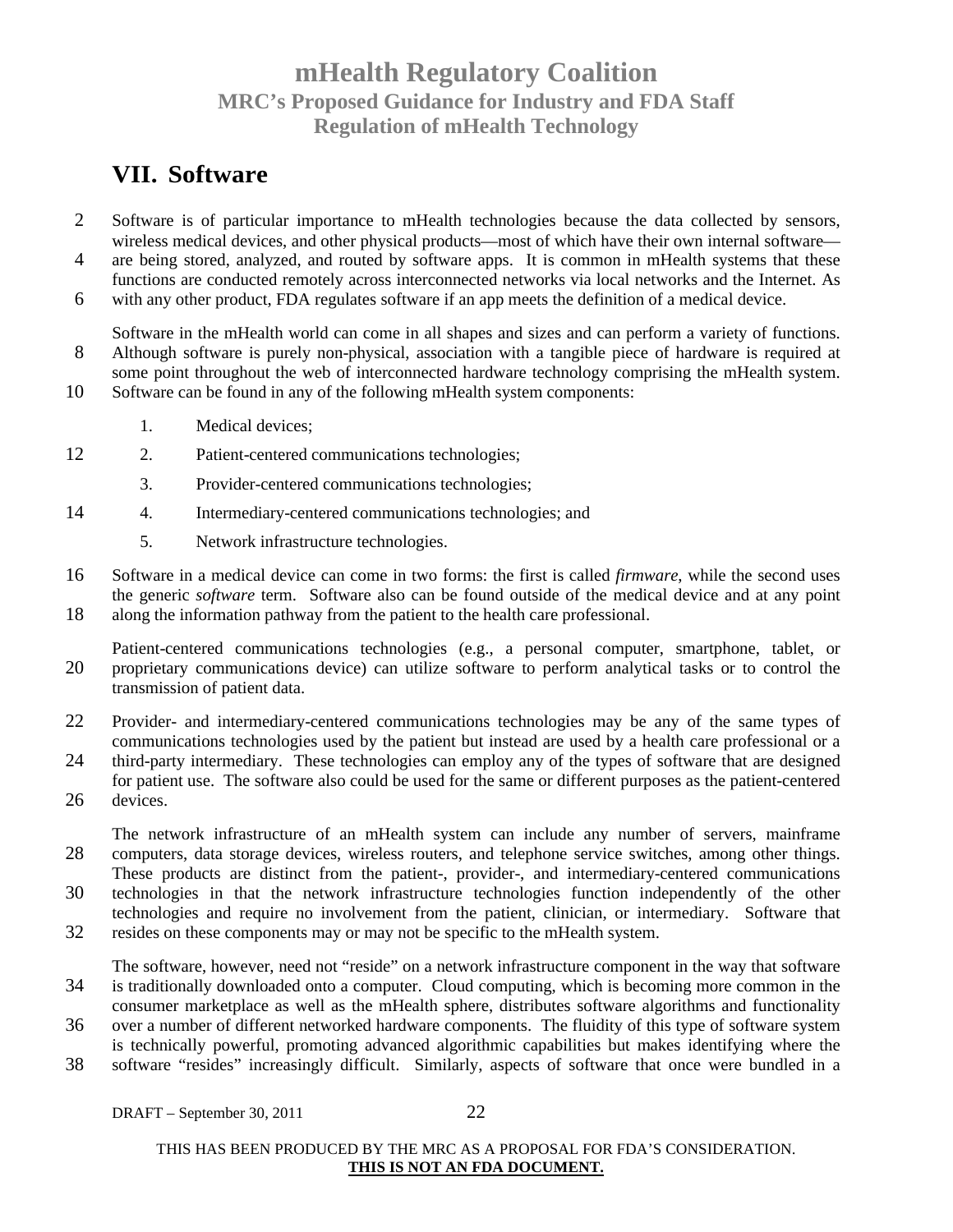specific software program are now being "outsourced" across the Internet to various developers who 2 provide "software services". These software services perform standard functions (e.g., a search or payment function) across the network infrastructure and separate from any specific mHealth component.

#### 4 *A. General Approach to Software Regulation*

Software is treated in the same way that other products are treated for purposes of determining whether 6 and how FDA would regulate. Any software that does not meet the definition of a medical device is not regulated by FDA. Therefore, to be considered for regulation, the software product must be intended by 8 the manufacturer for use in the diagnosis, treatment, or prevention of disease according to 201(h) of the Federal Food, Drug, and Cosmetic Act (FD&C Act).<sup>29</sup> Refer to Section V of this guidance document for

10 further discussion of the intended use analysis for mHealth products.

Any software device that falls into an existing classification regulation should be subject to the regulatory 12 requirements established in that classification regulation. If no classification regulation exists, the software device may be evaluated under the de novo review process for classification purposes.<sup>3</sup>

14 Any software device that meets the definition of an accessory should be regulated based on the accessory framework described in Section VI of this guidance document. Software apps that are intended to be

16 purchased by a manufacturer of the finished device in which the product will be incorporated should be treated as components. The software manufacturer of a component software app should not be regulated

18 by FDA unless the app is sold as a reusable software module or to an end user as a replacement part.

The manufacturer of a finished software device, however, should be subject to regulation appropriate for 20 the finished device. Any software device that is not an accessory or a component and that is not adequately described by an existing classification regulation or has not been evaluated under the de novo 22 review process should be a Class III device subject to premarket approval requirements.

A software manufacturer must comply with all applicable regulations, including the Quality System 24 Regulations (21 C.F.R. Part 820), premarket notification/approval submissions, establishment registration, and product listing, as are appropriate for the designated device classification.<sup>31</sup>

 $29$  Products that are built with or consist of hardware and/or software components or applications are subject to regulation as devices when they meet the definition of a device in section 201(h) of the FD&C Act. That provision defines a device as "an instrument, apparatus, implement, machine, contrivance, implant, in vitro reagent . . . " that is "intended for use in the diagnosis of disease or other conditions, or in the cure, mitigation, treatment, or prevention of disease, in man . . . or . . . intended to affect the structure or any function of the body of man or other animals . . . ." 21 U.S.C. § 321(h). Thus, software applications that run on a desktop computer, laptop computer, remotely on a website or "cloud," or on a handheld computer may be subject to device regulation if they are intended for use in the diagnosis or the cure, mitigation, treatment, or prevention of disease, or to affect the structure or any function of the body of man. The level of regulatory control necessary to assure safety and effectiveness varies based upon the risk the device presents to public health.

<sup>&</sup>lt;sup>30</sup> Appendix A lists the current classification regulations and associated product codes that may apply to software in an mHealth system. Appendix B presents a number of proposed classification regulations that should be implemented to adequately address regulation of mHealth software.

<sup>&</sup>lt;sup>31</sup> Software that is manufactured outside of the United States is subject to FDA regulation if the manufacturer intendeds for its product to be marketed in the United States.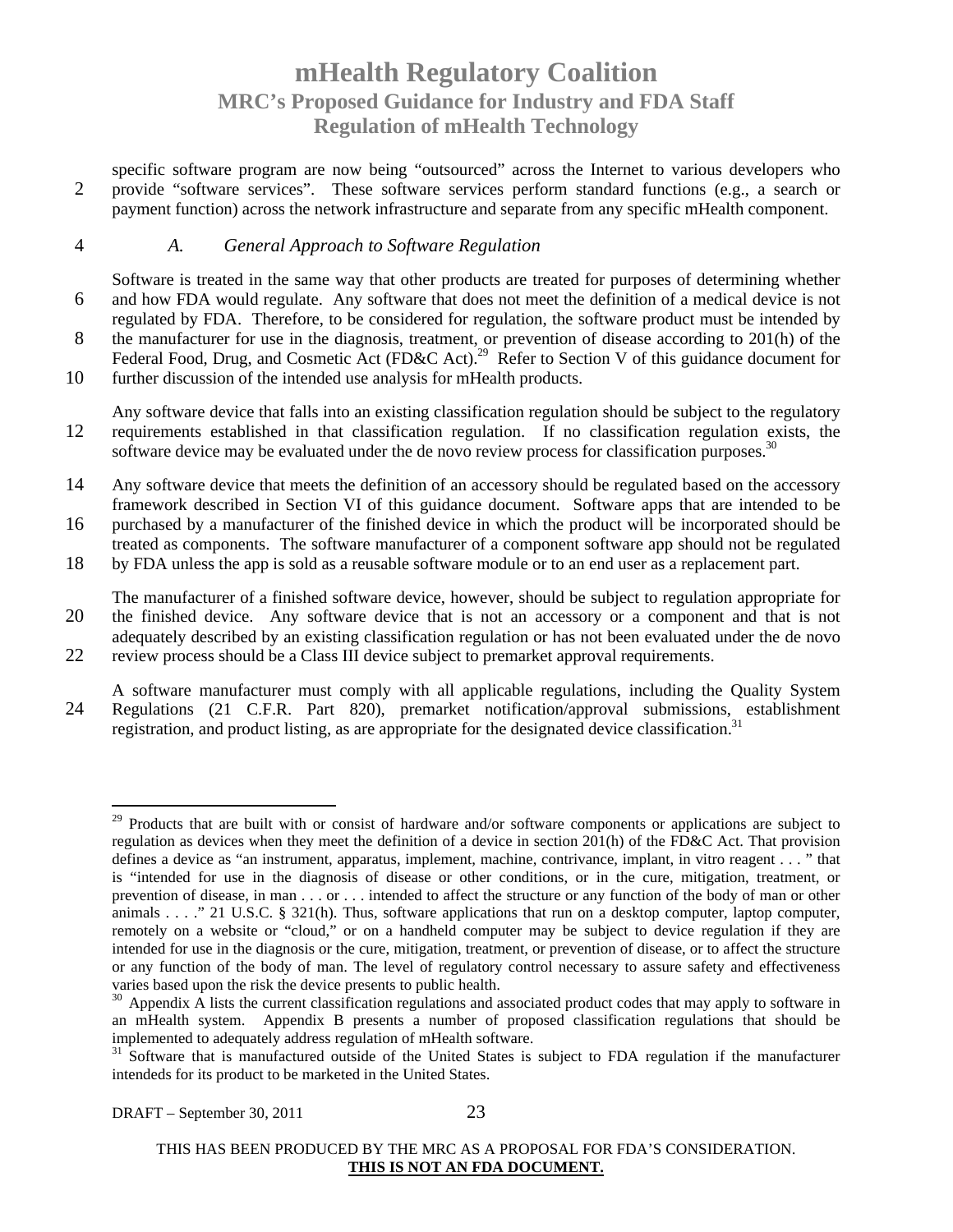#### *B. Unregulated mHealth Software*

- 2 Software that fall into the ADLR Product exclusion do not meet the definition of a medical device and are not subject to FDA regulation. See Section V.B for a description of the ADLR Product exclusion. 4 Examples of ADLR Products include:
- 

- Software that alerts a caregiver of a low-risk health event because the product does not 6 diagnose, treat, or prevent a specifically identifiable disease or medical condition and is intended for use by a caregiver.
- 8 Software that facilitates the monitoring of behavioral activities or basic health information (e.g., food consumption, weight trends) to evaluate general wellness of an individual because 10 the product does not diagnose, treat, or prevent a specifically identifiable disease or medical condition and is intended to target behavioral activities not generally associated with a 12 specific disease or medical condition.
- Software that helps a consumer manage personal health information because the product does 14 not diagnose, treat, or prevent a specifically identifiable disease or medical condition.

FDA believes that there are a number of software devices for which the associated risk is sufficiently low 16 that regulation is not warranted. At this time, FDA is choosing to exercise its enforcement discretion for these software devices that are part of an mHealth system. FDA reserves the right to reevaluate any 18 enforcement discretion decision.

Software devices that meet the SBLR Device exemption (described in Section V.A) or that have any of 20 the following functions fall into this unregulated category:

- Automates a function for ease-of-use;
- 22 Performs library functions;
	- Stores or transmits personal health information in EMR, EHR, or PHR systems; $32$
- 24 Analyzes for non-diagnostic purposes personal health information stored in an EMR (or other similar EHR or PHR system); or
- 26 Performs general IT functions<sup>33</sup> or business functions (i.e., general purpose articles).

<sup>&</sup>lt;sup>32</sup> FDA is currently exercising its enforcement discretion, but is considering several possible approaches to regulation of EMRs, including:

<sup>1)</sup> Focusing on post-market safety by requiring HIT device establishments to electronically register and list their HIT devices, and to submit Medical Device Reports (MDRs) to the FDA; 2) Focusing on manufacturing quality and post-market safety by requiring HIT device manufacturers to comply with the above requirements and also to adhere to FDA's Quality Systems Regulation (QSR); and

<sup>3)</sup> Applying the traditional regulatory framework, in which HIT device manufacturers would be required to meet all the same regulatory requirements as other, more traditional devices, including risk-based premarket review.

Testimony of Jeff Shuren, Director of Ctr. for Devices & Radiological Health, U.S. Food & Drug Admin., before the Adoption/Certification Workgroup of the HIT Policy Committee (Feb. 25, 2010), *available at*  http://healthit.hhs.gov/portal/server.pt/gateway/PTARGS\_0\_11673\_910717\_0\_0\_18/3Shuren\_Testimony022510.pd f.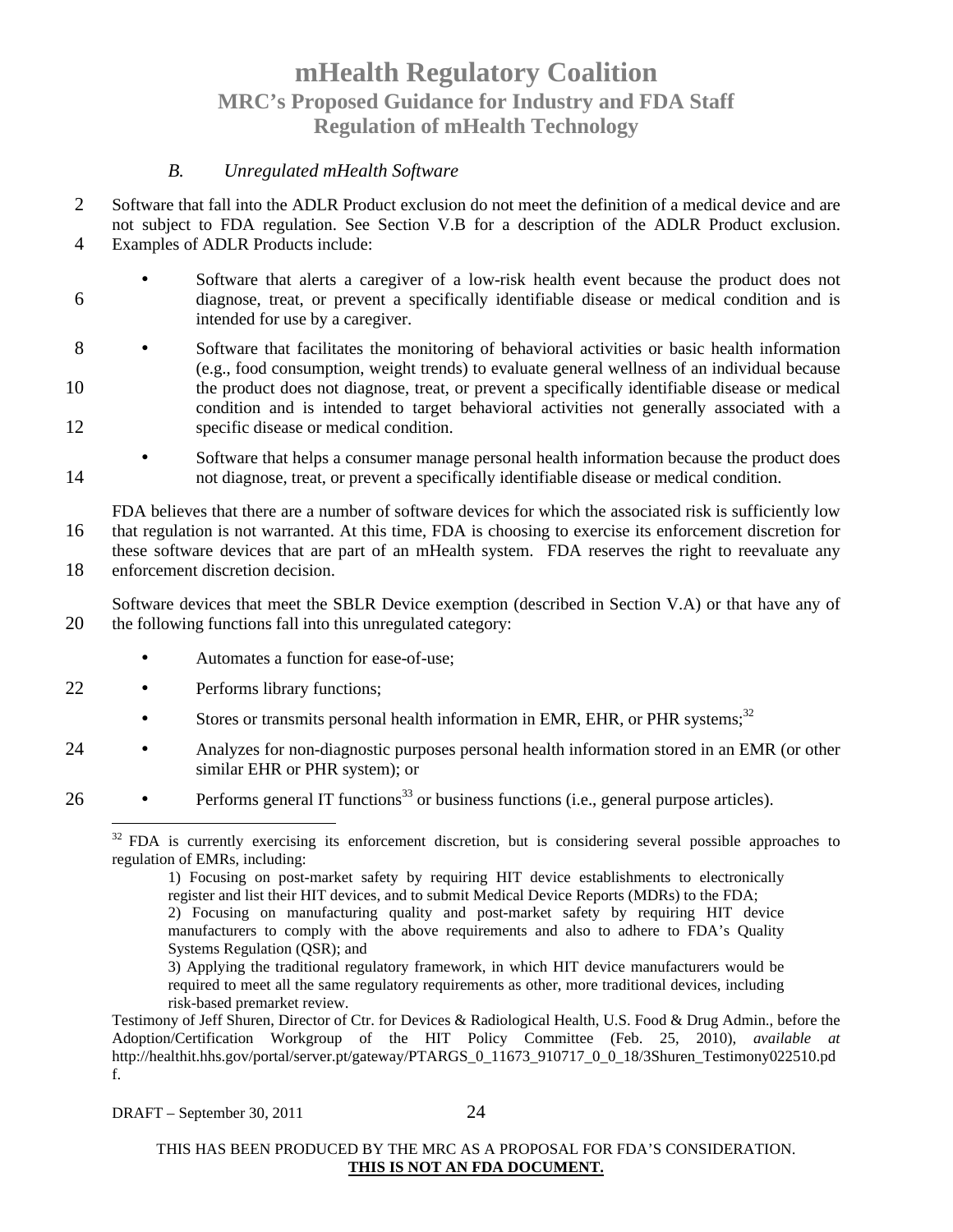The intended use and design functions of these software devices must not exceed the functional limits 2 described here. Examples of software devices that should remain unregulated at this time include:

- Software that sends notifications to a patient to take a pill or to remind them to visit their 4 health care professional because such software automates a function of the health care professional or caregiver for ease-of-use.
- 6 Software that prompts the consumer to answer pre-determined, health-related questions because such software performs library functions typically associated with the activities of a 8 health care professional or caregiver. Similarly, software that transmits this information to a health care professional or caregiver in a report is unregulated because such software 10 automates the report-writing and record-keeping function of a health care professional or caregiver for ease-of-use. The location where the software executes or is used (i.e., on a 12 device in the consumer's home or a health care professional's office, on a third-party cloud server) does not affect the regulatory status.
- 14 Software that stores or transmits personal health information (e.g., EMR, EHR, or PHR software) even if automatically obtained from a Class I medical device (e.g., data obtained 16 from an electronic blood pressure cuff). More specifically, EMR software that stores or transmits (e.g., to another EMR software system) personal health information (including data 18 from a Class I device, e.g., blood pressure measurements) is unregulated such that once the information enters the EMR software, it can be stored and transmitted freely throughout the 20 EMR system and to other EMR systems without triggering FDA regulation. Similarly, software that allows an individual to manually enter personal health information (including 22 medical device data) is unregulated.
- Software that calculates and graphically displays trends in personal health incidents (e.g., 24 hospitalization rates or alert notification rates). Similarly, software that generates a report based on data stored in an EMR, EHR, or PHR system is unregulated.
- 26 Software that controls the equipment used to communicate health-related information from one location to another because such software performs general IT functions.
- 28 Software that allows a "face-to-face" high-definition (HD) video conversation with a health care professional if marketed as a general purpose IT product.
- 30 Software that monitors a consumer's use of the mHealth system for billing purposes because such software performs a general business function.
- 32 As with any product, software that does not meet the definition of a medical device is not regulated as a software device. Examples of products that do not meet the definition of a medical device and could be 34 easily confused with regulated software devices include:
- Software that stores, analyzes, and transmits calorie consumption and/or exercise activity for 36 personal use.

DRAFT – September 30, 2011 25

 $33$  This exemption applies to a general purpose IT product that is used in an mHealth system and that is not altered or reconfigured outside of its manufactured specifications. Modifications within the off-the-shelf parameters of operation are still considered exempt.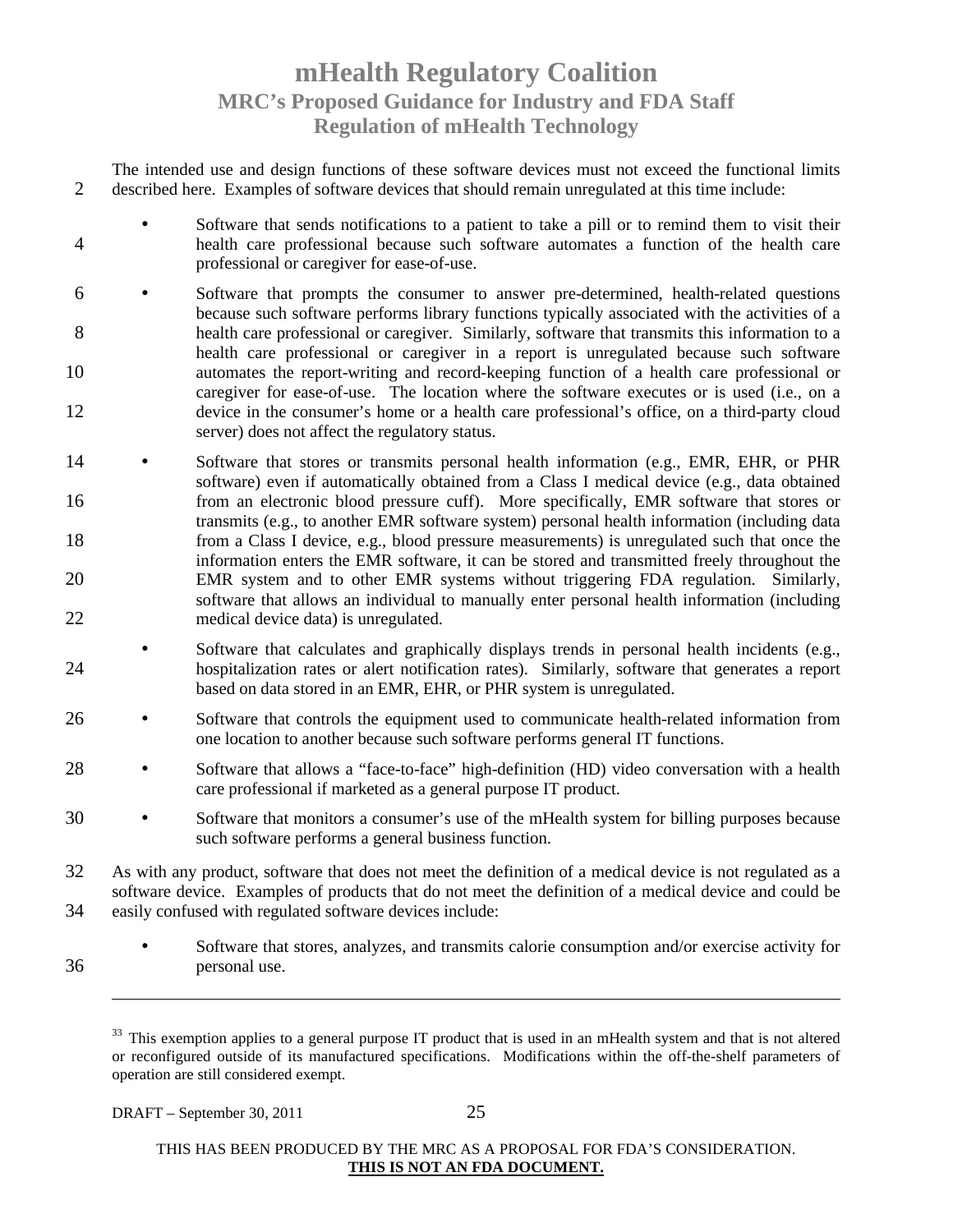- Software that provides educational information related to medical diseases or conditions.
- 2 Software that provides educational information, advice, or motivational guidance related to behavioral activities that may be associated with a medical disease or condition (e.g., to help 4 quit smoking or to improve medication compliance).
- Software that allows "face-to-face" HD video conversations (or other means of 6 communication, e.g., instant messenger, email, SMS text, etc.) between a consumer and a caregiver.
- 8 Software that allows a patient or health care professional to manage administrative activities associated with the delivery of health care (e.g., electronic appointment scheduling, 10 prescription writing/filling, billing, etc.).
	- Software that allows a consumer to play "mind challenging" games.
- 12 General communication software that are used for telecommunications purposes to transmit data in an mHealth system and that comply with applicable standards for such products. 14 These include wireless routers, modems, switches, Bluetooth transmitters/receivers, cables, connectors, adaptors, and any other similar product used for connectivity purposes. This also 16 includes software drivers and accessories associated with the basic functionality of these devices.
- 18 General purpose health applications that are used in an mHealth system to electronically collect, store, transmit, display, or analyze (e.g., trend, aggregate, or generate reports) health-20 related data for educational purposes or as a tool to affect normal behavioral activity (e.g., food consumption or exercise activity). An example of a general purpose health application 22 is a software device stored on a smartphone that electronically collects daily exercise and weight information from a variety of sensors and displays the data for personal monitoring 24 purposes.

#### *C. Class I Exempt mHealth Software*

- 26 FDA believes that certain software devices have sufficient risk associated with their intended use that enforcement discretion is inappropriate; however, there also exist a number of software devices for which 28 general controls will adequately address the associated risk. FDA intends to regulate these software devices as Class I devices exempt from premarket notification requirements.
- 30 Software devices that meet any of the following should be Class I exempt from premarket notification:
	- 1. Firmware associated with a Class I exempt medical device;
- 32 2. Software that fall into an existing Class I exempt regulation (e.g., medical device data systems (MDDS) under 21 CFR § 880.6310, laboratory information systems (LIS) under 34 § 862.2100, or medical image management systems (MIMS) under §§ 892.2010 and 892.2020) and that do not fall within the 8xx.9 limitations on exemption); or
- 36 3. Low-risk software that do not meet the SBLR Device exemption or ADLR Product exclusion criteria.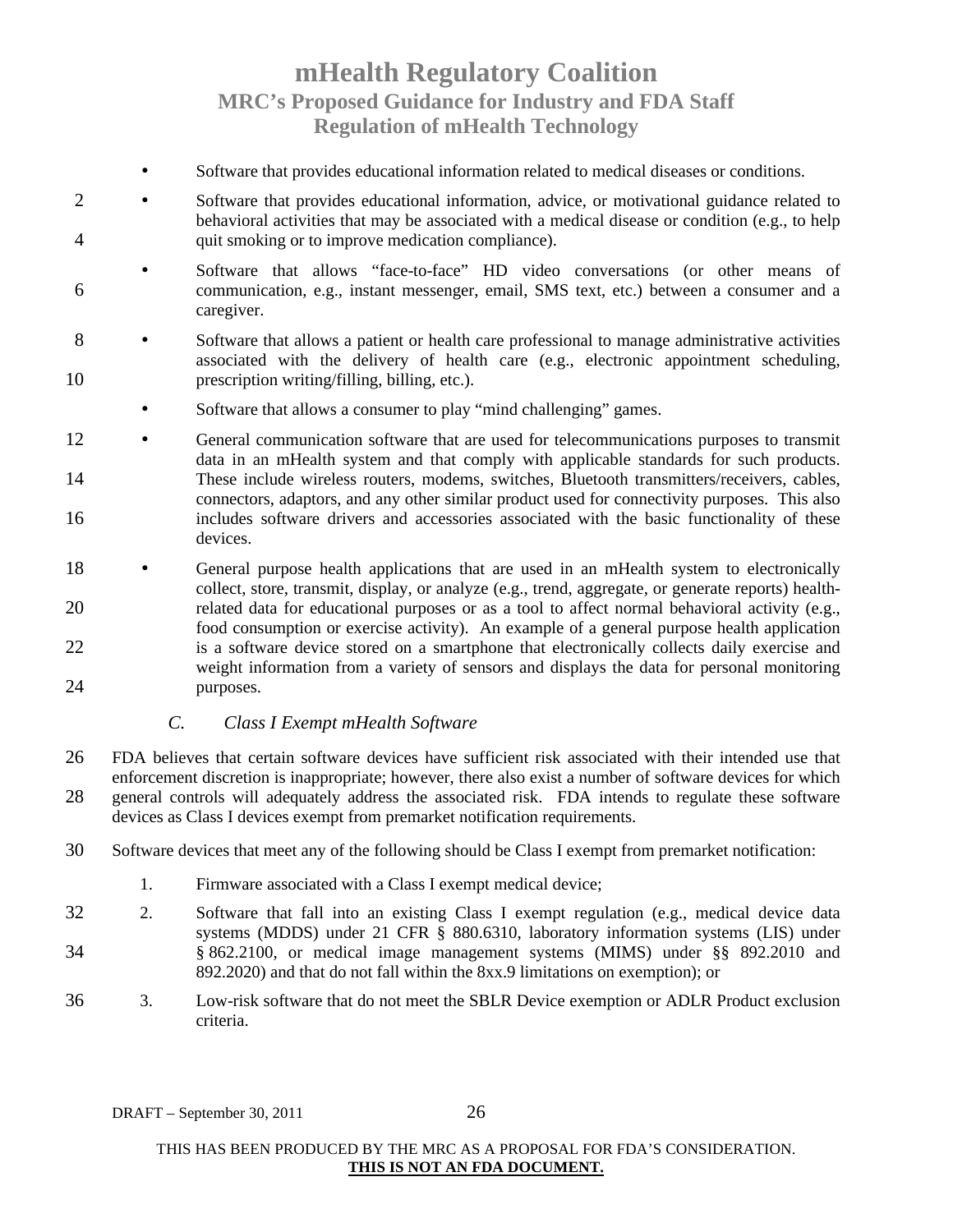#### *D. Class II or III mHealth Software*

- 2 FDA believes that, for a number of software devices, the associated risk requires additional regulatory controls to ensure safety and effectiveness of the devices. These software devices are regulated as Class
- 4 II or III devices.

FDA applies its long-standing Level of Concern and inherent risk analysis to determine the appropriate 6 regulatory controls for the following:

- Firmware associated with a Class II or III medical device; and
- 8 Software that fall into an existing Class II or III regulation as a stand-alone product, a component, or an accessory; and
- 10 Software that does not fall into an existing classification but involves moderate to high risk.

The Level of Concern analysis focuses on the severity of an injury. The categories in which a given 12 software device can fall is as described in Figure 4.

**Figure 4:** Definitions of Level of Concern for Software Risk Assessment

|            | <b>Major:</b> The software directly affects the<br>patient or anyone else such that a failure<br>could result in death or serious injury. |
|------------|-------------------------------------------------------------------------------------------------------------------------------------------|
| of Concern | <b>Moderate:</b> The injuries would be non-<br>serious.                                                                                   |
| Level      | <b>Minor:</b> Failures would not be expected to<br>result in any injury.                                                                  |

14

The Level of Concern analysis is independent of the device classification determination and is used to 16 establish the depth and degree of hazard analysis and mitigation that is expected, the depth and degree of documentation, what needs to be submitted as opposed to simply documented, the rigor applied to the

- 18 verification and validation of the software, and the degree to which the device manufacturer's software development process is scrutinized.<sup>34</sup>
- 20 Generally, the inherent risk analysis involves the likelihood and severity of an injury occurring. The association between inherent risk and the intended use forms the basis of the total risk. For software,
- 22 however, FDA believes the focus should be on the severity of harm because likelihood of risk related to software cannot easily be estimated.<sup>35</sup>

 $^{34}$  CTR. FOR DEVICES & RADIOLOGICAL HEALTH & CTR. FOR BIOLOGICS EVALUATION & RESEARCH, U.S. FOOD & DRUG ADMIN., *supra* note 10.

<sup>&</sup>lt;sup>35</sup> CTR. FOR DEVICES & RADIOLOGICAL HEALTH, U.S. FOOD & DRUG ADMIN., GUIDANCE FOR INDUSTRY, FDA REVIEWERS, AND COMPLIANCE ON OFF-THE-SHELF SOFTWARE USE IN MEDICAL DEVICES 2 (1999), *available at*  http://www.fda.gov/downloads/MedicalDevices/DeviceRegulationandGuidance/GuidanceDocuments/ucm073779.p df; CTR. FOR DEVICES & RADIOLOGICAL HEALTH & CTR. FOR BIOLOGICS EVALUATION & RESEARCH, *supra* note 10, at 17.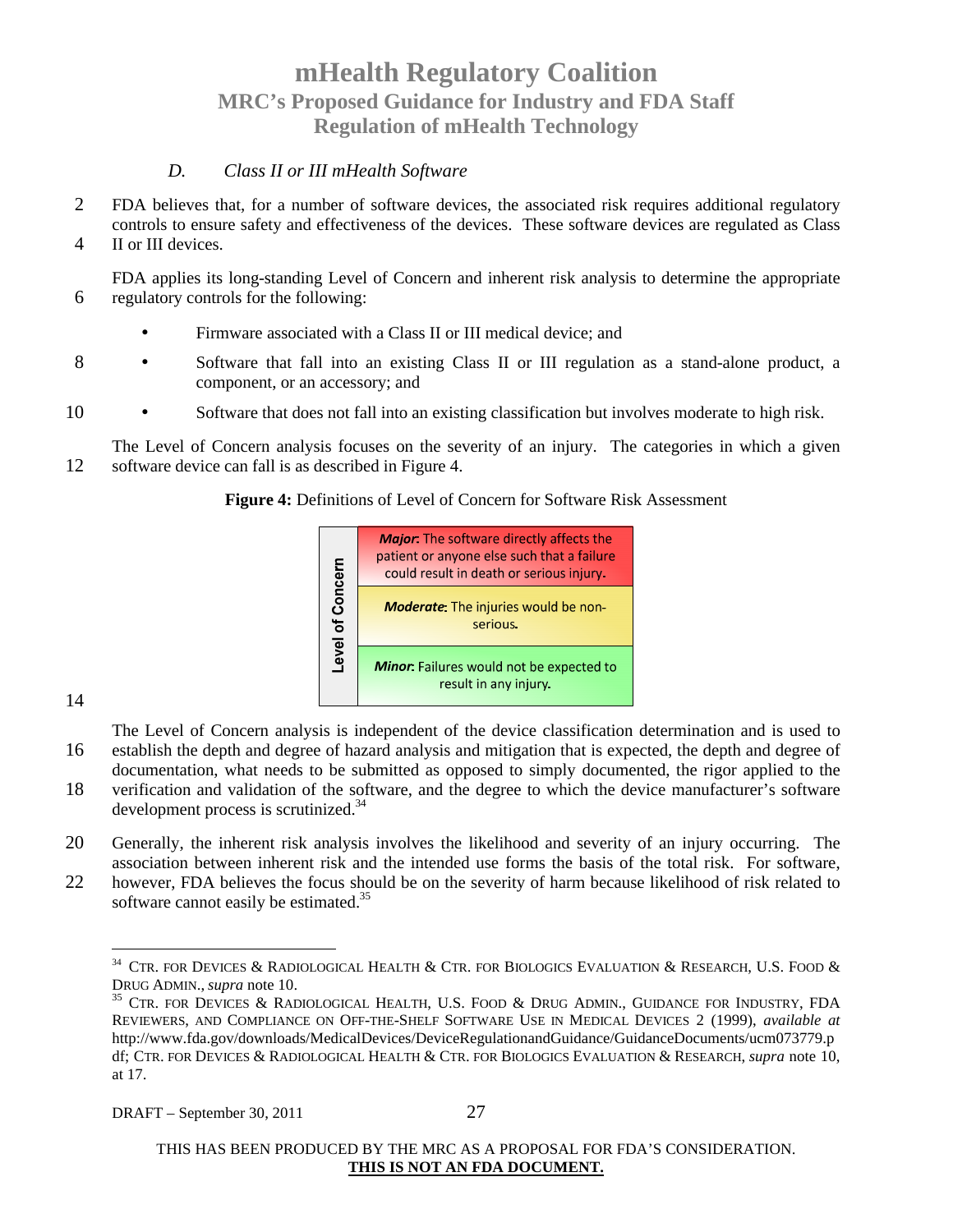### *E. Categories of mHealth Software*

- 2 At a high-level, mHealth software can be broken into the following three product types:
	- 1. Hardware drivers and software accessories;
- 4 2. Communication device apps; and
	- 3. Stand-alone and web apps.
- 6 For each of the product types, a software product can fall into any of the following classification categories: Class II or III; Class I (exempt from premarket notification); or unregulated software. The 8 following describes each of the product types in more detail with examples of software and their associated classification category.
- 10 1. Hardware Drivers and Software Accessories
- Generally, software that fall into this product type includes firmware or other device controllers (e.g., 12 operating systems). Class II or III devices that fall into this product type include:
	- Firmware for a Class II or III device (e.g., blood glucose meter or pacemaker);
- 14 Software that sends signals to a Class II or III device to control device operation (e.g., establishing a set-point for a control parameter or "waking up" the device).
- 16 Devices that are Class I exempt from premarket notification and that fall into this product type include:
	- Firmware for a Class I device (e.g., MDDS or weight scale);
- 18 Software that sends signals to a Class I device to control device operation (e.g., establishing a set-point for a control parameter or "waking up" the device).
- 20 Unregulated software products that fall into this category include general purpose device operating systems.
- 22 2. Communication Device Apps

Generally, software that fall into this product type receives and/or transmits data (e.g., a smartphone app). 24 Class II or III devices that fall into this product type include a smartphone app that is intended:

- To alert a health care professional or emergency service of a moderate- or high-risk medical 26 event;
	- To facilitate real-time diagnosis or treatment; or
- 28 To facilitate monitoring patient activity associated with a moderate- or high-risk disease.

Devices that are Class I exempt from premarket notification and that fall into this product type include:

- 30 MDDS software (21 CFR § 880.6310);
	- MIMS communication software (21 CFR. § 892.2020);

DRAFT – September 30, 2011 28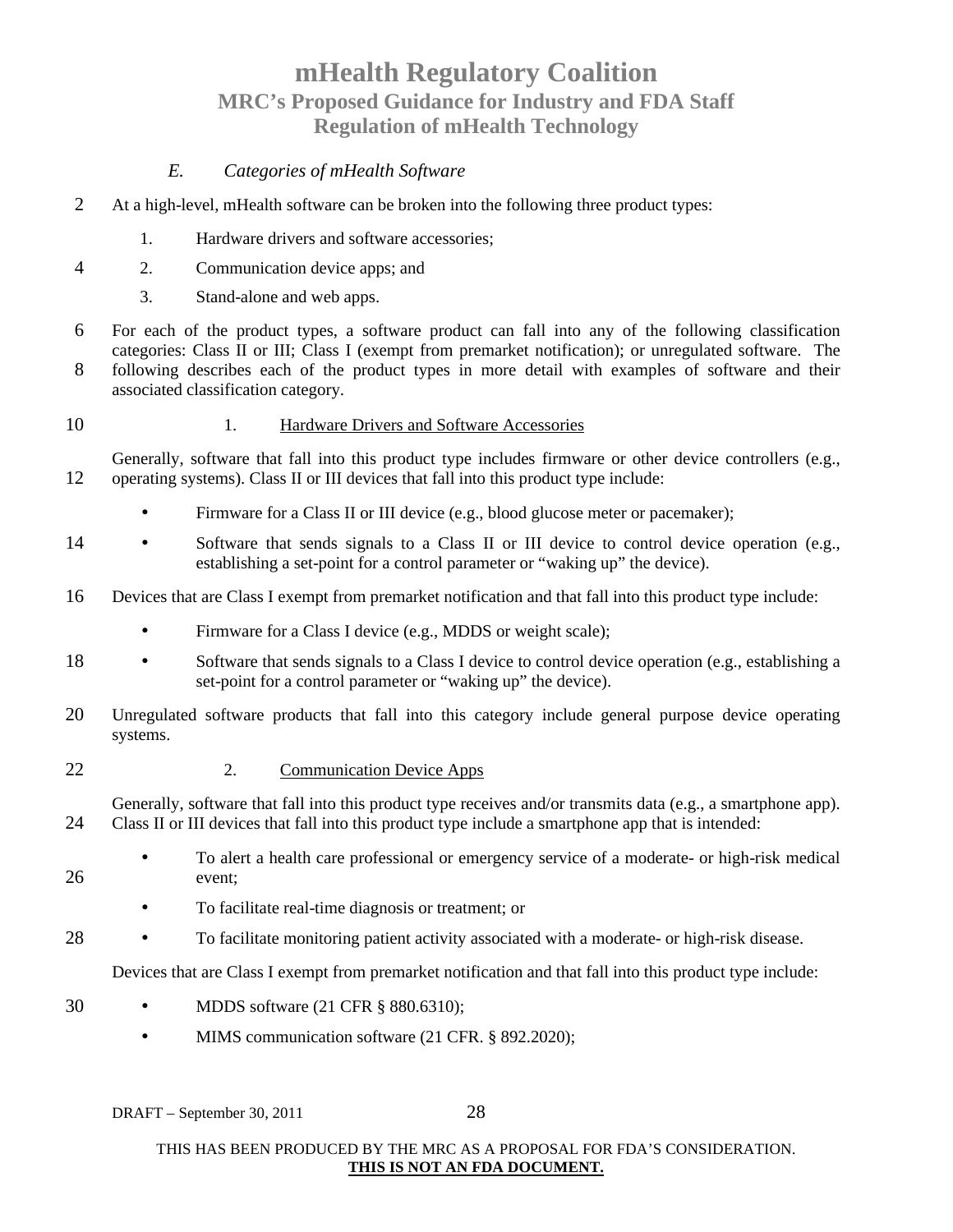• A smartphone app intended to alert a health care professional of a low-risk medical event or 2 to facilitate monitoring patient activity associated with a lower-risk disease.

Unregulated software products that fall into this category include:

- 4 A smartphone app intended to alert a caregiver of a low-risk health event, or to facilitate monitoring activity to evaluate general wellness.
- 6 Apps that perform general IT functions (e.g., e-mail or SMS text messaging).
	- 3. Stand-Alone and Web Apps
- 8 Generally, software that fall into this product type perform data analysis (e.g., for professional decision support or personal health management). Class II or III devices that fall into this product type include PC, 10 smartphone-, or web-based apps intended:
	- To analyze patient data for medical diagnosis or treatment;
- 12 To allow a health care professional to monitor Class II or III device data or patient activity for diagnosis or treatment of a moderate- or high risk-disease; or
- 14 To track and report activity for treatment of a moderate- or high-risk disease.

Devices that are Class I exempt from premarket notification and that fall into this product type include 16 PC-, smartphone-, or web-based apps intended:

- To allow a health care professional to monitor Class I device data or patient activity for 18 diagnosis or treatment of a low-risk disease; or
	- To track and report activity for treatment of a low-risk disease.
- 20 Unregulated software products that fall into this category include PC-, smartphone-, or web-based app intended:
- 22 To manage personal health information;
- To track, display, or report basic health information (e.g., daily/monthly exercise activity, 24 food consumption, weight trends, etc.) to evaluate general wellness;
	- To automate manual office and/or record-keeping functions (e.g., EHRs).
- 26 *F. Other Considerations*

#### 1. Software Modularization and Reusable Software

- 28 It is possible—in fact, quite probable—that a single software product may involve functionality that places it in more than one of these product types. Under the current regulatory approach, in the event that
- 30 a software product involves different product types and classification categories, the highest classification would apply. Alternatively, the software manufacturer may choose to separate these functionalities so
- 32 that a single product type is applicable. To achieve this modularization, each software functionality should be marketed as separate products with the specific intended use described in one of the product
- 34 types and associated classification categories. As yet another alternative, the software manufacturer may

DRAFT – September 30, 2011 29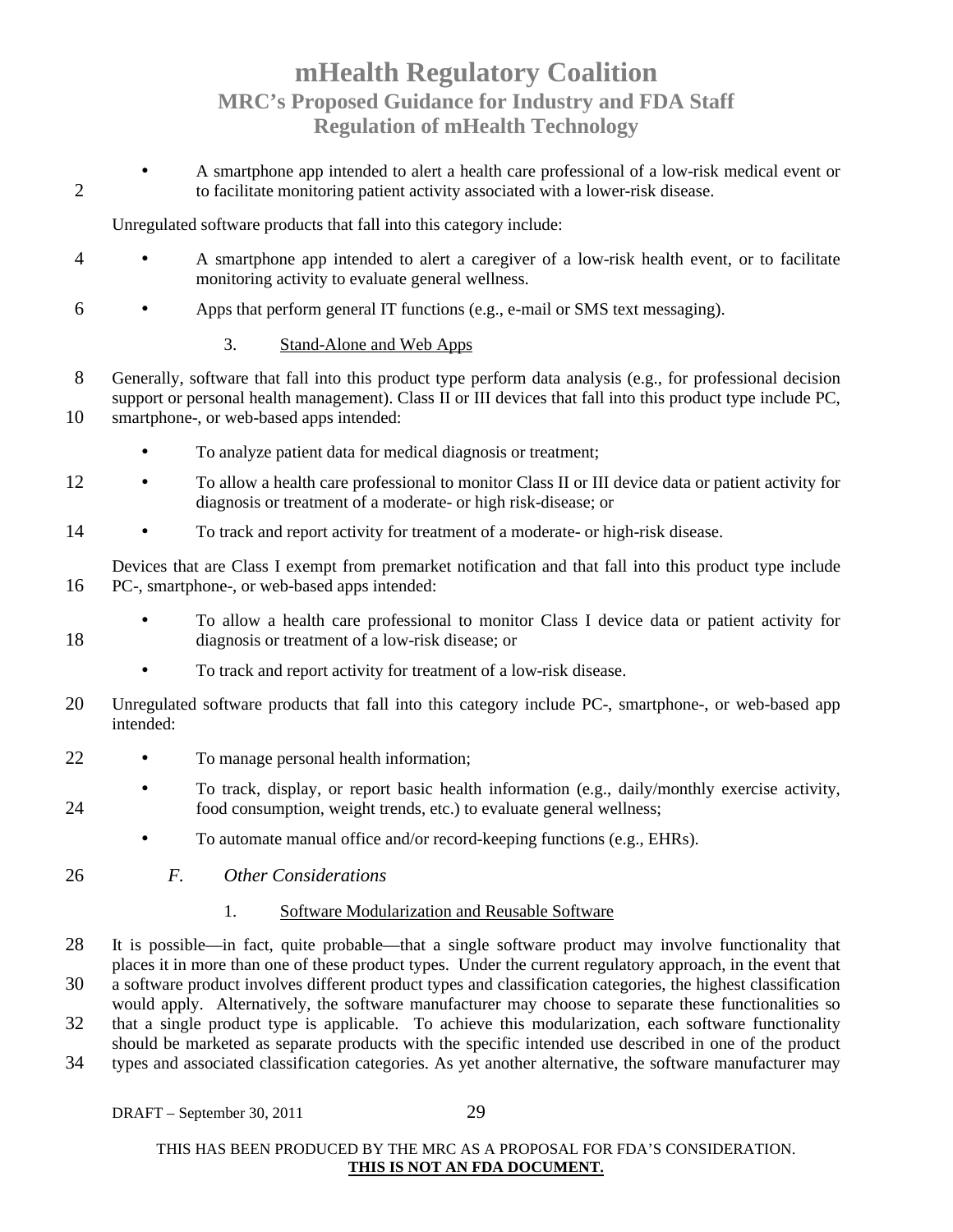choose to separate the software app such that specific modules that fall into a lower classification or that 2 are unregulated and unaffected by functionalities that fall into a higher classification.

While the traditional boundaries for software development are currently being broken, FDA recognizes 4 that software the mHealth system of the future may involve modules develop from a variety of sources and based on novel architectures. In that way, the software would be much like a system of software that

- 6 comprises a larger software product.<sup>36</sup> For example, a software product may be composed of multiple modules that are created by various manufacturers and that span a range of device classifications.
- 8 Alternatively, the manufacturers may choose to independently market only specific modules rather than the entire app. These software units and subunits should be regulated based on the principles outlined in
- $10$  this guidance.<sup>37</sup>

When manufacturers employ the various software architecture standards described below, modules can be 12 regulated independently from the rest of the app, so long as the module fits squarely within an existing classification.<sup>38</sup> FDA encourages the use of standard software design principles in the development of

- 14 mHealth software and system architectures. Use of standard design principles reduces inherent risk and enables modularization of discrete functions within a software app (i.e., software modules) as well as
- 16 within an mHealth system that involves more than one hardware or software element. FDA believes the use of software modularization principles will ensure that the entire product is not subject to unnecessary
- 18 regulation.

#### **a) Example of App-level Modularization**

- 20 An MDDS device is an example of how data can be transmitted from one software app to another without affecting the regulatory status of either software app. Assume for this example that App A collects
- 22 medical device data within a blood pressure cuff. App A transmits the blood pressure data to a separate software app (App B). App A is regulated based on its intended use (i.e., Class II under 21 C.F.R
- 24 § 870.1120), while App B is regulated as a Class I exempt MDDS device (assuming for the sake of this example that App B fits squarely within the MDDS rule). Even though Apps A & B communicate and
- 26 share information with each other, each is regulated independently. Use of standard design principles should ensure the inherent risk associated with each app and with the communication between each app is
- 28 minimized. Apps A  $\&$  B in this example need not be separate products. At a minimum, there should be separation in the software architecture such that the functions are independent (see example below).

<sup>&</sup>lt;sup>36</sup> The Agency recognizes that the term *app* may become obsolete over time. Nonetheless, the principles established in this guidance document should still apply.

<sup>&</sup>lt;sup>37</sup> While portions of this guidance specify regulation at the app-level, the principles apply to any unit, subunit, or system of units. For example, while this guidance describes modularization at an app and sub-app level, the principles nonetheless apply to at the level of a system of apps or any other unit or subunit.<br><sup>38</sup> The EAA requisites noneable of a system of apps or any other unit or subunit.

<sup>38</sup> The FAA regulates *reusable software*, allowing for reuse of software such as a Global Positioning System (GPS). The FAA has used this approach in all types of aviation systems, including the highest risk classification. *See* FED. AVIATION ADMIN., U.S. DEP'T OF TRANSP., FAA ORDER 8110.49: SOFTWARE APPROVAL GUIDELINES 75–78 (2003), *available at* http://rgl.faa.gov/Regulatory\_and\_Guidance\_Library/rgOrders.nsf/0/640711b7b75dd3d486256d3 c006f034f/\$FILE/Order8110.49.pdf. According to FAA, if properly planned and packaged, software life cycle data (including software code) can be reused from one project to the next, with minimal rework. *Id.* at 75. For example, the software plans, requirements, design, and other software life cycle data may be approved on the original project and reused on subsequent projects. *Id.* By following similar planning and packaging methods, FDA can allow mHealth systems to reuse software modules that fit squarely within an existing classification and avoid unnecessary regulation of the entire mHealth system under the reusable module's classification.

THIS HAS BEEN PRODUCED BY THE MRC AS A PROPOSAL FOR FDA'S CONSIDERATION. **THIS IS NOT AN FDA DOCUMENT.**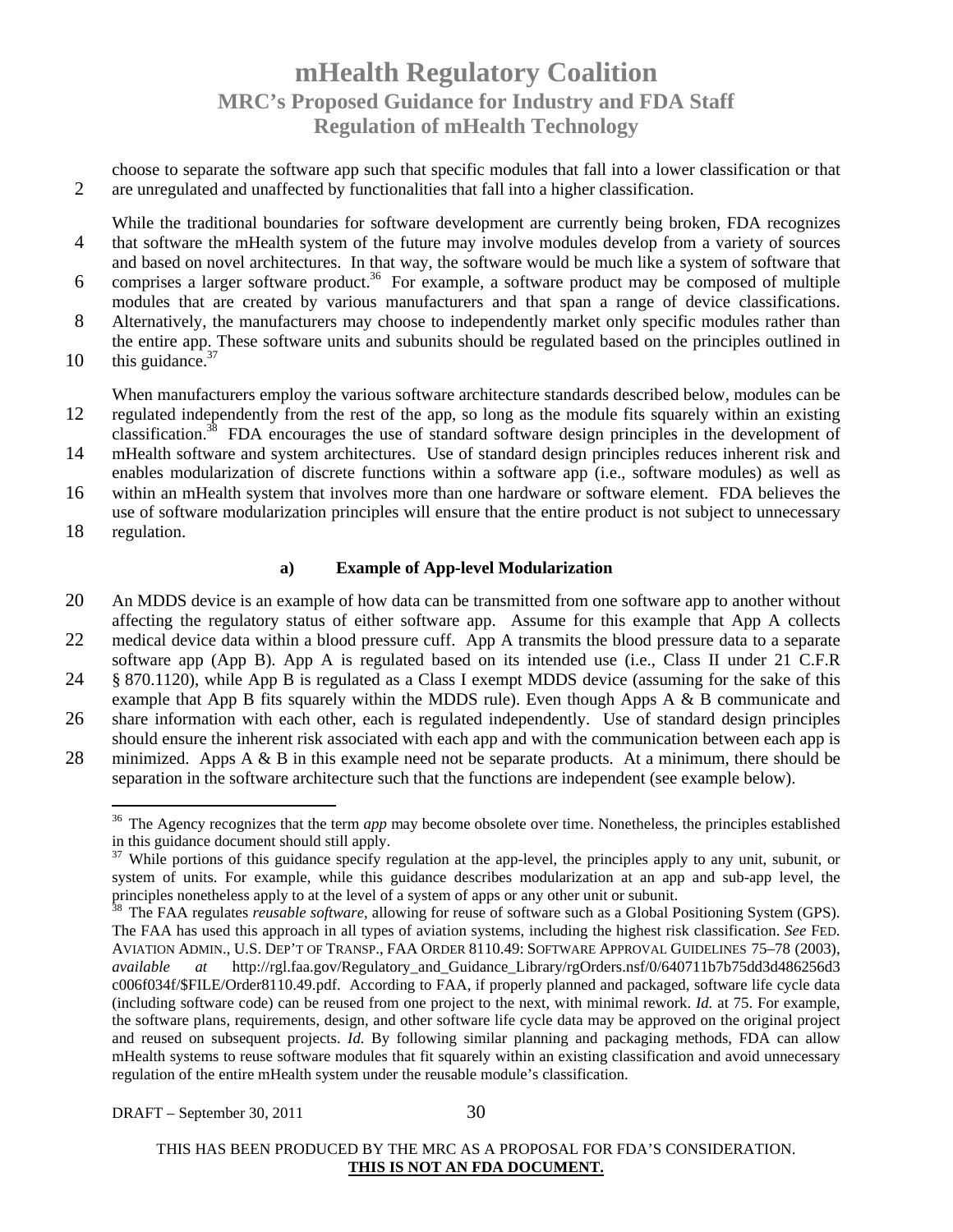The principle presented in this example should not be limited to MDDS devices. App B in this example 2 could be replaced with other Class I devices or unregulated devices. The software modularization principle remains the same. It is important to note the distinction between firmware and software in

- 4 relation to this principle. Firmware is the code the controls the basic functionality of a traditional medical device (e.g., controlling the timing of a pacemaker). The software modularization principle is not
- 6 intended to apply to firmware. Instead, this principle applies to software used, for example, in mobile apps or a store-and-forward system that involves back-end software for use by a health care professional
- 8 or some third-party intermediary.

#### **b) Example of Module-level Modularization**

- 10 Now consider a single software app that is designed using multiple software modules to perform discrete functions within the app. Module A receives and stores medical device data transmitted from a Class II
- 12 blood pressure cuff. For the sake of this example, assume that Module A fits squarely within the Class I MDDS regulation. Module B compiles the blood pressure data into a trend graph and displays the trend
- 14 upon request. If appropriate software design principles are employed in the development of the software app (including Modules  $A \& B$ ), the risk that Module B will influence Module A should be low, such that
- 16 Module A should be regulated under the MDDS classification regardless of the fact that Module A is packaged in a software app that also includes non-MDDS functions in Module B. Module B should be
- 18 regulated based on the risk associated with its functionality and intended use.

#### **c) Approaches to Software Modularization**

- 20 A variety of approaches can be used to achieve modularization of software such that 1) a single software app, comprised of software modules created by one or more manufacturers, can be separated into distinct
- 22 device classifications based on the intended use of the discrete modules within the software app and 2) a single software app can be separated from other software apps not associated with the mHealth
- 24 functionality (e.g., other software apps on a smartphone that perform non-medical functions and that are not intended to influence the mHealth system). These approaches include the use of:
- 26 1. Library standards (e.g., DLLs or COMs);
- 2. Privileged sections of controlled execution environments (e.g., for memory, task managing, 28 etc.);
- 3. Other object-oriented programming approaches, including information hiding (i.e., protecting 30 software components from external entities), decoupling (i.e., ensuring two separate software components are not tightly dependent on each other), and encapsulation (i.e., hiding inner 32 workings of software component behind the public interface);
- 4. Harmonized standards for medical devices (e.g., IEC 62304 for medical device software; 34 IEC 60601 – for medical electrical equipment; IEC 61010-1 – for safety requirements for electrical equipment for measurement, control, and laboratory use; ISO 13485 – for medical 36 device quality management systems; and ISO 14971 – for medical device risk management); and
- 38 5. Defensive programming techniques (e.g., input/output validation, error handling, memory management, and data management).
- 40 When using these approaches, the manufacturer(s) should, at a minimum, design the module such that it does not affect other modules within the app/system, create reusable modules for use across all intended

DRAFT – September 30, 2011 31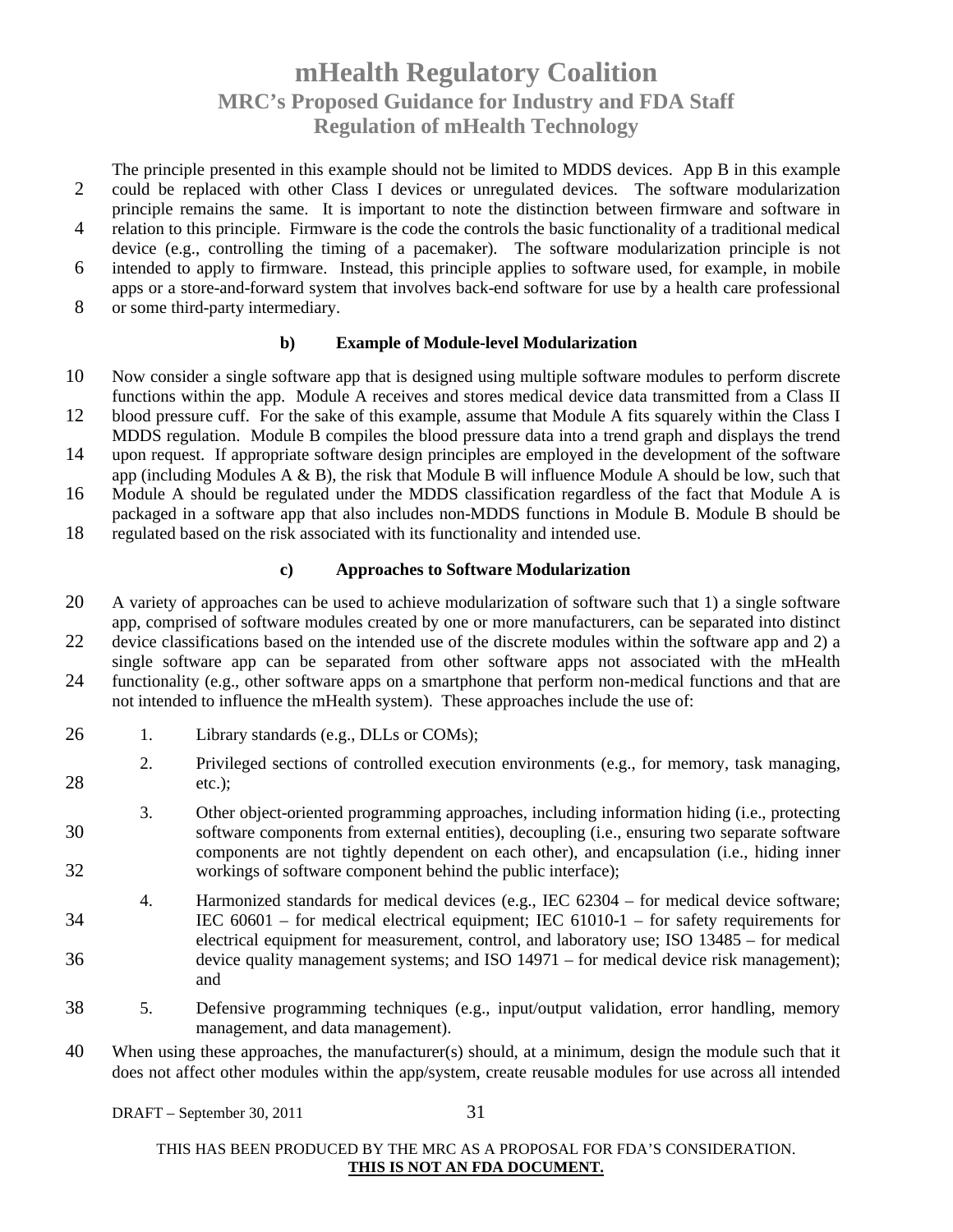systems, and validate and verify the modules' performance in key scenarios.<sup>39</sup>

#### 2 **d) Environmental Considerations**

- FDA recognizes that the use of a software app on a platform (e.g., a smartphone) alongside other software 4 apps that are not intended to function with the mHealth system involves some additional inherent risk that platform-based functions (e.g., communication protocols) may become affected by the non-medical app.
- 6 FDA believes, however, that using standard software design principles for the mHealth app with standard off-the-shelf (OTS) platforms (e.g., smartphones, tablets, etc.) minimizes this risk. Compliance with ISO
- 8 14971 and the Quality System Regulation (21 C.F.R. Part 820) will further reduce this risk.
- In some situations, the relationship between software and hardware is inseparable (e.g., device operating 10 systems), while in others the software is not hardware-dependent (e.g., stand-alone software app). Where
- software cannot be divorced from the hardware on which it executes, the software should take on the 12 classification of the hardware unless the software itself would result in a higher classification. Where the
- software is not hardware-dependent, the software should be regulated separately from the underlying 14 hardware. More specifically, a smartphone that is intended for use in the execution of a software app should not by default be regulated at the same classification as the software app (or regulated at all) and
- 16 vice versa. For example, a software app that allows the user to enter blood glucose readings and weight measurements and that transmits the data to the health care professional for monitoring of the patient's
- 18 diabetes should be regulated as a Class II medical device. The smartphone on which the software app resides should not be regulated as a medical device (unless it otherwise meets the definition of a medical
- 20 device). $40$

#### 2. 8xx.9 Regulations

- 22 As with any medical device, software devices that are Class I exempt from premarket notification are also subject to the 8xx.9 regulation restricting the exemption to certain types of devices.
- 24 FDA recognizes the importance of creating a long-lasting regulatory framework for medical device software, particularly software apps used in an mHealth system. The rapid evolution of mHealth
- 26 technologies and software system architectures poses a significant challenge. FDA intends to apply the following general principles to future technology to determine whether the technology is included in the 28 scope of the current classifications and exemptions. A technology fits within an existing classification
- and any associated exemption if:
- 30 1. The new technology fits squarely within the wording of the classification regulation and any associated exemption, which was written with a focus on basic operating principles and 32 intended uses rather than specific technology types; and
	- 2. One of the following is true:
- 
- 
- 34 a) The technology is reasonably foreseeable at the time the classification/exemption was created, as demonstrated by literature that existed at that time; or

<sup>&</sup>lt;sup>39</sup> This concept is analogous to testing in the aviation industry of global positioning systems in different types of aircraft.

 $^{40}$  Recall that, although a smartphone might not be regulated, the regulated software manufacturer would be required to validate claims of compatibility with the smartphone and comply with other guidance regarding security in software devices.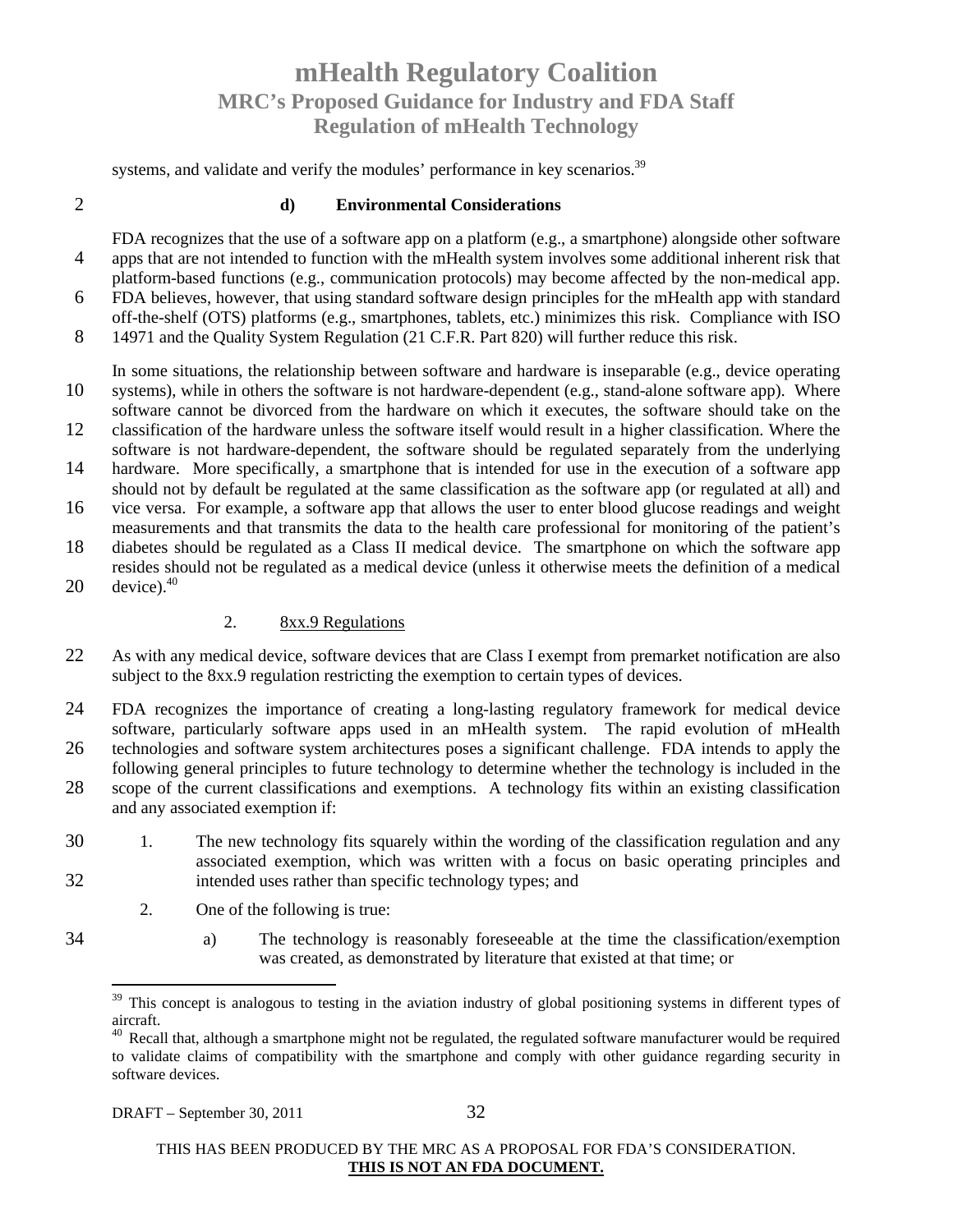b) The technology advances since the creation of the classification/exemption do not 2 create significant new risks that need to be evaluated.

One recent technological advancement that challenges the current regulatory framework is the use of 4 cloud computing or "software services" to perform a discrete software function. Cloud computing challenges the current framework because functions that were once embedded in a single software app are

- 6 now being "outsourced" to external servers and other platforms to take advantage of computing power and a diversity of resources. When functions (or entire apps) are outsourced to a cloud, it becomes
- 8 difficult to identify where a fault may have occurred.

A product that uses cloud computing would still fit within the existing classification regulation if the 10 product remains squarely within the wording for the regulation and there are no new risks presented. Using standard software design approaches discussed for software modularization should minimize the

- 12 inherent risk associated with cloud-based systems. More specifically, architectural frameworks for clientserver systems, the simple object access protocol (SOAP) specification, representational state transfer
- 14 (REST) designs, and extensible markup language (XML)-based methods may be useful to perform certain functions (e.g., to manage/exchange data, resources, access, or security). Risk assessment should focus
- 16 on software implementation approaches and design controls rather than the platform on which the software performs its functions.
- 18 Another technological advancement that challenges the current regulatory framework is the use of overthe-air (OTA) software upgrades. OTA upgrades are used to rapidly disseminate product changes. Use
- 20 of OTA upgrades should not affect the classification of the software app because the basic functionality of OTA upgrades is not substantially different from downloading an upgrade using traditional approaches
- 22 (e.g., using a CD or DVD disk in a PC or connecting the device to the Internet via a telephone or cable modem). Some OTA product changes may be superficial (e.g., an app icon update), while others may
- 24 have a significant impact on the functionality of the app (e.g., new features or patches for known software bugs). Even where OTA upgrades implement significant changes to the functionality of the app, not all
- 26 changes involve the same level of risk. For example, an upgrade that affects a software module that does not perform a medical device function (e.g., a billing module) may involve a substantial change, but may
- 28 not involve any risk to the medical modules within the app. Modularization approaches described above should be used to mitigate any risk to software modules that perform medical functions. Whether a
- 30 product that uses OTA upgrades remains in an existing classification regulation will depend on the risk (i.e., whether the associated risks go beyond the scope of the generic device type). Ultimately, a software
- 32 manufacturer must still comply with all applicable regulations, including design controls under the Quality System Regulations.<sup>41</sup>
- 34

<sup>41</sup> *See* 21 C.F.R. § 820.30.

DRAFT – September 30, 2011 33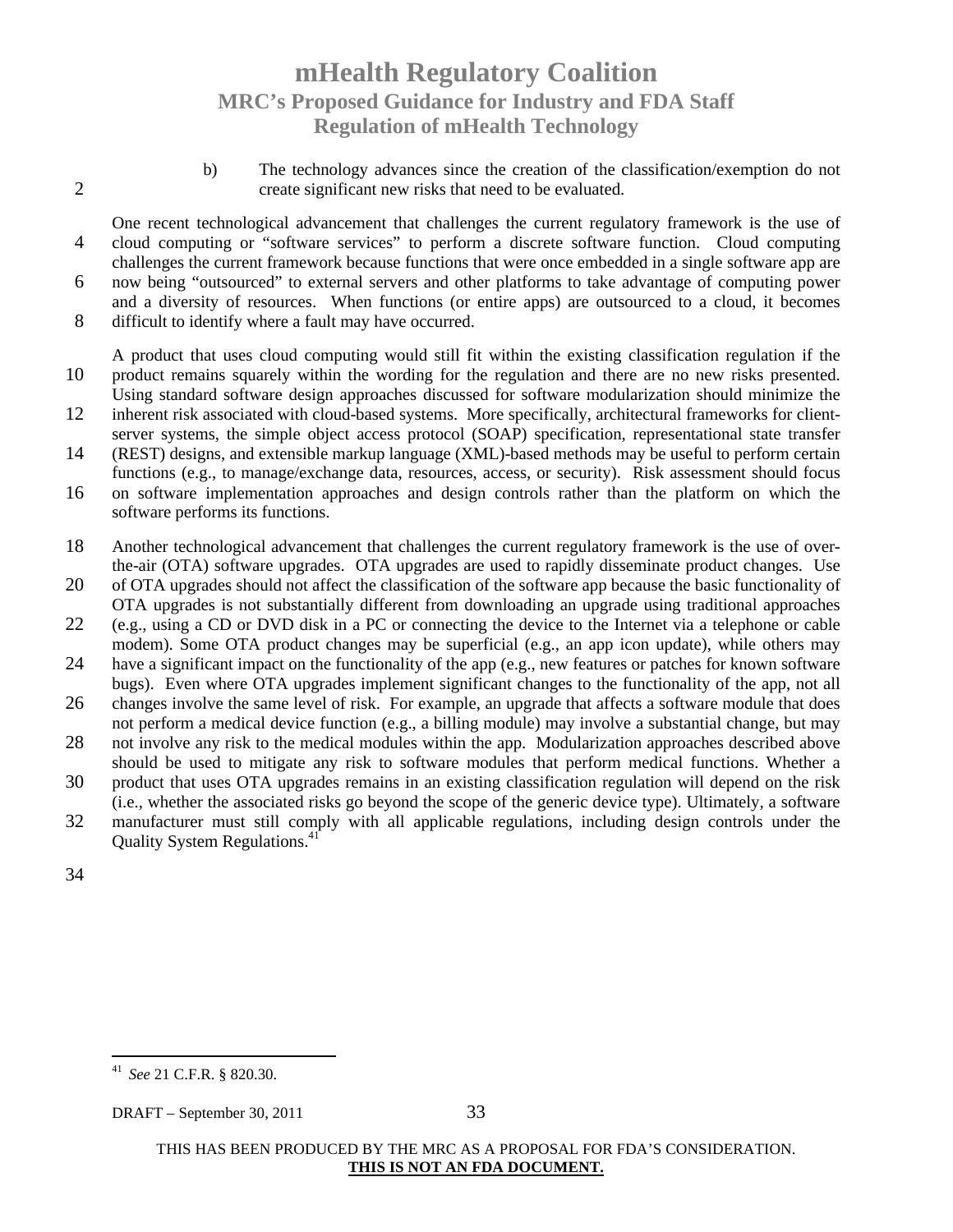### 2 **VIII.Conclusion**

This guidance document describes FDA's current thinking on regulation of mHealth technologies. FDA 4 recognizes that certain mHealth products that fall within the Agency's jurisdiction are intended for uses that present low risk to patient safety and should not be regulated at this time. FDA is choosing to 6 exercise its enforcement discretion with respect to these types of claims. For other mHealth products, it is unclear whether FDA regulation is appropriate due to ambiguity in the language of the statute and 8 associated claim terminology. Manufacturers and FDA staff should use this document in evaluating whether a given mHealth product is regulated and, if regulated, the process for determining what 10 classification.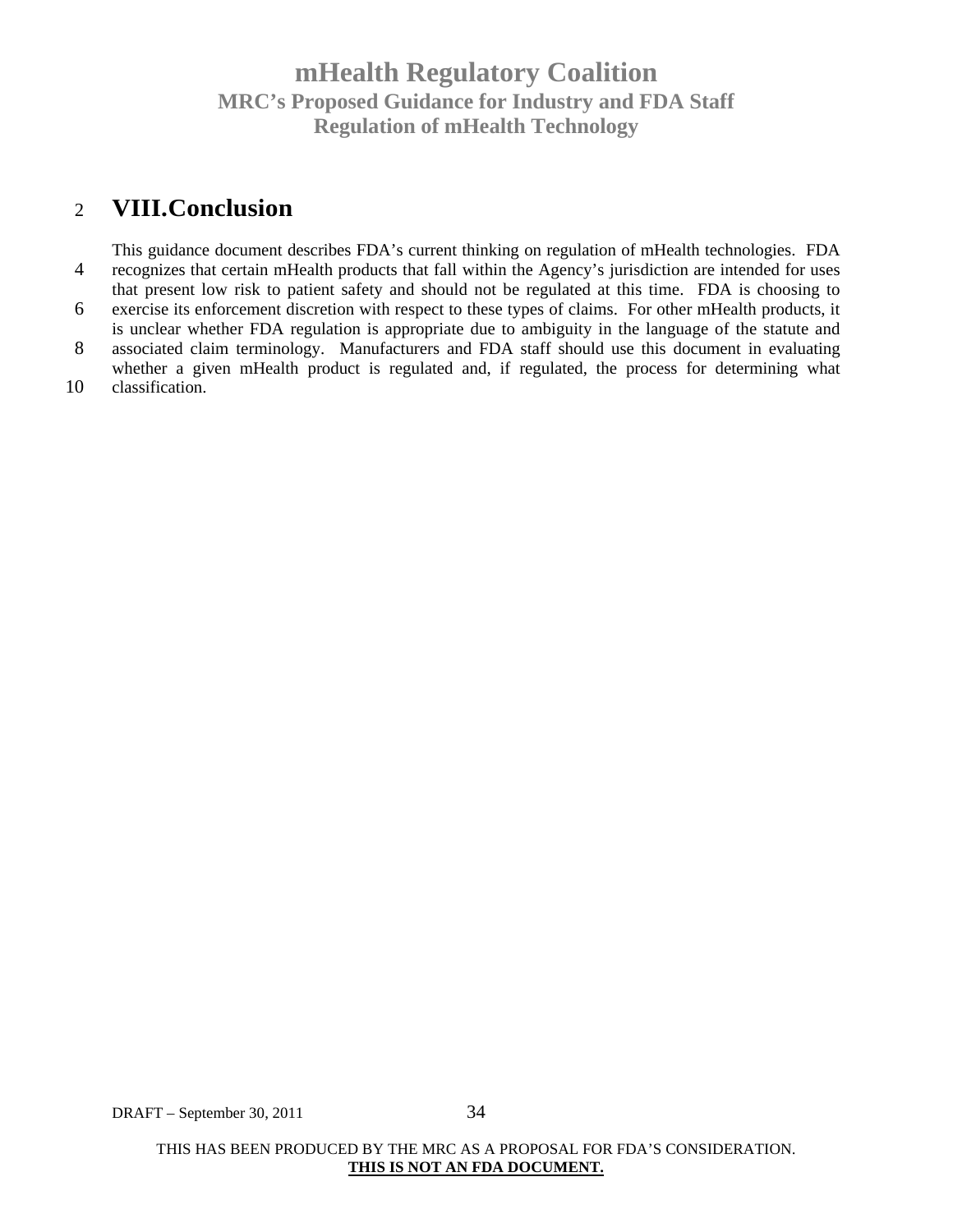### **Appendix A: Current Regulatory Classifications and Product Codes for Accessories and Software**

### 2 **in mHealth Systems**

| <b>Classification</b><br><b>Reg.</b> (21 CFR) | <b>Description</b>                                                                     | <b>Device</b><br><b>Class</b> | <b>Product Codes</b>                                                                                                                                                                                                                                                           |
|-----------------------------------------------|----------------------------------------------------------------------------------------|-------------------------------|--------------------------------------------------------------------------------------------------------------------------------------------------------------------------------------------------------------------------------------------------------------------------------|
| 862.1345                                      | Glucose test system                                                                    | $\mathbf{I}$                  | CFR, CFW, CGA, CGD, CGE, LFR, MRV, NBW                                                                                                                                                                                                                                         |
| 862.2050                                      | General purpose laboratory equipment labeled<br>or promoted for a specific medical use | $\mathbf I$                   | GLE, JBS, JJP, JQC, JQO, JQQ, JQY, JQZ, JRB, JRC, JRG, JRI, JRJ,<br>JRK, JRL, JRM, JRO, JRQ, JRR, JRS, LCI                                                                                                                                                                     |
| 862.2100                                      | Calculator/data processing module for clinical<br>use                                  | I                             | JQP, NVV                                                                                                                                                                                                                                                                       |
| 864.2240                                      | Cell and tissue culture supplies and equipment                                         | I                             | KIY, KIZ, KJA, KJB, KJC, KJD, KJE, KJF, KJH, NVG                                                                                                                                                                                                                               |
| 864.3600                                      | Microscopes and accessories                                                            | I                             | IBJ, IBK, IBL, IBM, KEG, KEH, KEI, KEJ                                                                                                                                                                                                                                         |
| 864.4010                                      | General purpose reagent                                                                | $\mathbf I$                   | HZI, IAL, IAM, IAT, IAW, IAY, IBB, IER, IEX, IEZ, IFF, IFH, IFI,<br>IFJ, IFL, IFN, IFO, IFP, IFQ, IFS, IFT, IFY, IFZ, IGB, IGC, IGD,<br>IGE, IGF, IGG, IGK, IGM, IGN, IJZ, JCB, JCC, JCE, KDX, KDY,<br>KEE, KEF, KEL, KEM, KEO, KEP, KEQ, LDT, LDW, LDX, LDY,<br>LDZ, LEA, LEB |
| 868.2377                                      | Apnea monitor                                                                          | $\mathbf{I}$                  | <b>NPF</b>                                                                                                                                                                                                                                                                     |
| 870.1025                                      | Arrhythmia detector and alarm                                                          | $\rm II$                      | DSI, MHX, MLD, MXD                                                                                                                                                                                                                                                             |
| 870.1100                                      | Blood pressure alarm                                                                   | $\mathbf{I}$                  | <b>DSJ</b>                                                                                                                                                                                                                                                                     |

DRAFT – September 30, 2011 35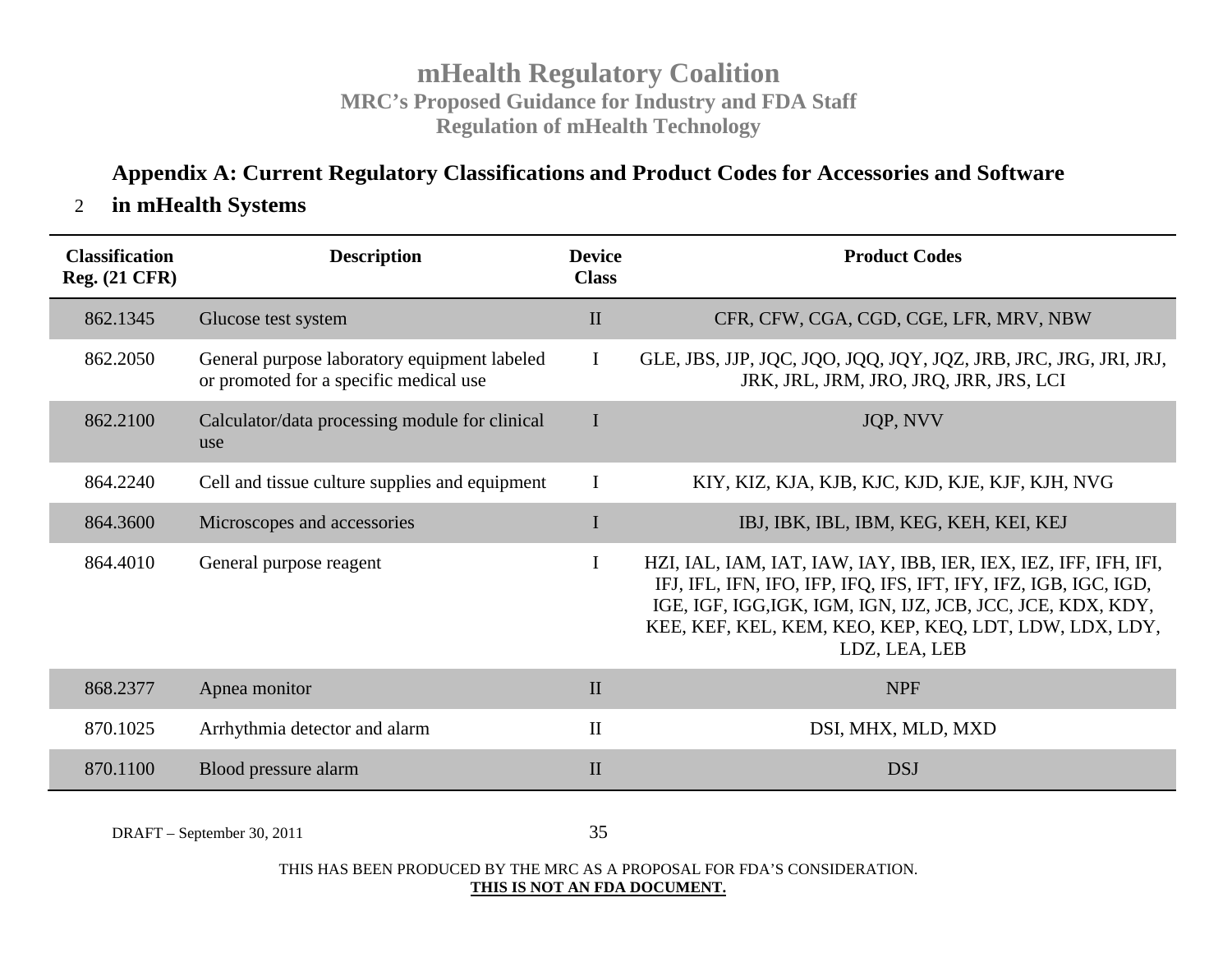| <b>Classification</b><br><b>Reg. (21 CFR)</b> | <b>Description</b>                               | <b>Device</b><br><b>Class</b> | <b>Product Codes</b>    |
|-----------------------------------------------|--------------------------------------------------|-------------------------------|-------------------------|
| 870.1110                                      | Blood pressure computer                          | $\mathbf{I}$                  | <b>DSK</b>              |
| 870.1120                                      | Blood pressure cuff                              | $\mathbf{I}$                  | DXQ, NPP, OED           |
| 870.1130                                      | Noninvasive blood pressure measurement<br>system | $\mathbf{I}$                  | <b>DXN</b>              |
| 870.1875                                      | Stethoscope                                      | I/II                          | DQD, LDE, OCR           |
| 870.2340                                      | Electrocardiograph                               | $\mathbf{I}$                  | DPS, MLC, OEY           |
| 870.2360                                      | Electrocardiograph electrode                     | $\mathbf{I}$                  | DRX, MLN                |
| 870.2390                                      | Phonocardiograph                                 | $\mathbf I$                   | <b>DQC</b>              |
| 870.2400                                      | Vectorcardiograph                                | $\mathbf{I}$                  | <b>DYC</b>              |
| 870.2700                                      | Oximeter                                         | $\mathbf{I}$                  | DQA, MUD, NLF, NMD, OCH |
| 870.2710                                      | Ear oximeter                                     | $\mathbf{I}$                  | <b>DPZ</b>              |
| 870.2810                                      | Paper chart recorder                             | $\mathbf I$                   | <b>DSF</b>              |
| 870.2860                                      | Heart sounds transducer                          | $\mathbf{I}$                  | <b>JOO</b>              |
| 870.2880                                      | Ultrasonic transducer                            | $\mathbf{I}$                  | <b>JOP</b>              |

DRAFT – September 30, 2011 36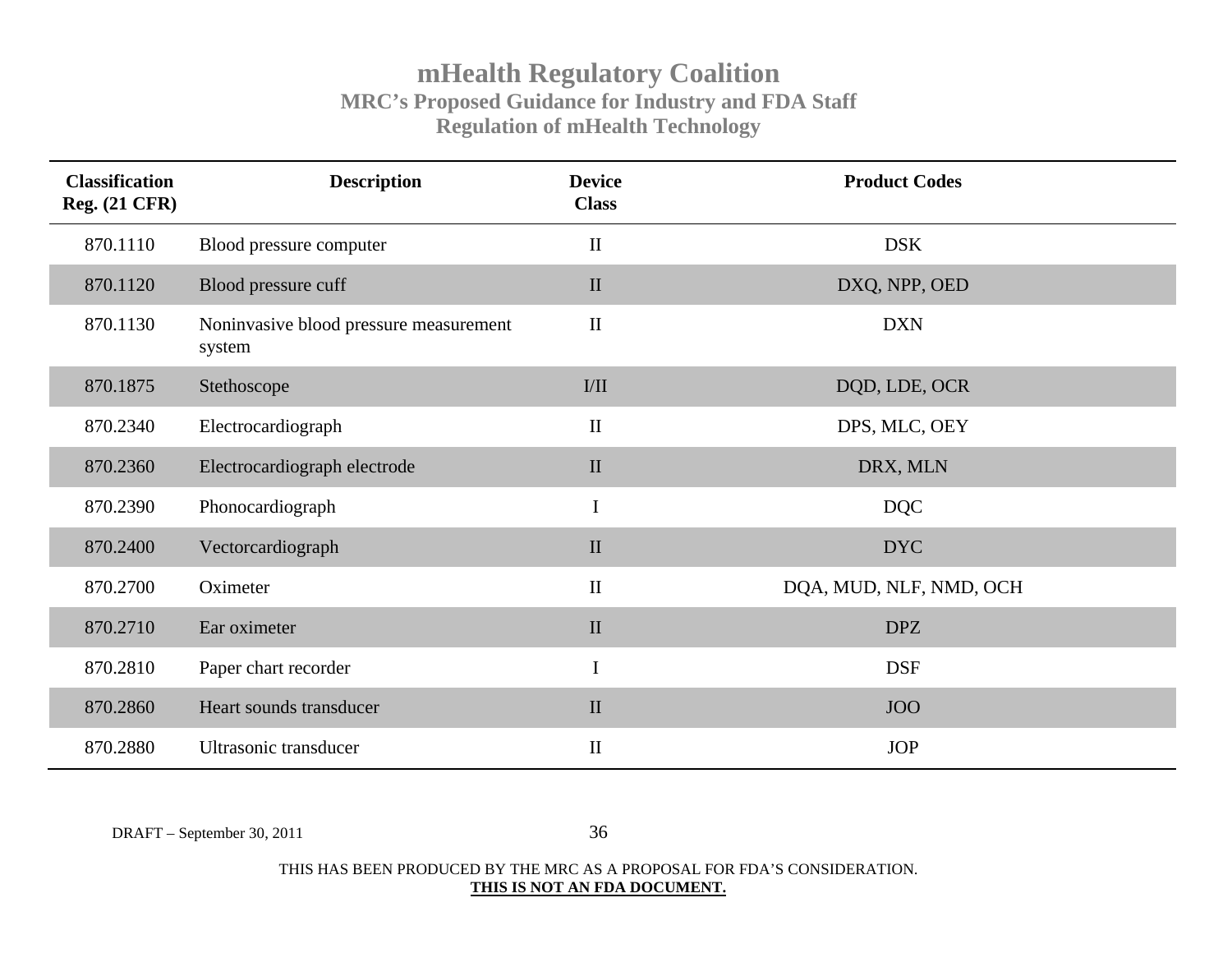| <b>Classification</b><br><b>Reg.</b> (21 CFR) | <b>Description</b>                                                                                    | <b>Device</b><br><b>Class</b> | <b>Product Codes</b> |
|-----------------------------------------------|-------------------------------------------------------------------------------------------------------|-------------------------------|----------------------|
| 870.2910                                      | Radiofrequency physiological signal<br>transmitter and receiver                                       | $\mathbf{I}$                  | <b>DRG</b>           |
| 870.2920                                      | Telephone electrocardiographic transmitter<br>and receiver                                            | $\mathbf{I}$                  | <b>DXH</b>           |
| 876.1300                                      | Ingestible telemetric gastrointestinal capsule<br>imaging system                                      | $\mathbf{I}$                  | NSI, NEZ, NYZ        |
| 876.1725                                      | Gastrointestinal motility monitoring system                                                           | $\mathbf{I}$                  | FES, FFX, KLA        |
| 876.1735                                      | Electrogastrography system                                                                            | $\mathbf{I}$                  | <b>MYE</b>           |
| 880.2400                                      | Bed-patient monitor                                                                                   | $\mathbf I$                   | <b>KMI</b>           |
| 880.2700                                      | Stand-on patient scale                                                                                | I                             | <b>FRI</b>           |
| 880.2720                                      | Patient scale                                                                                         | $\bf I$                       | <b>FRW</b>           |
| 880.2910                                      | Clinical electronic thermometer                                                                       | $\mathbf{I}$                  | <b>FLL</b>           |
| 880.6300                                      | Implantable radiofrequency transponder<br>system for patient identification and health<br>information | $\mathbf{I}$                  | <b>NRV</b>           |
| 880.6310                                      | Medical device data systems                                                                           |                               | <b>OUG</b>           |

DRAFT – September 30, 2011 37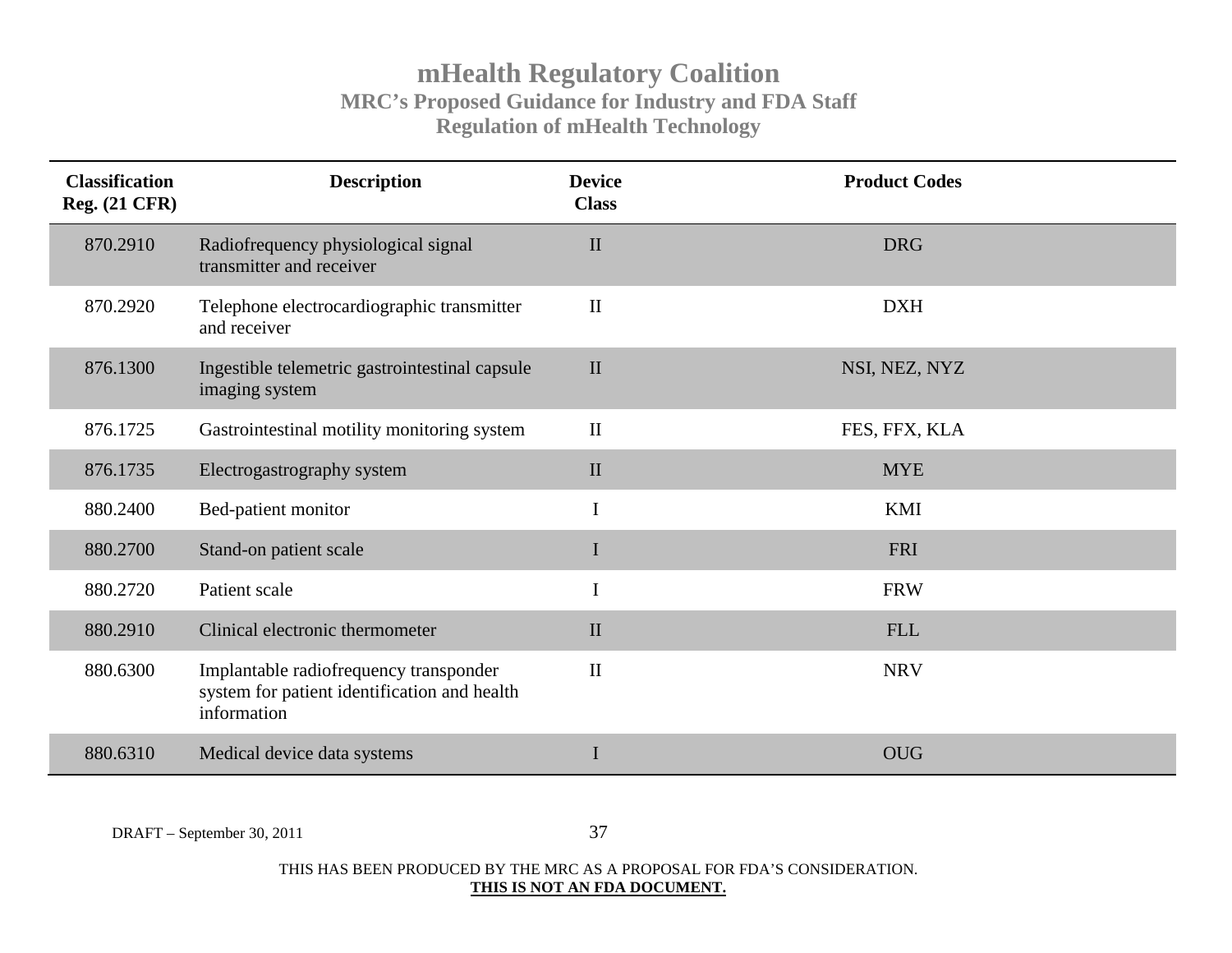| <b>Classification</b><br><b>Reg.</b> (21 CFR) | <b>Description</b>                                       | <b>Device</b><br><b>Class</b> | <b>Product Codes</b>                                            |
|-----------------------------------------------|----------------------------------------------------------|-------------------------------|-----------------------------------------------------------------|
| 880.6315                                      | Remote medication management system                      | $\mathbf{I}$                  | <b>NZH</b>                                                      |
| 882.1400                                      | Electroencephalograph                                    | $\mathbf{I}$                  | GWQ, OLT, OLU, OLV, OLW , OLX, OLY, OLZ , OMA, OMB,<br>OMC, ORT |
| 882.1410                                      | Electroencephalograph electrode/lead tester              | $\mathbf I$                   | <b>GYA</b>                                                      |
| 882.1420                                      | Electroencephalograph signal spectrum<br>analyzer        | I                             | <b>GWS</b>                                                      |
| 882.1430                                      | Electroencephalograph test signal generator              | $\mathbf I$                   | <b>GWR</b>                                                      |
| 882.1540                                      | Galvanic skin response measurement device                | $\mathbf{I}$                  | <b>GZO</b>                                                      |
| 882.1560                                      | Skin potential measurement device                        | $\mathbf{I}$                  | <b>HCJ</b>                                                      |
| 882.1570                                      | Powered direct-contact temperature<br>measurement device | $\mathbf{I}$                  | <b>HCS</b>                                                      |
| 882.1610                                      | Alpha monitor                                            | $\mathbf{I}$                  | <b>GXS</b>                                                      |
| 882.1835                                      | Physiological signal amplifier                           | $\prod$                       | <b>GWL</b>                                                      |
| 882.1845                                      | Physiological signal conditioner                         | $\mathbf{I}$                  | <b>GWK</b>                                                      |
| 882.1855                                      | Electroencephalogram telemetry system                    | $\mathbf{I}$                  | <b>GYE</b>                                                      |

DRAFT – September 30, 2011 38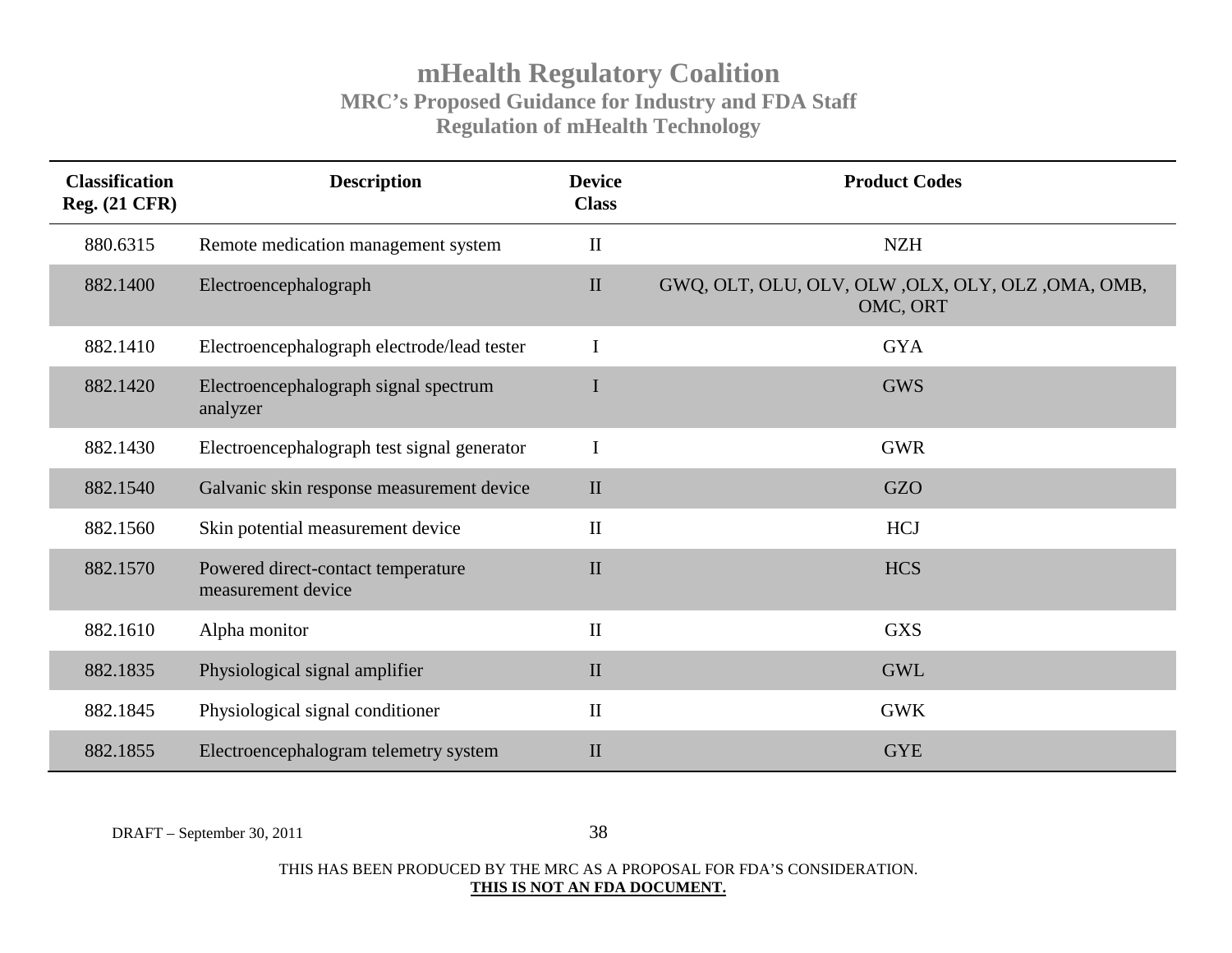| <b>Classification</b><br><b>Reg.</b> (21 CFR) | <b>Description</b>                                 | <b>Device</b><br><b>Class</b> | <b>Product Codes</b>                        |
|-----------------------------------------------|----------------------------------------------------|-------------------------------|---------------------------------------------|
| 882.5050                                      | Biofeedback device                                 | $\mathbf{I}$                  | <b>HCC</b>                                  |
| 884.2050                                      | Obstetric data analyzer                            | III                           | <b>HEO</b>                                  |
| 884.2600                                      | Fetal cardiac monitor                              | $\mathbf{I}$                  | <b>KXN</b>                                  |
| 884.2620                                      | Fetal electroencephalographic monitor              | III                           | <b>HGO</b>                                  |
| 884.2640                                      | Fetal phonocardiography monitor and<br>accessories | $\mathbf{I}$                  | <b>HFP</b>                                  |
| 884.2660                                      | Fetal ultrasonic monitor and accessories           | $\mathbf{I}$                  | HEI, HEJ, HEK, HEL, HEP, HEQ, KNG, LXE, MAA |
| 884.2730                                      | Home uterine activity monitor                      | $\mathbf{I}$                  | LQK, MOH                                    |
| 884.2740                                      | Perinatal monitoring system and accessories        | $\mathbf{I}$                  | <b>HGM</b>                                  |
| 884.2800                                      | Computerized labor monitoring system               | $\mathbf{I}$                  | <b>NPB</b>                                  |
| 890.1375                                      | Diagnostic electromyography                        | $\mathbf{I}$                  | IKN, KZM, OAL                               |
| 890.3075                                      | Cane                                               | $\mathbf I$                   | IPS, KHY                                    |
| 890.3150                                      | Crutch                                             | $\mathbf I$                   | <b>IPR</b>                                  |
| 890.3710                                      | Powered communication system                       | $\mathbf{I}$                  | ILQ                                         |

DRAFT – September 30, 2011 39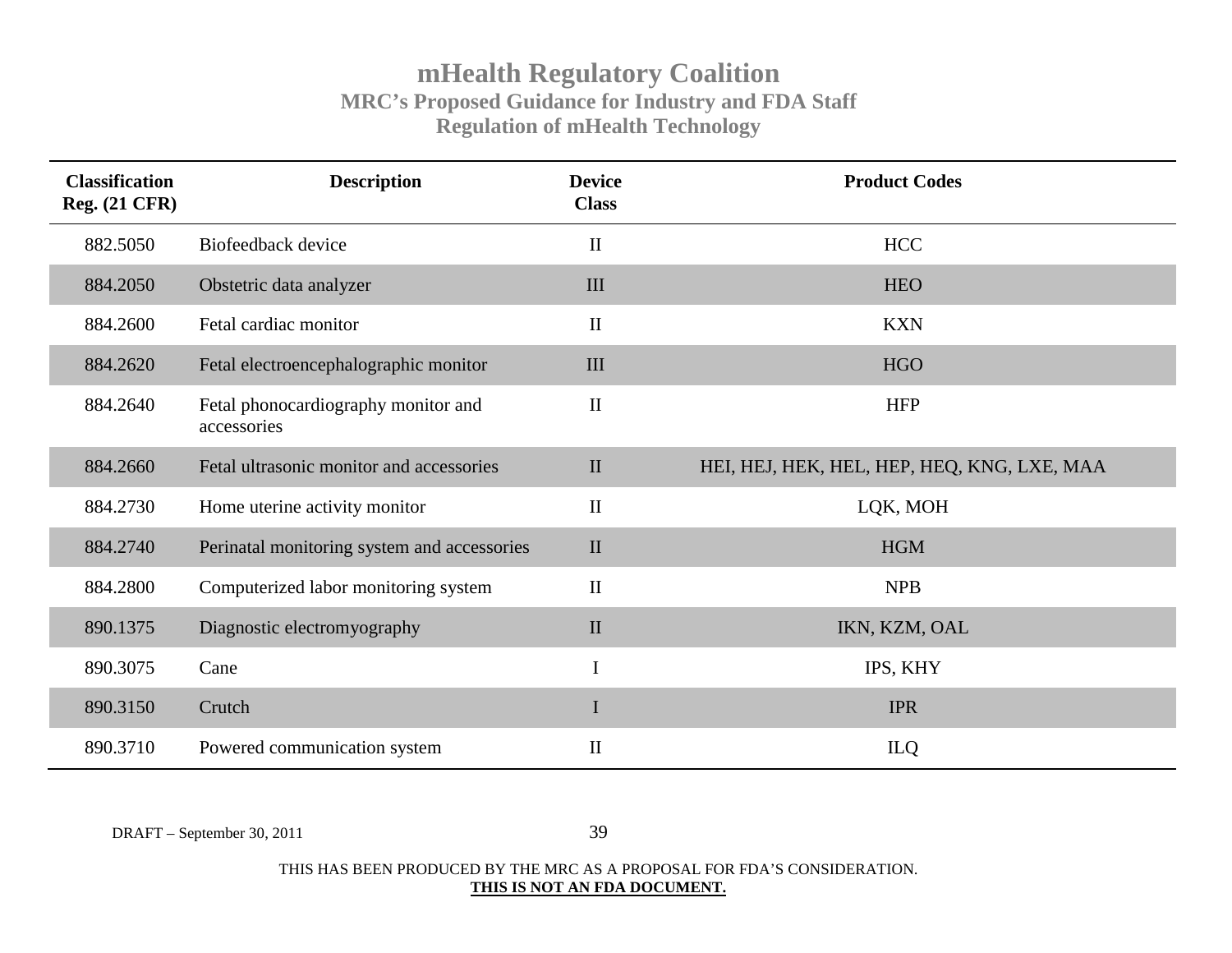| <b>Classification</b><br><b>Reg. (21 CFR)</b> | <b>Description</b>                               | <b>Device</b><br><b>Class</b> | <b>Product Codes</b>                                               |
|-----------------------------------------------|--------------------------------------------------|-------------------------------|--------------------------------------------------------------------|
| 890.3725                                      | Powered environmental control system             | $\mathbf{I}$                  | <b>IQA</b>                                                         |
| 890.3800                                      | Motorized three-wheeled vehicle                  | $\mathbf{I}$                  | <b>INI</b>                                                         |
| 890.3825                                      | Mechanical walker                                | $\bf{I}$                      | ITJ, NXE                                                           |
| 890.3850                                      | Mechanical wheelchair                            | $\mathbf I$                   | IOR, LBE                                                           |
| 890.3860                                      | Powered wheelchair                               | $\mathbf{I}$                  | ITI                                                                |
| 890.3880                                      | Special grade wheelchair                         | $\mathbf{I}$                  | IQC                                                                |
| 890.3890                                      | Stair-climbing wheelchair                        | III                           | <b>IMK</b>                                                         |
| 890.3900                                      | Standup wheelchair                               | $\mathbf{I}$                  | <b>IPL</b>                                                         |
| 890.5050                                      | Daily activity assist device                     | $\mathbf I$                   | IKW, IKX, ILC, ILD, ILS, ILT, ILW, IQG, NXB, NXQ, OAG, OIZ,<br>OJL |
| 890.5350                                      | Exercise component                               | $\bf I$                       | <b>IOD</b>                                                         |
| 890.5360                                      | Measuring exercise equipment                     | $\mathbf{I}$                  | <b>ISD</b>                                                         |
| 890.5380                                      | Powered exercise equipment                       | $\bf I$                       | BXB, IOL, IRR                                                      |
| 890.5575                                      | Powered external limb overload warning<br>device | $\mathbf{I}$                  | <b>IRN</b>                                                         |

DRAFT – September 30, 2011 40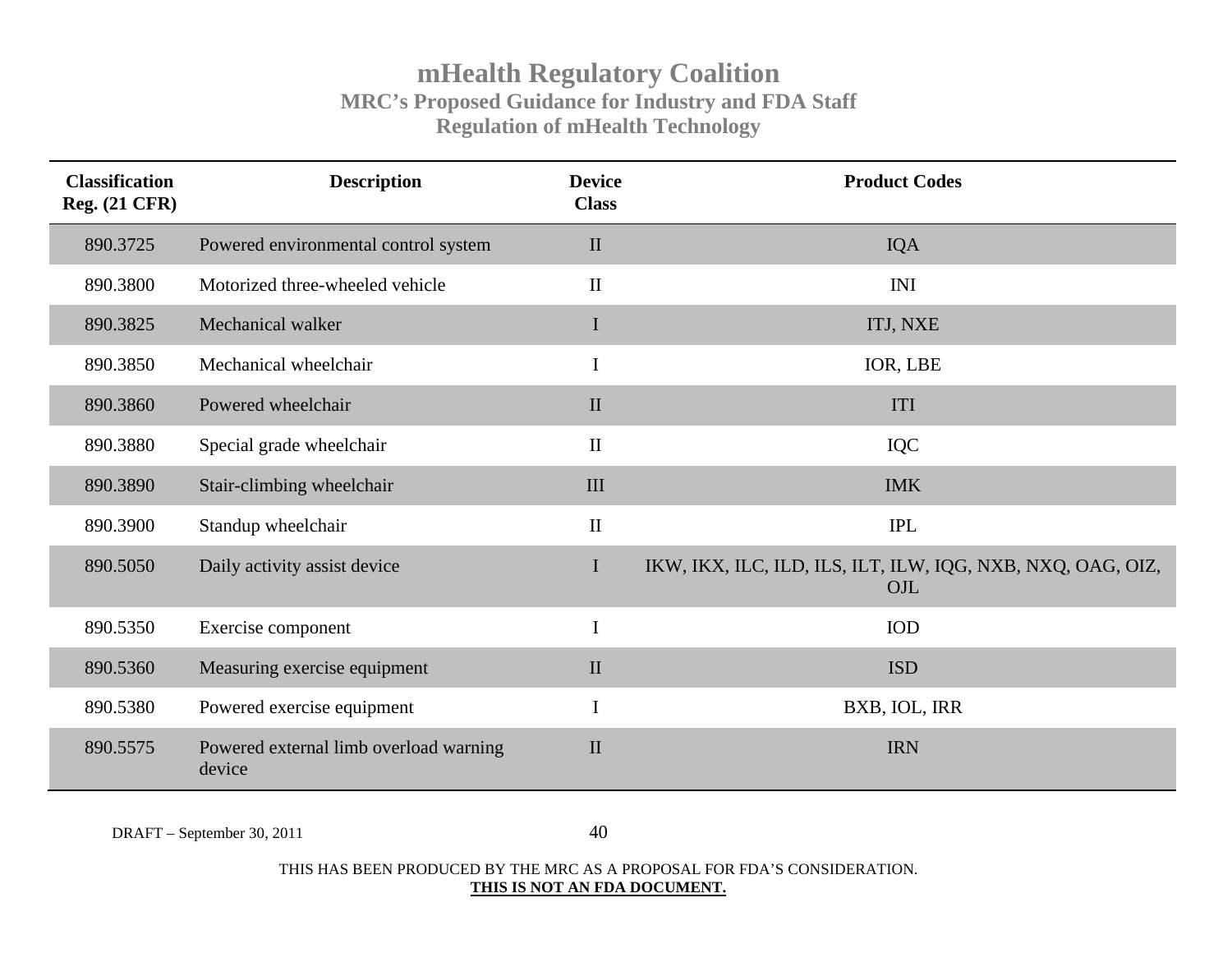| <b>Classification</b><br><b>Reg.</b> (21 CFR) | <b>Description</b>                          | <b>Device</b><br><b>Class</b> | <b>Product Codes</b>    |
|-----------------------------------------------|---------------------------------------------|-------------------------------|-------------------------|
| 892.1180                                      | Bone sonometer                              | $\mathbf{I}$                  | <b>MUA</b>              |
| 892.1540                                      | Nonfetal ultrasonic monitor                 | $\mathbf{I}$                  | <b>JAF</b>              |
| 892.1550                                      | Ultrasonic pulsed Doppler imaging system    | $\mathbf{I}$                  | <b>IYN</b>              |
| 892.1560                                      | Ultrasonic pulsed echo imaging system       | $\mathbf{I}$                  | IYO, NQQ, OIJ           |
| 892.1570                                      | Diagnostic ultrasonic transducer            | $\mathbf{I}$                  | ITX, MUI, OUJ           |
| 892.1720                                      | Mobile x-ray system                         | $\mathbf{I}$                  | IZL                     |
| 892.2010                                      | Medical image storage device                | $\mathbf I$                   | LMB, NFF                |
| 892.2020                                      | Medical image communications device         | $\mathbf I$                   | LMD, NFG                |
| 892.2030                                      | Medical image digitizer                     | $\mathbf{I}$                  | LMA, NFH                |
| 892.2040                                      | Medical image hardcopy device               | $\mathbf{I}$                  | LMC, NFI                |
| 892.2050                                      | Picture archiving and communications system | $\mathbf{I}$                  | LLZ, NFJ, NEW, OEB, OMJ |

DRAFT – September 30, 2011 41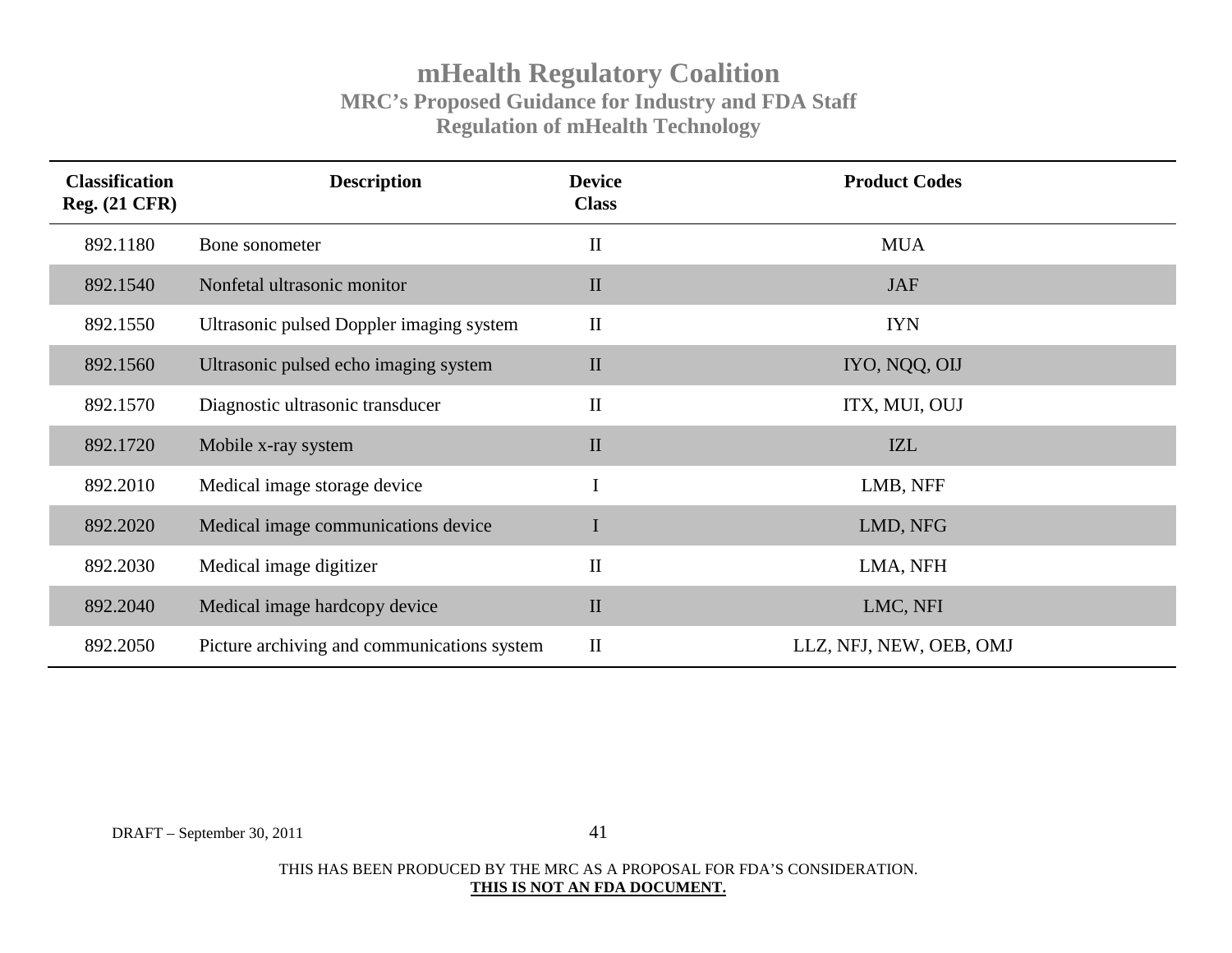### **Appendix B: Proposed Regulatory Classifications for Accessories and Software in mHealth Systems**

| <b>Description</b>                                                                                | <b>Definition</b>                                                                                                                                                                                                                                                                                                                                                                                                                                                                                                                                                                                                                                                                         | Classification <sup>42</sup>                                                                                                                                                        |
|---------------------------------------------------------------------------------------------------|-------------------------------------------------------------------------------------------------------------------------------------------------------------------------------------------------------------------------------------------------------------------------------------------------------------------------------------------------------------------------------------------------------------------------------------------------------------------------------------------------------------------------------------------------------------------------------------------------------------------------------------------------------------------------------------------|-------------------------------------------------------------------------------------------------------------------------------------------------------------------------------------|
| General purpose<br>health applications<br>labeled or<br>promoted for a<br>specific medical<br>use | General purpose health applications labeled or promoted for a specific medical use are<br>software devices used in an mHealth system to electronically collect, store, transmit, display,<br>and analyze (e.g., trending <sup>43</sup> ) health-related data and that are labeled or promoted for a<br>specific medical use (e.g., physical therapy, sleep monitoring, stress management, and weight<br>management) not associated with a specific disease. An example is a software device stored<br>on a smartphone that electronically trends daily exercise and weight information from a<br>variety of sensors and displays the data for use in the treatment of non-morbid obesity. | Class I (general controls). The device is<br>exempt from the premarket notification<br>procedures in subpart E of part 807 of this<br>chapter, subject to the limitations in 8xx.9. |
| Physical therapy<br>health application                                                            | A physical therapy health application is a software device used to electronically collect, store,<br>transmit, display, and analyze (e.g., trending) data for physical therapy purposes associated<br>with a specific medical disease. An example is a software device that collects and displays<br>trends of data from an exercise monitoring system to evaluate improvements in joint function<br>associated with arthritis.                                                                                                                                                                                                                                                           | Class I (general controls). The device is<br>exempt from the premarket notification<br>procedures in subpart E of part 807 of this<br>chapter, subject to the limitations in 8xx.9. |
| Sleep monitoring<br>health application                                                            | A sleep monitoring health application is a software device used to electronically collect,<br>store, transmit, display, and analyze (e.g., trending) data for monitoring a sleep-related<br>medical disease or condition. An example is a software device that collects and displays<br>trends of data from an on-body respiratory sensor, ECG monitor, and limb activity sensor for<br>the detection of insomnia.                                                                                                                                                                                                                                                                        | Class I (general controls). The device is<br>exempt from the premarket notification<br>procedures in subpart E of part 807 of this<br>chapter, subject to the limitations in 8xx.9. |

DRAFT – September 30, 2011 42

 $42$  The classification for each of these generic device types is based on an evaluation of the intended use as defined here. The evaluation of intended use includes consideration of the various factors described in Section IV. An assessment of each mHealth product must be conducted to ensure that the intended use does not fall outside of the definitions of the generic device type established in these classification regulations.

<sup>&</sup>lt;sup>43</sup> A trend is the analysis and display/report of a specific data element (e.g., blood pressure or weight) over time for a given patient.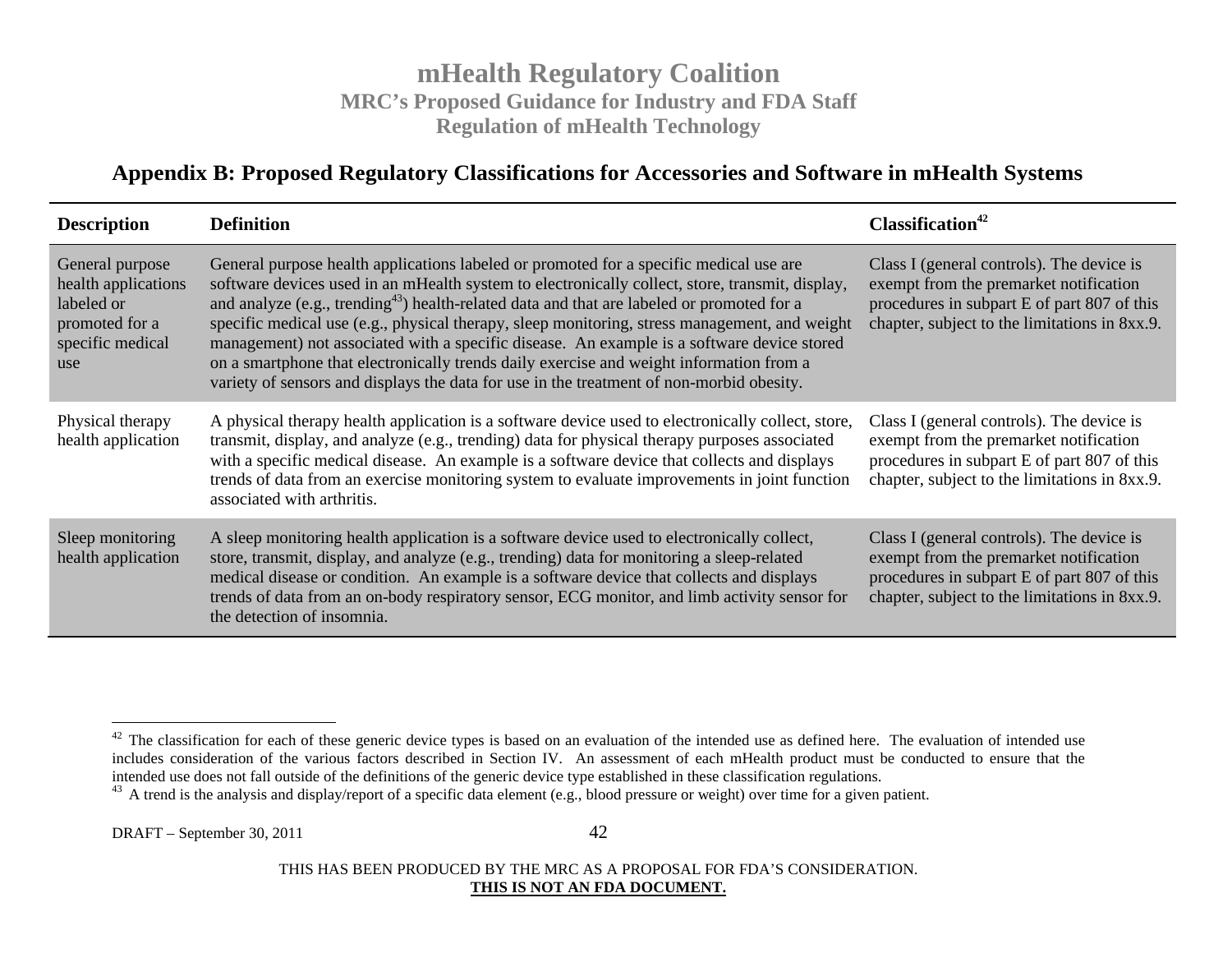| <b>Description</b>                          | <b>Definition</b>                                                                                                                                                                                                                                                                                                                                                                                                               | Classification <sup>42</sup>                                                                                                                                                        |
|---------------------------------------------|---------------------------------------------------------------------------------------------------------------------------------------------------------------------------------------------------------------------------------------------------------------------------------------------------------------------------------------------------------------------------------------------------------------------------------|-------------------------------------------------------------------------------------------------------------------------------------------------------------------------------------|
| Stress management<br>health application     | A stress management health application is a software device used to electronically collect,<br>store, transmit, display, and analyze (e.g., trending) data to diagnose or treat a stress-related<br>medical disease or condition. An example is a software device that collects and trends blood<br>pressure, ECG, and physical activity data to diagnose or treat a stress-related disease or<br>condition (e.g., depression). | Class I (general controls). The device is<br>exempt from the premarket notification<br>procedures in subpart E of part 807 of this<br>chapter, subject to the limitations in 8xx.9. |
| Weight<br>management health<br>application  | A weight management health application is a software device used to electronically collect,<br>store, transmit, display, and analyze (e.g., trending) data to diagnose or treat a weight-related<br>medical disease or condition. An example is a software device that analyzes daily weight and<br>physical activity data to monitor pregnancy-related medical diseases or conditions.                                         | Class I (general controls). The device is<br>exempt from the premarket notification<br>procedures in subpart E of part 807 of this<br>chapter, subject to the limitations in 8xx.9. |
| Diabetes health<br>application              | A diabetes health application is a software device used to electronically collect, store,<br>transmit, display, and analyze (e.g., trending) data generated from one or more devices used<br>in diabetes management (e.g., a blood glucose meter, weight scale, and blood pressure cuff).<br>This does not include data collected for real-time or active patient monitoring.                                                   | Class II (special controls).                                                                                                                                                        |
| Cardiac disease<br>health application       | A cardiac disease health application is a software device used to electronically collect, store,<br>transmit, display, and analyze (e.g., trending) data generated from one or more devices used<br>in cardiac disease management (e.g., ECG monitor, weight scale, and blood pressure cuff).<br>This does not include data collected from an implantable cardiac device or for real-time or<br>active patient monitoring.      | Class II (special controls).                                                                                                                                                        |
| Therapy<br>compliance health<br>application | A therapy compliance health application is a software device used to electronically collect,<br>store, transmit, display, and analyze (e.g., trending) data generated from one or more devices<br>used in therapy compliance (e.g., RF-enabled pill, electronic medication dispensers,<br>electronic pill bottles). This does not include data collected for real-time or active patient<br>monitoring.                         | Class II (special controls).                                                                                                                                                        |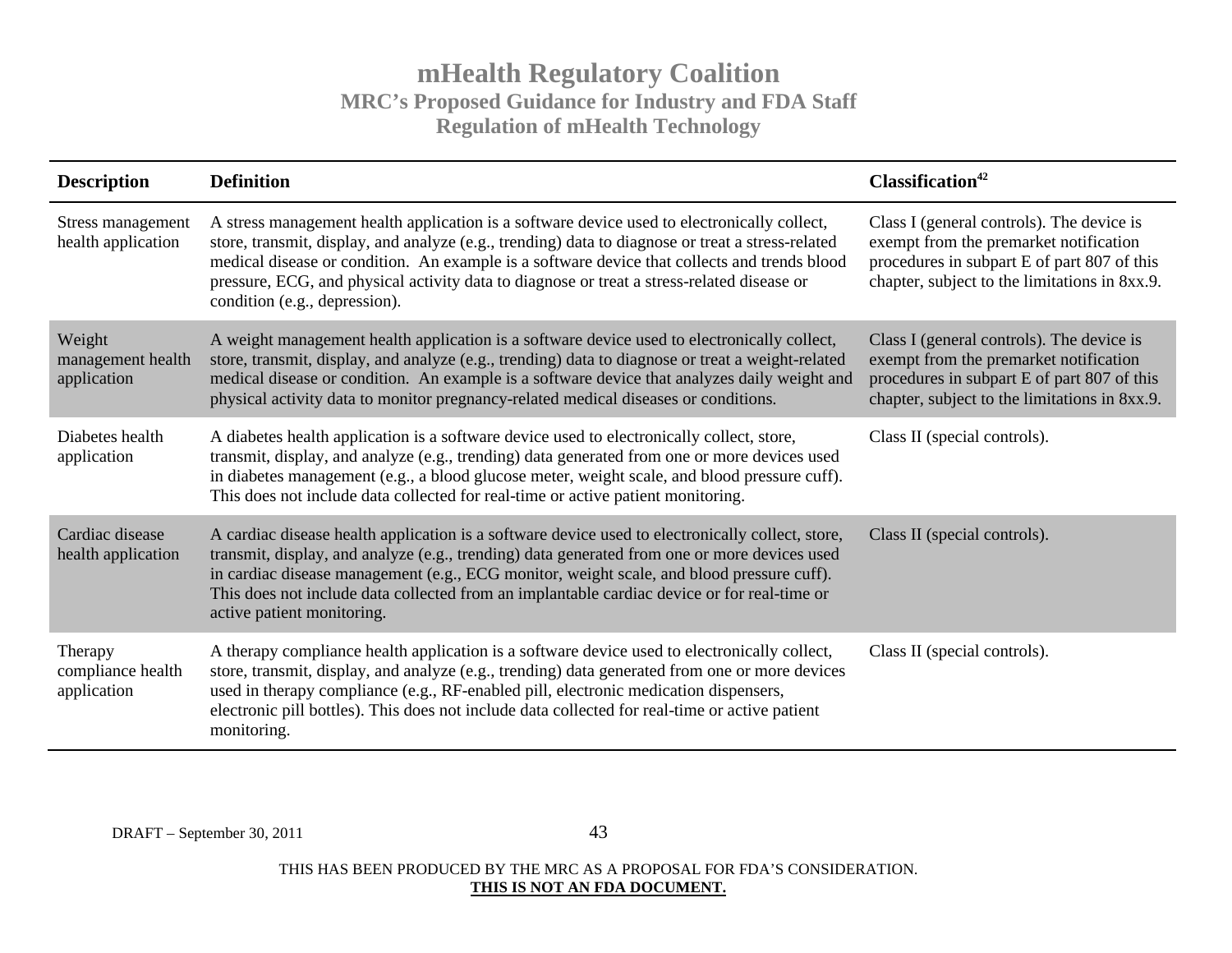| <b>Description</b>                                                                                                | <b>Definition</b>                                                                                                                                                                                                                                                                                                                                                                                                                                                                                                                                                   | Classification <sup>42</sup>                                                                                                                                                        |
|-------------------------------------------------------------------------------------------------------------------|---------------------------------------------------------------------------------------------------------------------------------------------------------------------------------------------------------------------------------------------------------------------------------------------------------------------------------------------------------------------------------------------------------------------------------------------------------------------------------------------------------------------------------------------------------------------|-------------------------------------------------------------------------------------------------------------------------------------------------------------------------------------|
| Health application<br>for monitoring<br>activity associated<br>with a specific<br>medical disease or<br>condition | A health application for activity monitoring associated with a specific medical disease or<br>condition is a software device used to electronically collect, store, transmit, display, and<br>analyze (e.g., trending) data generated from one or more devices used in the monitoring of an<br>individual's activity associated with a specific medical disease or condition. An example is a<br>software device that analyzes data from home-based sensors that detect falls, physical<br>movement, food consumption, and toileting for physical therapy purposes. | Class I (general controls). The device is<br>exempt from the premarket notification<br>procedures in subpart E of part 807 of this<br>chapter, subject to the limitations in 8xx.9. |
| Device controllers<br>(for Class I exempt)<br>devices)                                                            | A device controller (for Class I exempt devices) is a hardware or software device used to<br>electronically control the functionality of a Class I device exempt from premarket notification<br>requirements that is part of an mHealth system. An example of a device controller is a<br>software device that electronically triggers a sensor device in an mHealth system to perform a<br>task (e.g., to collect health-related information, or to notify the user to respond to<br>predetermined, health-related questions).                                     | Class I (general controls). The device is<br>exempt from the premarket notification<br>procedures in subpart E of part 807 of this<br>chapter, subject to the limitations in 8xx.9. |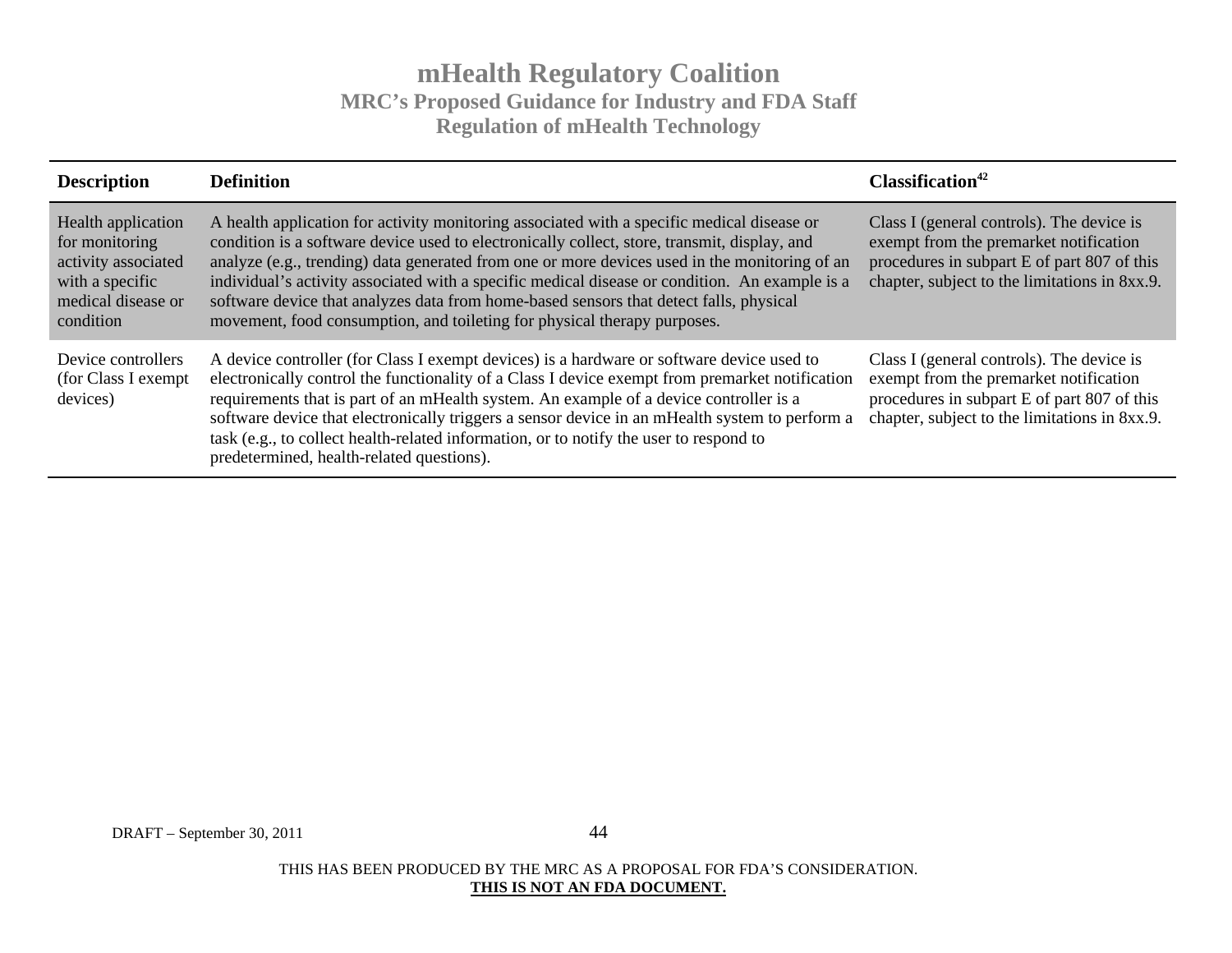| <b>Description</b>                                     | <b>Definition</b>                                                                                                                                                                                                                                                                                                                                                                                                                                                                                                                                                                                                                                                                                                                                                 | Classification <sup>42</sup>                                                                                                                                                                                                                                                                                                           |
|--------------------------------------------------------|-------------------------------------------------------------------------------------------------------------------------------------------------------------------------------------------------------------------------------------------------------------------------------------------------------------------------------------------------------------------------------------------------------------------------------------------------------------------------------------------------------------------------------------------------------------------------------------------------------------------------------------------------------------------------------------------------------------------------------------------------------------------|----------------------------------------------------------------------------------------------------------------------------------------------------------------------------------------------------------------------------------------------------------------------------------------------------------------------------------------|
| Device controllers<br>(for Class II or III<br>devices) | A device controller (for Class II or III devices) is a hardware or software device used to<br>electronically control the functionality of a Class II or III device that is part of an mHealth<br>system. An example of a device controller is a software device that electronically triggers a<br>sensor device in an mHealth system to perform a task (e.g., to collect health-related<br>information, or to notify the user to respond to predetermined, health-related questions).                                                                                                                                                                                                                                                                             | a) Class II (special controls) if associated<br>with a Class II device.<br>b) Class III (premarket approval) if<br>associated with a Class III device.                                                                                                                                                                                 |
| General data<br>aggregator and<br>report generator     | A general data aggregator and report generator <sup>44</sup> is a hardware or software device intended to<br>produce an electronic report of health-related and/or medical device data generated from one<br>or more sources connected via an mHealth system and that are labeled or promoted for a<br>specific medical use (e.g., physical therapy, sleep monitoring, stress management, and weight<br>management not associated with a specific disease). An example of a data aggregator and<br>report generator is a software device that electronically generates a report of data collected<br>from a weight scale, blood pressure cuff, and a proprietary device that manually prompts the<br>user to respond to pre-determined, health-related questions. | a) Class I (general controls). The device is<br>exempt from the premarket notification<br>procedures in subpart E of part 807 of this<br>chapter, subject to the limitations in 8xx.9.<br>b) Class II (special controls) if the device<br>analyzes the data for any purpose other<br>than reporting the data in an aggregated<br>form. |
| Diabetes data<br>aggregator and<br>report generator    | A diabetes data aggregator and report generator is a hardware or software device intended to<br>produce an electronic report of data generated from one or more devices used in diabetes<br>management (e.g., a blood glucose meter, weight scale, and blood pressure cuff). This does<br>not include data collected for real-time or active patient monitoring.                                                                                                                                                                                                                                                                                                                                                                                                  | a) Class I (general controls). The device is<br>exempt from the premarket notification<br>procedures in subpart E of part 807 of this<br>chapter, subject to the limitations in 8xx.9.<br>b) Class II (special controls) if the device<br>analyzes the data for any purpose other<br>than reporting the data in an aggregated<br>form. |

<sup>&</sup>lt;sup>44</sup> A data aggregator and report generator analyses and displays/reports multiple data elements (e.g., age, sex, blood pressure, and weight) for a given patient at a specific point in time. Data aggregators and report generators may include trending functions.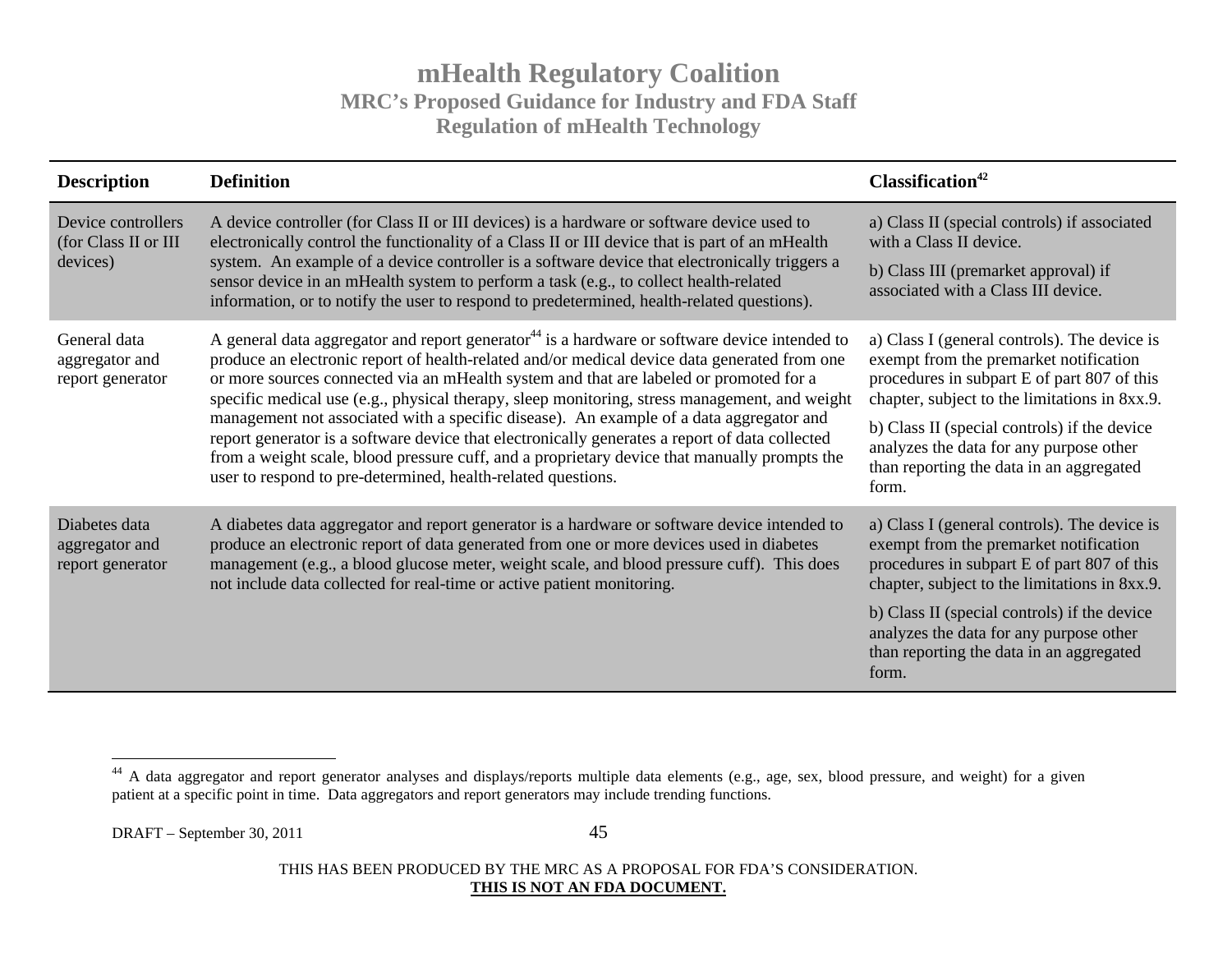| <b>Description</b>                                                                                                                          | <b>Definition</b>                                                                                                                                                                                                                                                                                                                                                                                                                                                                                                                                   | Classification <sup>42</sup>                                                                                                                                                           |
|---------------------------------------------------------------------------------------------------------------------------------------------|-----------------------------------------------------------------------------------------------------------------------------------------------------------------------------------------------------------------------------------------------------------------------------------------------------------------------------------------------------------------------------------------------------------------------------------------------------------------------------------------------------------------------------------------------------|----------------------------------------------------------------------------------------------------------------------------------------------------------------------------------------|
| Cardiac disease<br>data aggregator and<br>report generator                                                                                  | A cardiac disease data aggregator and report generator is a hardware or software device<br>intended to produce an electronic report of data generated from one or more devices used in<br>cardiac disease management (e.g., ECG monitor, weight scale, and blood pressure cuff).<br>This does not include data collected from an implantable cardiac device or for real-time or                                                                                                                                                                     | a) Class I (general controls). The device is<br>exempt from the premarket notification<br>procedures in subpart E of part 807 of this<br>chapter, subject to the limitations in 8xx.9. |
|                                                                                                                                             | active patient monitoring.                                                                                                                                                                                                                                                                                                                                                                                                                                                                                                                          | b) Class II (special controls) if the device<br>analyzes the data for any purpose other<br>than reporting the data in an aggregated<br>form.                                           |
| Therapy<br>compliance data<br>aggregator and<br>report generator                                                                            | A therapy compliance data aggregator and report generator is a hardware or software device<br>intended to produce an electronic report of data generated from one or more devices used in<br>therapy compliance (e.g., RF-enabled pill, electronic medication dispensers, electronic pill<br>bottles). This does not include data collected for real-time or active patient monitoring.                                                                                                                                                             | a) Class I (general controls). The device is<br>exempt from the premarket notification<br>procedures in subpart E of part 807 of this<br>chapter, subject to the limitations in 8xx.9. |
|                                                                                                                                             |                                                                                                                                                                                                                                                                                                                                                                                                                                                                                                                                                     | b) Class II (special controls) if the device<br>analyzes the data for any purpose other<br>than reporting the data in an aggregated<br>form.                                           |
| A data aggregator<br>and report<br>generator for<br>activity monitoring<br>associated with a<br>specific medical<br>disease or<br>condition | A data aggregator and report generator for activity monitoring associated with a specific<br>medical disease or condition is a hardware or software device intended to produce an<br>electronic report of data generated one or more devices used in the monitoring of an<br>individual's activity associated with a specific medical disease or condition. An example is a<br>software device that aggregates data from home-based sensors that detect falls, physical<br>movement, food consumption, and toileting for physical therapy purposes. | a) Class I (general controls). The device is<br>exempt from the premarket notification<br>procedures in subpart E of part 807 of this<br>chapter, subject to the limitations in 8xx.9. |
|                                                                                                                                             |                                                                                                                                                                                                                                                                                                                                                                                                                                                                                                                                                     | b) Class II (special controls) if the device<br>analyzes the data for any purpose other<br>than reporting the data in an aggregated<br>form.                                           |

DRAFT – September 30, 2011 46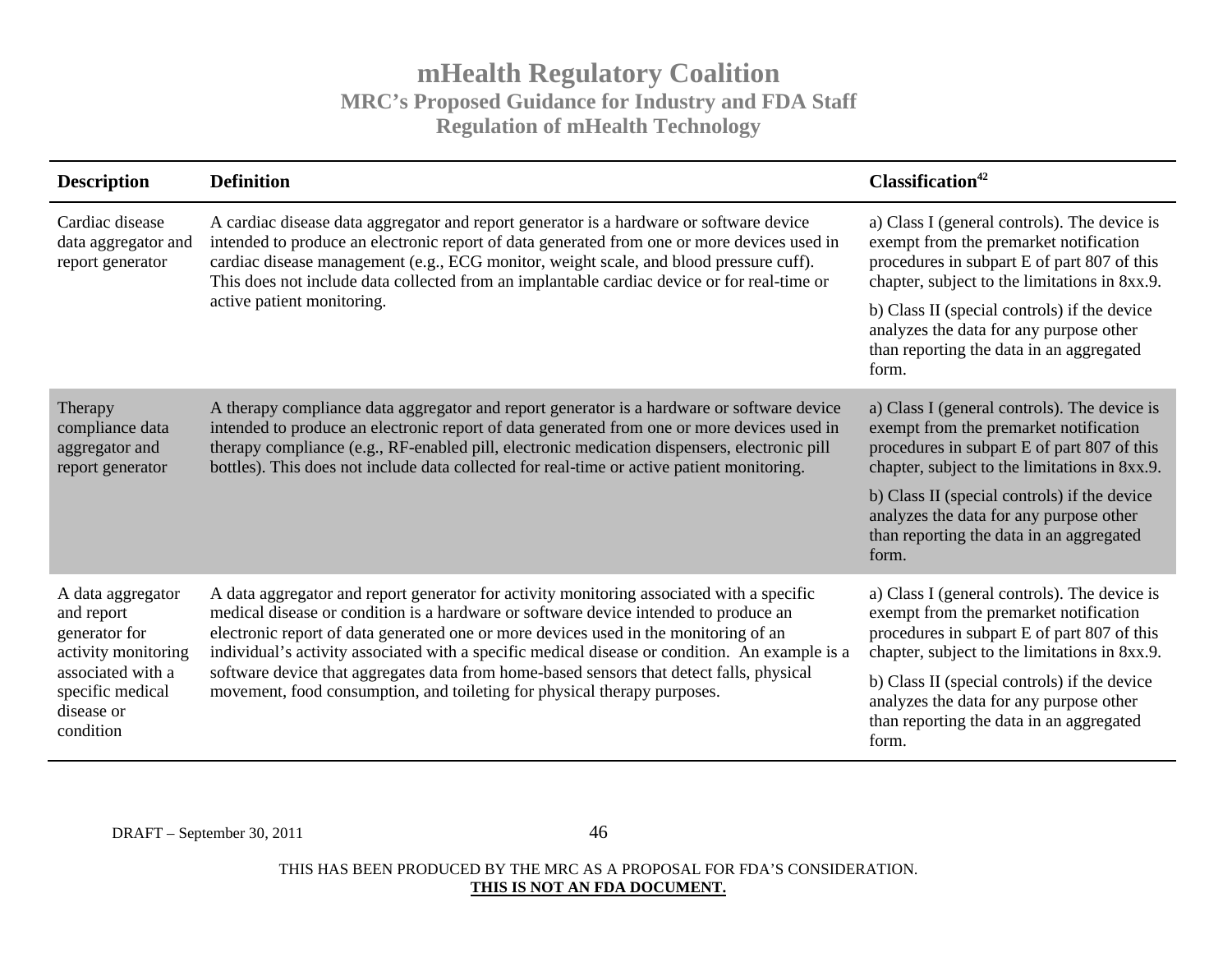# **Appendix C: Additional Considerations Regarding the Accessory Rule in**

### 2 **an mHealth System**

Given the diversity of mHealth products, a number of additional aspects of the accessory rule are worth 4 exploring to understand how the rule applies in this context.

Human intervention may affect the application of the accessory analysis and the resulting classification. 6 Human intervention may impact whether a device is intended to be attached to or used in conjunction with another finished device and, thus, whether the device can even be regulated as an accessory.

- 8 Generally, a device may be regulated as an accessory if it operates in conjunction with a finished device by, for example, accepting data from a user and modifying it for input into the finished device, taking data
- 10 from the finished device and modifying it for presentation to a user, or otherwise enhancing the performance of the separately distributed finished device. As such, introducing human intervention
- 12 between the medical device and the putative accessory may interrupt the connection between the two products, meaning that the product at issue does not qualify as an accessory. Manual data entry can be a
- 14 form of human intervention.

A weight scale and a software app that communicates manually entered data to a personal health record is 16 a simple example where human intervention interrupts the connection between the finished device and the would-be accessory. Although the weight scale is a medical device and the software app operates in

- 18 conjunction with and enhances the performance of the weight scale, the software app is not an accessory in this example because the manually entered data constitutes human intervention that breaks the
- 20 connection between the two products.

Human intervention that renders a product a non-accessory may have important implications for the 22 regulatory status of the would-be accessory. Remember, if you are considering whether a device is an accessory means you have already concluded that the device does not have an existing classification.

- 24 Subject to limited exceptions, if the device at issue is not adequately described by a current device classification, the device is automatically designated a Class III device and is subject to premarket
- 26 approval (PMA). A Class III device designation may be changed to Class I or II through the *de novo* review process, or any other form of reclassification.
- 28 The following are examples of relationships that could potentially form a parent device-accessory link.
	- 1. Class III connected to Class I or II
- 30 a) Device-to-accessory: Implantable cardioverter defibrillator (device) connected to a body area network sensor for blood pressure (accessory). The link is created here 32 because the blood pressure sensor is a medical device but falls outside of an existing classification. The sensor would be regulated as an accessory to the defibrillator 34 (i.e., Class III).
- b) Device-to-non-accessory: Pacemaker (device) connected to a smartphone (non-36 accessory) for communication of medical device data. The link is not created here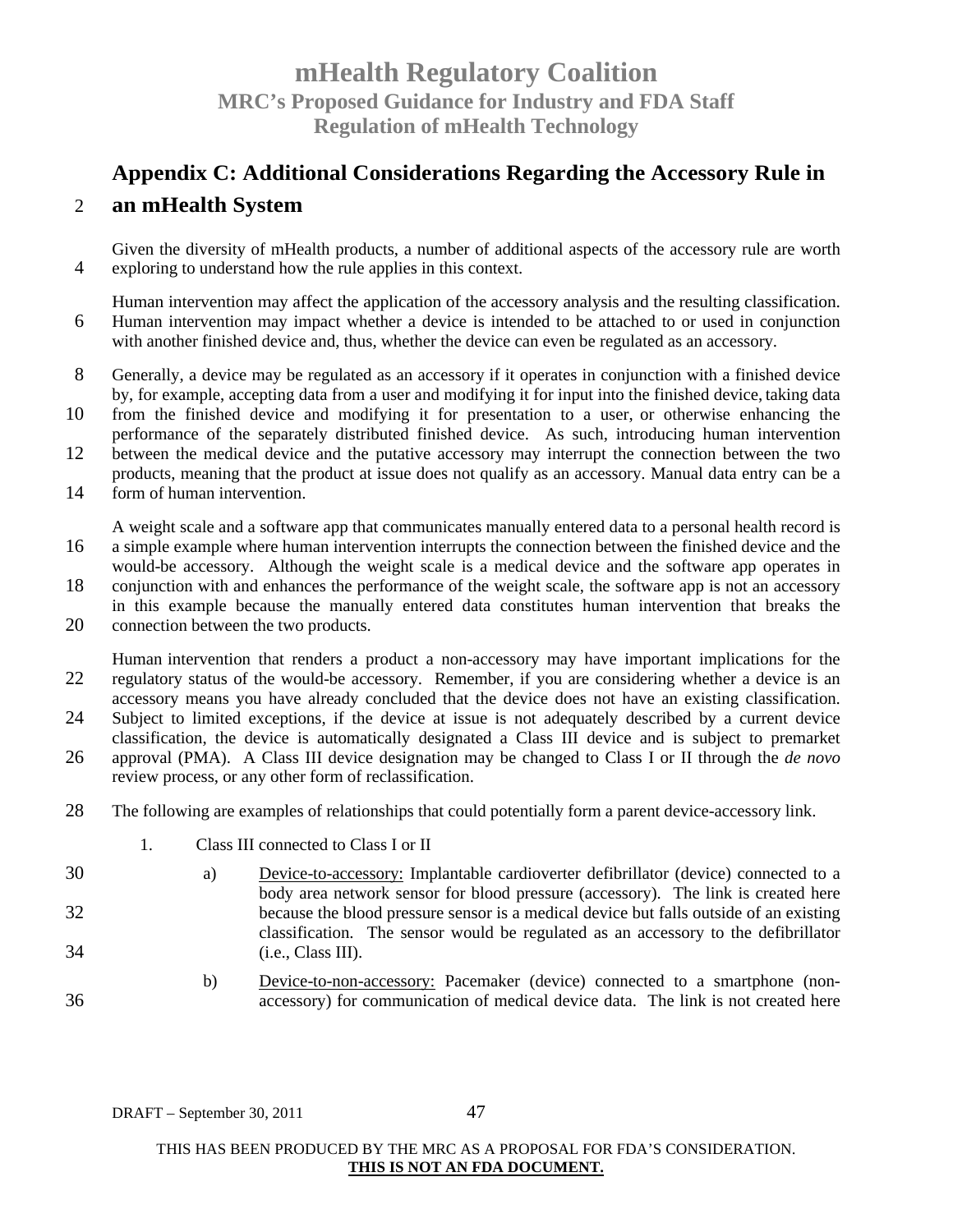because the existing MDDS classification would apply to the smartphone, which 2 would be regulated at that classification (i.e., Class I).<sup>45</sup> 2. Class II connected to Class I 4 a) Device-to-accessory: Blood pressure cuff (device) connected to software app for reporting of blood pressure data (accessory). The link is created here because the 6 software app analyzes the blood pressure cuff data and generates a report of that data. The software app is a medical device and fails to fall within an existing 8 classification. The app would, therefore, be regulated at as an accessory to the blood pressure cuff (i.e., Class II). 10 b) Device-to-non-accessory: Pulse oximeter (device) connected to a weight scale (nonaccessory) for storage and display of the pulse oximeter and weight measurement 12 data. The link is not created here because the weight scale would fall into an existing classification (i.e., Class I). 14 3. Device connected to non-device a) Pulse oximeter (device) connected to a wrist watch (non-accessory). The link is not 16 created because the wrist watch is not a device and is, therefore, not regulated. It is important to understand what happens to "accessories to accessories". Consider the 18 following. In mHealth, there may be a configuration where a device transmits data to Product A; Product A transmits information to a Database (stored on Product B); and Product B transmits data to 20 Product C. The mere existence of the original parent device and its transmission of data to Product A does not necessarily mean that Product A is a medical device. The status of Product A depends upon

22 whether it is a medical device in its own right. If it is, FDA would analyze whether the device fits within an existing classification regulation. If no classification regulation exists (and the device manufacturer 24 has not requested a reclassification), then FDA would analyze whether it is an accessory to the original parent device. For the same reason, the fact that Product A is a medical device does not necessarily

26 render the Database or Product B a device. A break in the chain (i.e., if one of the Products is not a medical device or an accessory to a medical device) does not necessarily render the remainder of the 28 products in the chain unregulated. Each product in the chain should be evaluated independently.

The bi-directional flow of data (i.e., both from the patient/device to the health care professional and from 30 the health care professional to the patient/device) may impact classification. This particular factor does not impact the general framework for deciding whether a particular item is a medical device or an

- 32 accessory. However, this feature/functionality may impact whether the particular item qualifies (i.e., based on the answers to the framework questions) as a medical device or operates as an accessory.
- 34 Consider a device•non-device•device connection, such as a pacemaker (Class

<sup>&</sup>lt;sup>45</sup> This example assumes that the smartphone falls into the Class I MDDS device. The purpose of this example is not to suggest that smartphones are Class I MDDS devices but to say that a Class I MDDS smartphone would not be an accessory to the Class III pacemaker. In fact, not all smartphones will be regulated or will fall into the MDDS classification. For example, merely promoting a smartphone as a communication tool that is capable of running a software device app does not trigger FDA regulation. On the other hand, if the manufacturer modifies the phone or tailors the phone for the software device app, the smartphone would become a medical device and the classification determination would depend on the intended use of the smartphone based on those modifications.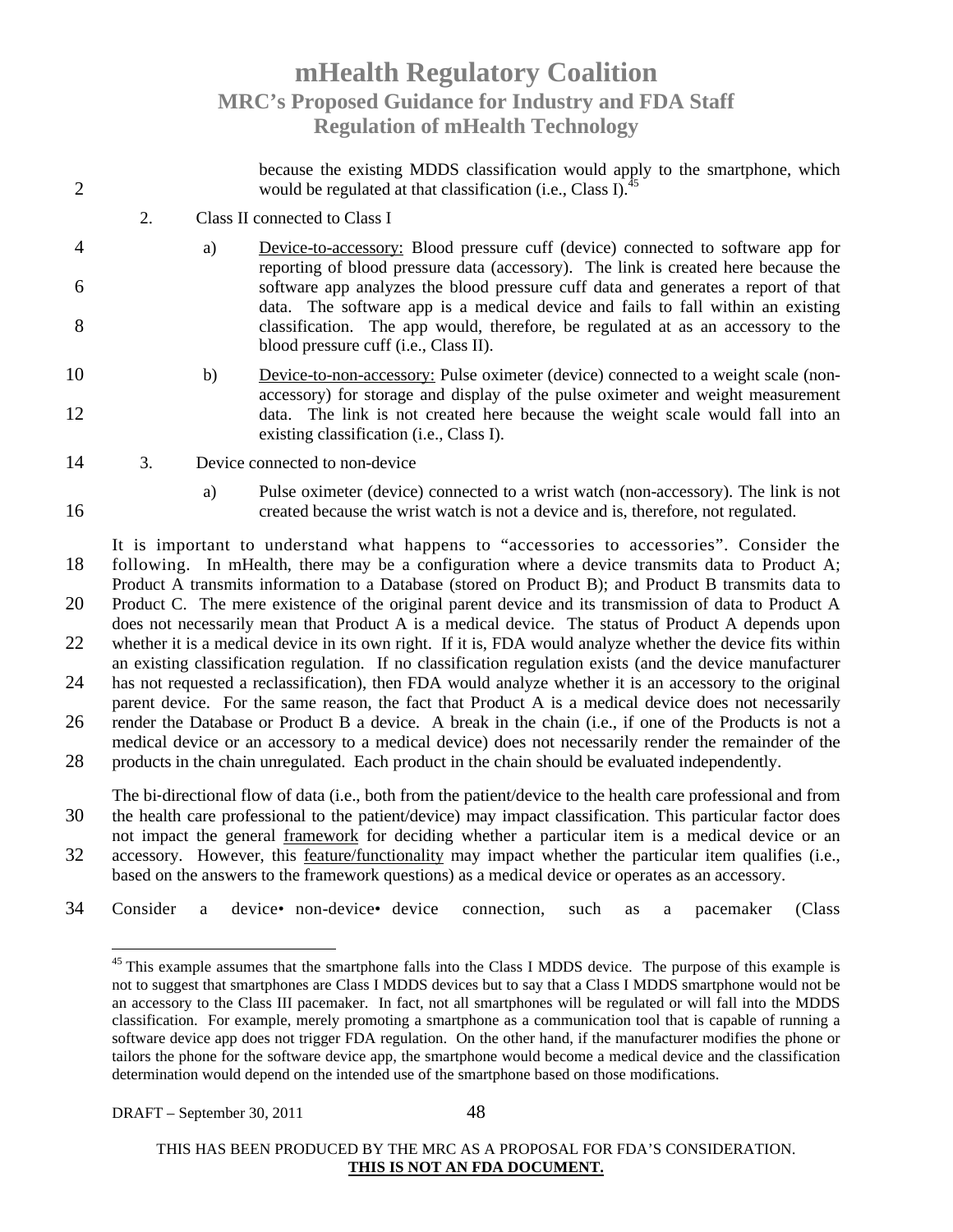III)•computer/smartphone (unregulated)•weight scale (Class I) connection. The classification of 2 the Class III device is not necessarily imputed to all products in the chain, including the non-devices. The same analysis applies, meaning that the first step for analyzing the status of the non-device is to consider 4 whether it is a device at all. If it is not, it is not an accessory. Adding a software app on the computer/smartphone does not affect the regulatory status of the computer/smartphone as a hardware 6 platform. The software app, however, may be regulated as an independent medical device or as an accessory based on its intended use. Even if instead of going through a chain, the products were 8 connected through a web, with the sensor transmitting to multiple products, the framework still applies.

10

DRAFT – September 30, 2011 49